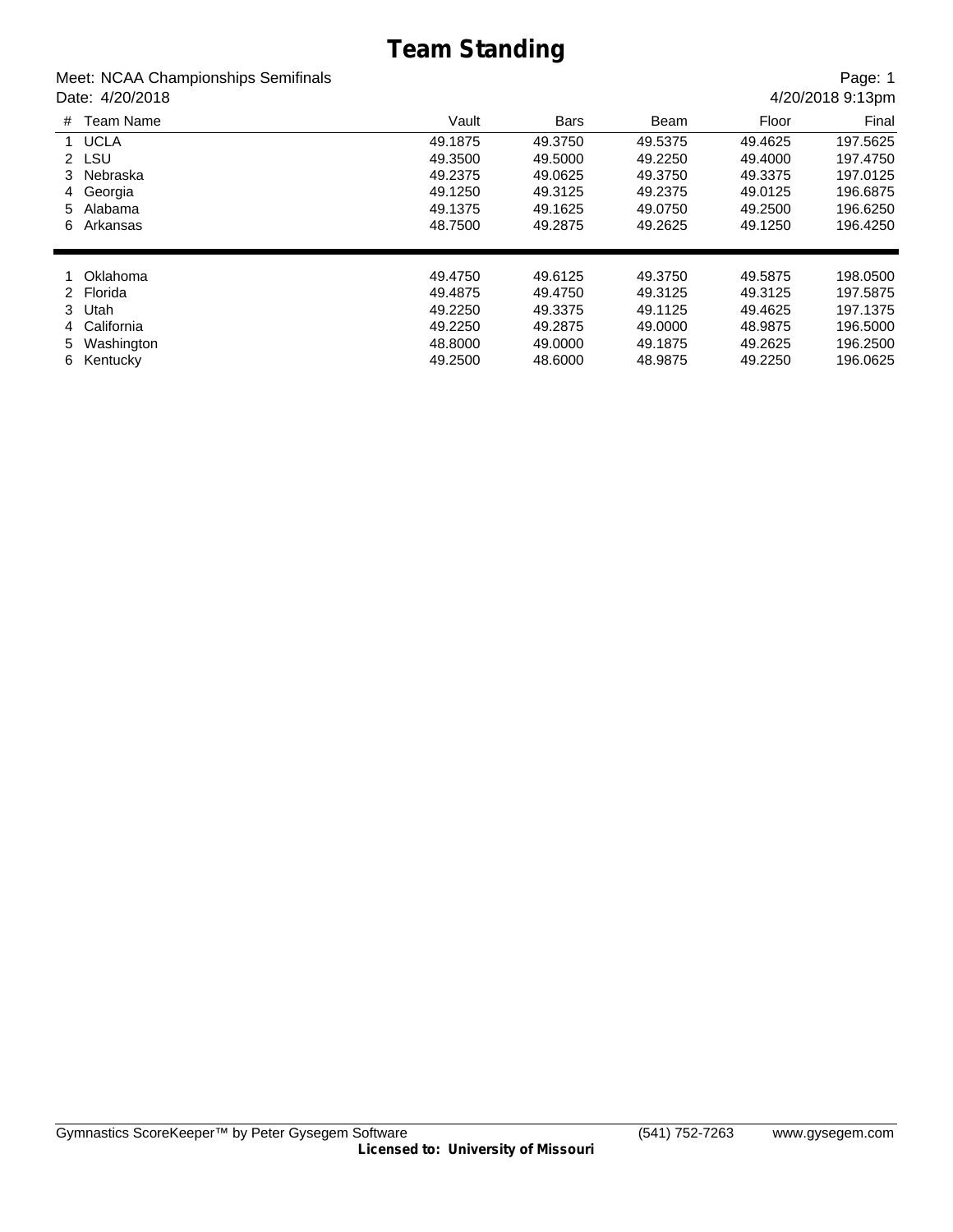Meet: NCAA Championships Semifinals **Page: 1** Network 2012 1 Date: 4/20/2018 9:13pm

| <b>UCLA</b> |                       |         |         |             |         |         | Place: 1  |
|-------------|-----------------------|---------|---------|-------------|---------|---------|-----------|
| Num.        | Name                  |         | Vault   | <b>Bars</b> | Beam    | Floor   | AllAround |
| 551         | Nia Dennis            |         | 9.8125  | 9.8375      |         |         |           |
| 552         | Anna Glenn            |         | 9.8500  | 9.8500      |         |         |           |
| 553         | Grace Glenn           |         |         |             | 9.8375  |         |           |
| 554         | Napualani Hall        |         | 9.8000  |             |         |         |           |
| 555         | Felicia Hano          |         | 9.8250  |             |         | 9.7625  |           |
| 556         | <b>JaNay Honest</b>   |         |         | 9.8625      |         |         |           |
| 557         | Madison Kocian        |         |         | 9.7750      | 9.8375  | 9.8750  |           |
| 559         | Gracie Kramer         |         |         |             |         | 9.8750  |           |
| 560         | Peng-Peng Lee         |         |         | 9.8750      | 9.9875  |         |           |
| 562         | <b>Brielle Nguyen</b> |         |         |             | 9.8375  |         |           |
| 563         | Katelyn Ohashi        |         |         |             | 9.9250  | 9.9625  |           |
| 564         | Kyla Ross             |         | 9.8500  | 9.9500      | 9.9500  | 9.8875  | 39.6375   |
| 565         | Pauline Tratz         |         | 9.8500  |             |         | 9.8625  |           |
|             |                       | Totals: | 49.1875 | 49.3750     | 49.5375 | 49.4625 | 197.5625  |
| <b>LSU</b>  |                       |         |         |             |         |         | Place: 2  |
| Num.        | Name                  |         | Vault   | <b>Bars</b> | Beam    | Floor   | AllAround |
| 401         | Reagan Campbell       |         |         |             | 9.8500  |         |           |
| 402         | Julianna Cannamela    |         | 9.8875  |             |         |         |           |
| 404         | Christina Desiderio   |         |         |             | 9.2375  | 9.8875  |           |
| 405         | Sami Durante          |         |         | 9.8625      |         |         |           |
| 406         | Kennedi Edney         |         | 9.8875  | 9.9375      | 9.8000  | 9.9000  | 39.5250   |

| 405             | Sami Durante        |         |         | 9.8625  |         |         |           |
|-----------------|---------------------|---------|---------|---------|---------|---------|-----------|
| 406             | Kennedi Edney       |         | 9.8875  | 9.9375  | 9.8000  | 9.9000  | 39.5250   |
| 407             | Sarah Edwards       |         | 9.8500  |         |         |         |           |
| 408             | Sarah Finnegan      |         | 9.8500  | 9.8875  | 9.9000  | 9.8625  | 39.5000   |
| 410             | Myia Hambrick       |         | 9.8750  | 9.8500  | 9.8625  | 9.9500  | 39.5375   |
| 411             | <b>Ruby Harrold</b> |         | 9.8375  | 9.9000  |         |         |           |
| 413             | Ashlyn Kirby        |         |         |         |         | 9.8000  |           |
| 414             | Erin Macadaeg       |         |         |         | 9.8125  |         |           |
| 415             | Lexie Priessman     |         |         | 9.9125  |         | 9.7125  |           |
|                 |                     | Totals: | 49.3500 | 49.5000 | 49.2250 | 49,4000 | 197.4750  |
| <b>Nebraska</b> |                     |         |         |         |         |         | Place: 3  |
|                 | Num. Name           |         | Vault   | Bars    | Beam    | Floor   | AllAround |
| 451             | Danielle Breen      |         |         | 9.8000  | 9.8500  |         |           |
| 453             | Sienna Crouse       |         | 9.8750  | 9.6750  | 9.8750  | 9.9000  | 39.3250   |
| 456             | Abbie Epperson      |         | 9.8125  | 9.8125  |         | 9.8000  |           |
|                 |                     |         |         |         |         |         |           |
| 458             | Taylor Houchin      |         | 9.9000  | 9.8750  | 9.8875  |         |           |
| 461             | Catelyn Orel        |         |         |         |         | 9.8625  |           |
| 462             | Kynsee Roby         |         | 9.8000  | 9.7750  | 9.8375  | 9.3125  | 38.7250   |
| 463             | Megan Schweihofer   |         | 9.8500  | 9.8000  | 9.8750  | 9.8875  | 39.4125   |
| 465             | Grace Williams      |         | 9.8000  |         | 9.8875  | 9.8875  |           |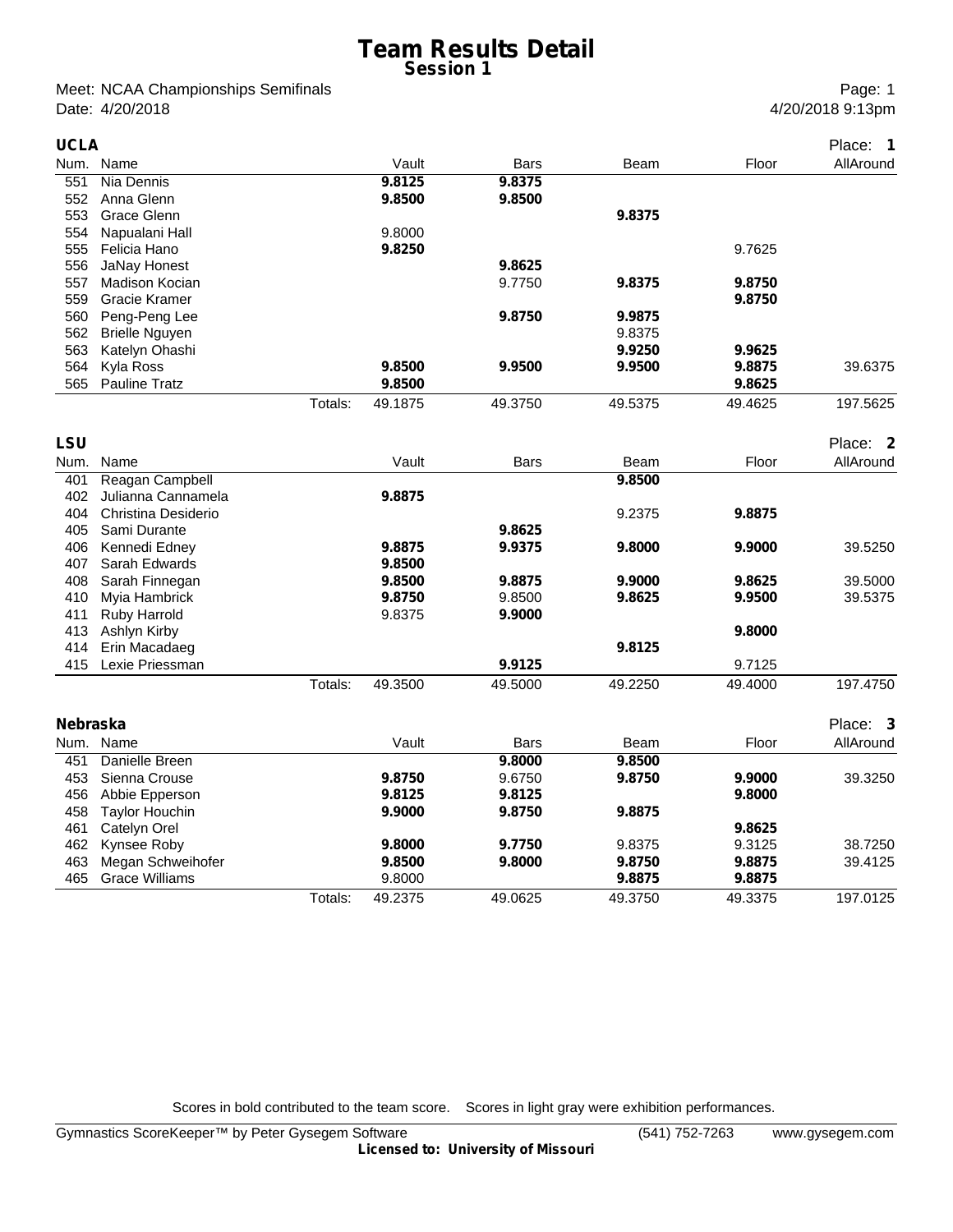Meet: NCAA Championships Semifinals **Page: 2** Page: 2 Date: 4/20/2018 9:13pm

| Georgia         |                        |         |         |             |             |         | Place: 4  |
|-----------------|------------------------|---------|---------|-------------|-------------|---------|-----------|
|                 | Num. Name              |         | Vault   | <b>Bars</b> | Beam        | Floor   | AllAround |
| 301             | Jasmine Arnold         |         | 9.7250  |             |             | 9.7250  |           |
| 302             | Vivi Babalis           |         |         |             | 9.2750      | 9.7125  |           |
| 304             | Rachel Dickson         |         | 9.8625  | 9.9125      | 9.8750      | 9.8250  | 39.4750   |
| 309             | Marissa Oakley         |         | 9.8125  | 9.9125      | 9.8000      |         |           |
| 310             | Jordyn Pedersen        |         |         |             |             | 9.6375  |           |
| 312             | <b>Emily Schild</b>    |         | 9.5625  | 9.8500      | 9.8000      |         |           |
| 313             | <b>Sydney Snead</b>    |         | 9.9000  | 9.8500      | 9.8875      | 9.8500  | 39.4875   |
| 314             | Natalie Vaculik        |         |         | 9.7875      |             |         |           |
| 315             | Sabrina Vega           |         | 9.8250  |             | 9.8750      | 9.9000  |           |
|                 |                        | Totals: | 49.1250 | 49.3125     | 49.2375     | 49.0125 | 196.6875  |
| Alabama         |                        |         |         |             |             |         | Place: 5  |
|                 | Num. Name              |         | Vault   | <b>Bars</b> | <b>Beam</b> | Floor   | AllAround |
| 101             | <b>Abby Armbrecht</b>  |         | 9.8250  |             | 9.7750      | 9.8625  |           |
| 103             | <b>Wynter Childers</b> |         |         | 9.6875      | 9.8000      |         |           |
| 104             | Maddie Desch           |         | 9.8125  |             |             | 9.8500  |           |
| 105             | Kylie Dickson          |         |         | 9.8250      |             |         |           |
| 106             | Peyton Ernst           |         |         |             | 9.8250      |         |           |
| 108             | Lexi Graber            |         | 9.8125  | 9.8500      | 9.8000      | 9.7125  | 39.1750   |
| 109             | Ariana Guerra          |         | 9.8250  | 9.8125      |             | 9.8375  |           |
| 110             | Nickie Guerrero        |         | 9.8375  |             | 9.8000      | 9.8500  |           |
| 114             | Shea Mahoney           |         | 9.8375  | 9.8500      |             |         |           |
| 115             | Kiana Winston          |         |         | 9.8250      | 9.8500      | 9.8500  |           |
|                 |                        | Totals: | 49.1375 | 49.1625     | 49.0750     | 49.2500 | 196.6250  |
| <b>Arkansas</b> |                        |         |         |             |             |         | Place: 6  |
| Num.            | Name                   |         | Vault   | <b>Bars</b> | Beam        | Floor   | AllAround |
| 151             | Mia Bargiacchi         |         |         |             |             | 9.7750  |           |
| 152             | Michaela Burton        |         | 9.5125  |             | 9.8500      | 9.8625  |           |
| 153             | Sophia Carter          |         |         |             | 9.8000      | 9.8625  |           |
| 154             | <b>Hailey Garner</b>   |         | 8.8875  | 9.8500      | 9.8875      |         |           |
| 155             | Sydney Laird           |         |         | 9.8375      | 9.6750      |         |           |
| 156             | Sarah Shaffer          |         | 9.8250  | 9.8625      |             | 9.7875  |           |
| 157             | <b>Braie Speed</b>     |         | 9.8750  | 9.8500      |             |         |           |
| 158             | Amanda Wellick         |         | 9.8125  | 9.8875      | 9.8750      | 9.8250  | 39.4000   |
| 159             | Jessica Yamzon         |         | 9.7250  | 9.8000      | 9.8500      | 9.7875  | 39.1625   |
|                 |                        | Totals: | 48.7500 | 49.2875     | 49.2625     | 49.1250 | 196.4250  |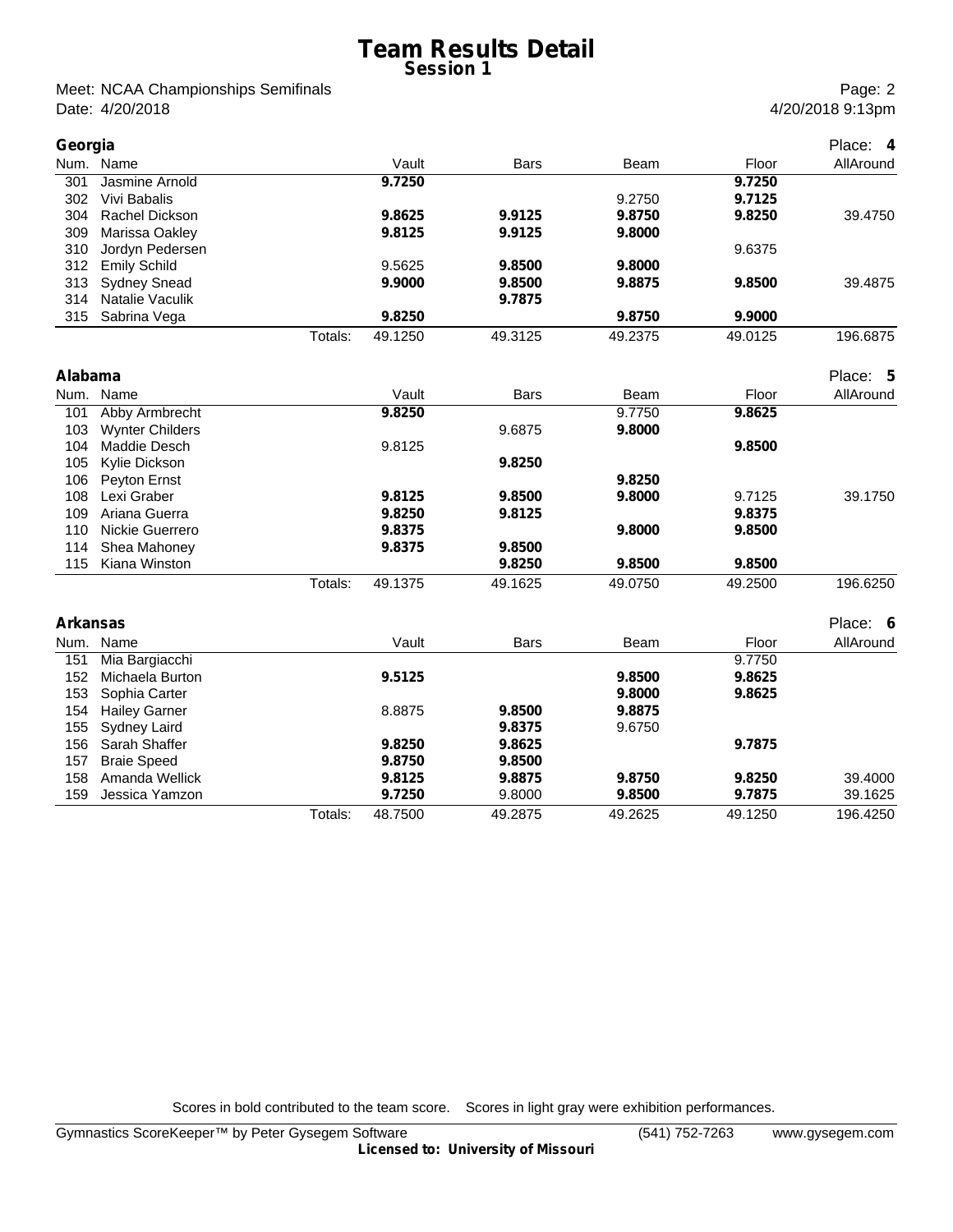Meet: NCAA Championships Semifinals **Page: 3** Date: 4/20/2018 9:13pm

|                | <b>Oklahoma</b>                  |         |         |                  |             |                  | Place: 1  |
|----------------|----------------------------------|---------|---------|------------------|-------------|------------------|-----------|
| Num.           | Name                             |         | Vault   | <b>Bars</b>      | Beam        | Floor            | AllAround |
| 501            | Natalie Brown                    |         |         |                  | 9.8125      |                  |           |
| 502            | Stefani Catour                   |         |         | 9.9250           | 9.8875      |                  |           |
| 504            | Jade Degouveia                   |         | 9.8875  |                  |             |                  |           |
| 505            | <b>Brenna Dowell</b>             |         | 9.9375  | 9.8750           |             | 9.9000           |           |
| 508            | AJ Jackson                       |         | 9.8500  |                  |             | 9.9250           |           |
| 509            | Nicole Lehrmann                  |         | 9.8625  | 9.9500           | 9.9000      |                  |           |
| 511            | Maggie Nichols                   |         | 9.9000  | 10.0000          | 9.9500      | 9.9625           | 39.8125   |
| 512            | Evy Schoepfer                    |         |         |                  |             | 9.8125           |           |
| 513            | <b>Brehanna Showers</b>          |         | 9.8875  | 9.8500           | 9.8000      | 9.8625           | 39.4000   |
| 514            | Anastasia Webb                   |         |         | 9.8625           | 9.8250      | 9.9375           |           |
|                |                                  | Totals: | 49.4750 | 49.6125          | 49.3750     | 49.5875          | 198.0500  |
| <b>Florida</b> |                                  |         |         |                  |             |                  | Place: 2  |
|                | Num. Name                        |         | Vault   | Bars             | Beam        | Floor            | AllAround |
| 253            | Alyssa Baumann                   |         |         |                  | 9.8625      | 9.9500           |           |
| 254            | Alicia Boren                     |         | 9.9250  | 9.8125           | 9.8000      | 9.9000           | 39.4375   |
| 257            | Jazmyn Foberg                    |         | 9.8750  | 9.8750           |             |                  |           |
| 258            | <b>Rachel Gowey</b>              |         |         | 9.9000           | 9.9125      | 9.1875           |           |
| 259            | Amelia Hundley                   |         | 9.8500  | 9.9000           | 9.7875      | 9.7625           | 39.3000   |
| 261            | Alex McMurtry                    |         | 9.9375  | 9.9500           | 9.8750      | 9.8250           | 39.5875   |
| 262            | Megan Skaggs                     |         | 9.8250  | 9.8500           | 9.8625      |                  |           |
| 263            | Rachel Slocum                    |         | 9.9000  |                  |             | 9.8750           |           |
|                |                                  | Totals: | 49.4875 | 49.4750          | 49.3125     | 49.3125          | 197.5875  |
| <b>Utah</b>    |                                  |         |         |                  |             |                  | Place: 3  |
| Num.           | Name                             |         | Vault   | <b>Bars</b>      | <b>Beam</b> | Floor            | AllAround |
|                |                                  |         | 9.8500  | 9.8375           | 9.7250      | 9.8375           | 39.2500   |
| 602<br>603     | Kari Lee<br><b>Tiffani Lewis</b> |         | 9.7875  |                  |             | 9.8750           |           |
| 605            | <b>MaKenna Merrell-Giles</b>     |         | 9.8500  | 9.8500           | 9.2750      |                  | 38.8500   |
| 607            |                                  |         | 9.8000  | 9.8750<br>9.8500 | 9.8625      | 9.8500<br>9.8875 | 39.4000   |
|                | Missy Reinstadtler               |         |         |                  | 9.9250      | 9.9375           |           |
| 609            | MyKayla Skinner                  |         | 9.9375  | 9.9250           |             |                  | 39.7250   |
| 610            | Sydney Soloski                   |         |         |                  | 9.7500      | 9.9125           |           |
| 611            | <b>Maddy Stover</b>              |         |         |                  | 9.8500      |                  |           |
| 612            | Kim Tessen                       |         | 9.6250  | 9.8250           |             |                  |           |
|                |                                  | Totals: | 49.2250 | 49.3375          | 49.1125     | 49.4625          | 197.1375  |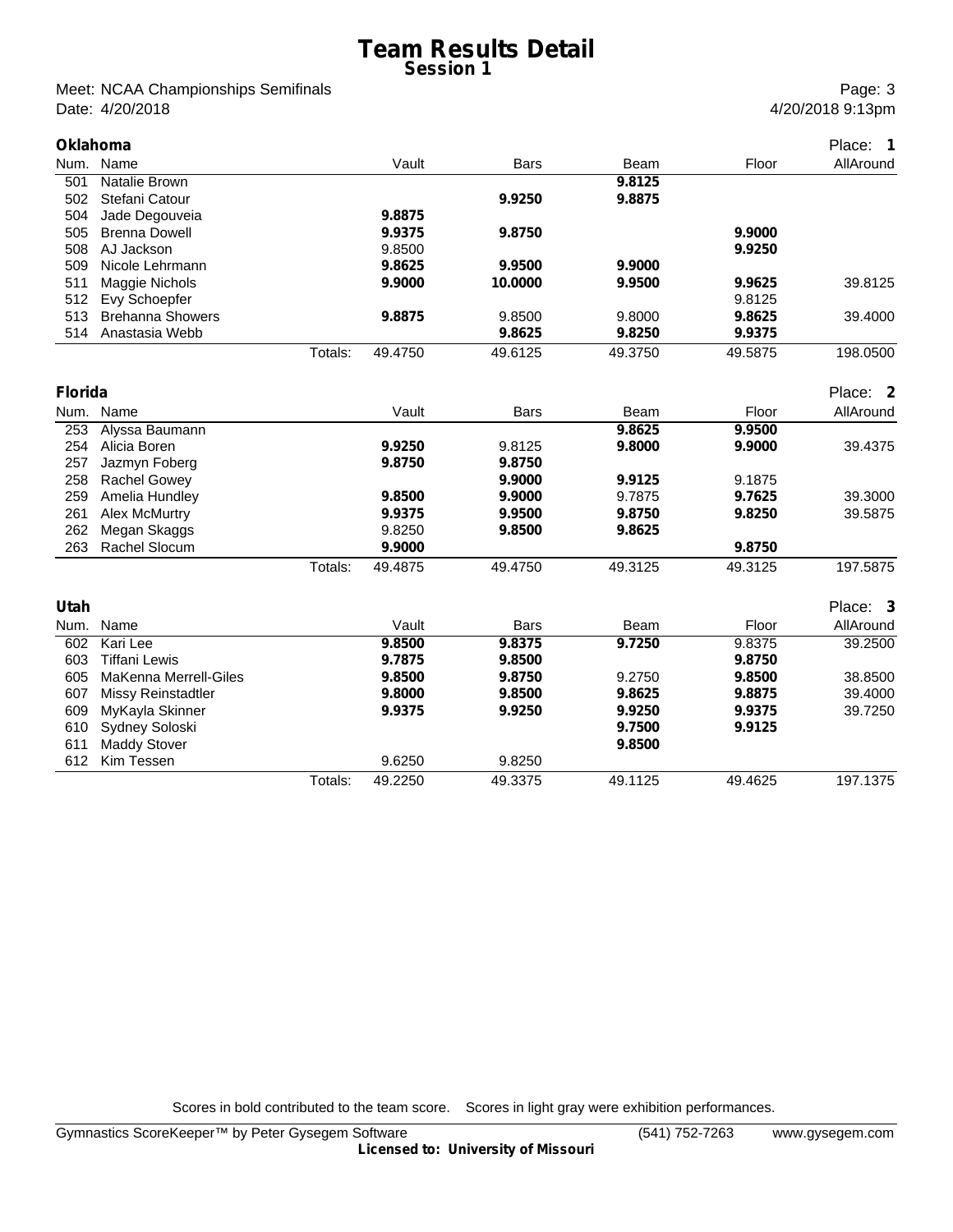Meet: NCAA Championships Semifinals **Page: 4** Page: 4 Date: 4/20/2018 9:13pm

| California |                          |         |         |             |         |         | Place: 4  |
|------------|--------------------------|---------|---------|-------------|---------|---------|-----------|
| Num.       | Name                     |         | Vault   | Bars        | Beam    | Floor   | AllAround |
| 201        | Alicia Gallarzo          |         | 9.8625  |             | 9.7250  | 9.7375  |           |
| 202        | Kyana George             |         | 9.8250  | 9.8875      | 9.8125  | 9.8125  | 39.3375   |
| 203        | Cassidy Keelen           |         | 9.7875  |             | 9.7500  |         |           |
| 207        | Arianna Robinson         |         | 9.8750  |             |         | 9.7875  |           |
| 209        | Nina Schank              |         |         | 9.8250      |         |         |           |
| 210        | Sofie Seilnacht          |         |         | 9.8500      | 9.7250  | 9.6000  |           |
| 211        | Sylvie Seilnacht         |         | 9.8500  |             |         | 9.7875  |           |
|            | 212 Chelsea Shu          |         |         |             | 9.8500  |         |           |
| 213.       | Yuleen Sternberg         |         |         | 9.8125      |         |         |           |
| 214        | Emi Watterson            |         |         | 9.8375      |         |         |           |
| 215        | <b>Toni-Ann Williams</b> |         | 9.8125  | 9.8875      | 9.8625  | 9.8625  | 39.4250   |
|            |                          | Totals: | 49.2250 | 49.2875     | 49.0000 | 48.9875 | 196.5000  |
|            | Washington               |         |         |             |         |         | Place: 5  |
| Num.       | Name                     |         | Vault   | Bars        | Beam    | Floor   | AllAround |
| 651        | <b>Hailey Burleson</b>   |         | 9.7875  | 9.7125      | 9.8125  | 9.8750  | 39.1875   |
| 652        | <b>Madison Copiak</b>    |         | 9.7875  | 9.8000      | 9.8375  |         |           |
| 653        | Joslyn Goings            |         | 8.4625  | 9.2250      | 9.8750  |         |           |
| 654        | Kristyn Hoffa            |         | 9.7625  |             |         | 9.4750  |           |
| 655        | Michaela Nelson          |         |         | 9.8125      |         | 9.8625  |           |
| 656        | Monica Riley             |         | 9.7625  | 9.8500      |         |         |           |
| 657        | Evanni Roberson          |         | 9.7000  | 9.8250      | 9.7750  | 9.8375  | 39.1375   |
| 658        | <b>Malory Rose</b>       |         |         |             | 9.8375  |         |           |
| 660        | Zoey Schaefer            |         |         |             | 9.8250  | 9.8500  |           |
| 662        | Maya Washington          |         |         |             |         | 9.8375  |           |
|            |                          | Totals: | 48.8000 | 49.0000     | 49.1875 | 49.2625 | 196.2500  |
| Kentucky   |                          |         |         |             |         |         | Place: 6  |
|            | Num. Name                |         | Vault   | <b>Bars</b> | Beam    | Floor   | AllAround |
| 351        | <b>Katie Carlisle</b>    |         |         | 9.8000      |         |         |           |
| 352        | Katrina Coca             |         |         | 9.3250      |         |         |           |
| 353        | Danaea Davis             |         | 9.8625  |             |         |         |           |
| 354        | <b>Sidney Dukes</b>      |         | 9.8125  |             | 9.7750  | 9.8250  |           |
| 355        | Alex Hyland              |         | 9.3375  | 9.2625      | 9.2500  | 9.8500  | 37.7000   |
| 356        | <b>Mollie Korth</b>      |         | 9.9250  | 9.8750      | 9.8375  | 9.8625  | 39.5000   |
| 357        | Alaina Kwan              |         | 9.8500  |             |         |         |           |
| 359        | <b>Hailey Poland</b>     |         |         |             | 9.8125  | 9.8125  |           |
| 360        | Cori Rechenmacher        |         |         |             | 9.7625  | 9.8250  |           |
| 361        | Aubree Rosa              |         | 9.8000  |             |         |         |           |
| 362        | <b>Katie Stuart</b>      |         |         | 9.8000      | 9.8000  |         |           |
| 363        | Ella Warren              |         |         | 9.8000      |         | 9.8625  |           |
|            |                          | Totals: | 49.2500 | 48.6000     | 48.9875 | 49.2250 | 196.0625  |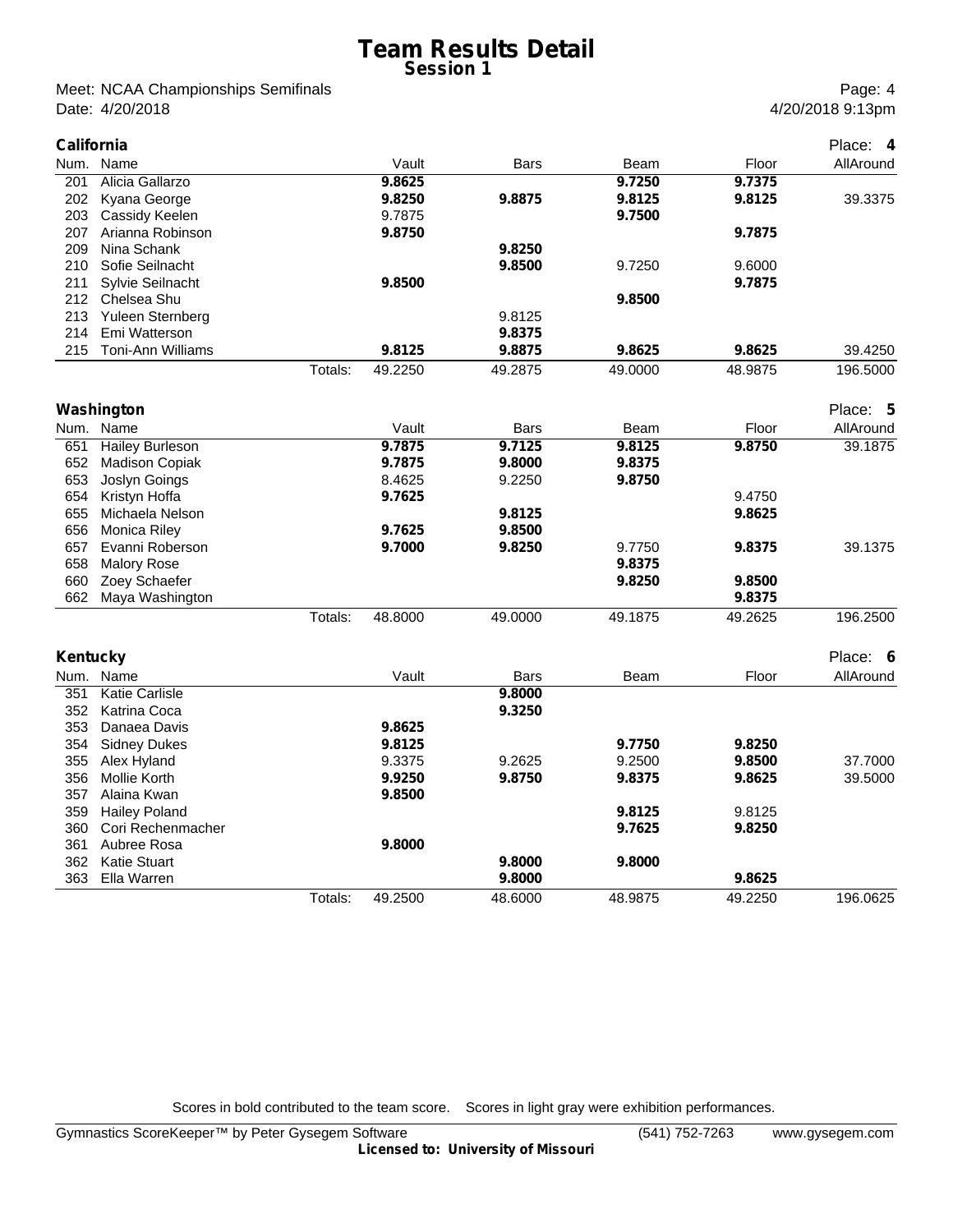Meet: NCAA Championships Semifinals **Page: 5** Page: 5 Date: 4/20/2018 9:13pm

| <b>UCLA</b> |                       |         |         |             |         |         | Place: 1  |
|-------------|-----------------------|---------|---------|-------------|---------|---------|-----------|
| Num.        | Name                  |         | Vault   | <b>Bars</b> | Beam    | Floor   | AllAround |
| 551         | Nia Dennis            |         | 9.8125  | 9.8375      |         |         |           |
| 552         | Anna Glenn            |         | 9.8500  | 9.8500      |         |         |           |
| 553         | Grace Glenn           |         |         |             | 9.8375  |         |           |
| 554         | Napualani Hall        |         | 9.8000  |             |         |         |           |
| 555         | Felicia Hano          |         | 9.8250  |             |         | 9.7625  |           |
| 556         | JaNay Honest          |         |         | 9.8625      |         |         |           |
| 557         | Madison Kocian        |         |         | 9.7750      | 9.8375  | 9.8750  |           |
| 559         | Gracie Kramer         |         |         |             |         | 9.8750  |           |
| 560         | Peng-Peng Lee         |         |         | 9.8750      | 9.9875  |         |           |
| 562         | <b>Brielle Nguyen</b> |         |         |             | 9.8375  |         |           |
| 563         | Katelyn Ohashi        |         |         |             | 9.9250  | 9.9625  |           |
| 564         | Kyla Ross             |         | 9.8500  | 9.9500      | 9.9500  | 9.8875  | 39.6375   |
| 565         | <b>Pauline Tratz</b>  |         | 9.8500  |             |         | 9.8625  |           |
|             |                       | Totals: | 49.1875 | 49.3750     | 49.5375 | 49.4625 | 197.5625  |
| <b>LSU</b>  |                       |         |         |             |         |         | Place: 2  |
| Num.        | Name                  |         | Vault   | <b>Bars</b> | Beam    | Floor   | AllAround |
| 401         | Reagan Campbell       |         |         |             | 9.8500  |         |           |
| 402         | Julianna Cannamela    |         | 9.8875  |             |         |         |           |
| 404         | Christina Desiderio   |         |         |             | 9.2375  | 9.8875  |           |
| 405         | Sami Durante          |         |         | 9.8625      |         |         |           |
| 406         | Kennedi Edney         |         | 9.8875  | 9.9375      | 9.8000  | 9.9000  | 39.5250   |
| 407         | Sarah Edwards         |         | 9.8500  |             |         |         |           |
| 408         | Sarah Finnegan        |         | 9.8500  | 9.8875      | 9.9000  | 9.8625  | 39,5000   |
| 410         | Myia Hambrick         |         | 9.8750  | 9.8500      | 9.8625  | 9.9500  | 39.5375   |
| 411         | <b>Ruby Harrold</b>   |         | 9.8375  | 9.9000      |         |         |           |
| 413         | Ashlyn Kirby          |         |         |             |         | 9.8000  |           |

| 414             | Erin Macadaeg         |         |         |             | 9.8125  |         |           |
|-----------------|-----------------------|---------|---------|-------------|---------|---------|-----------|
| 415             | Lexie Priessman       |         |         | 9.9125      |         | 9.7125  |           |
|                 |                       | Totals: | 49.3500 | 49.5000     | 49.2250 | 49,4000 | 197.4750  |
| <b>Nebraska</b> |                       |         |         |             |         |         | Place: 3  |
| Num.            | Name                  |         | Vault   | <b>Bars</b> | Beam    | Floor   | AllAround |
| 451             | Danielle Breen        |         |         | 9.8000      | 9.8500  |         |           |
| 453             | Sienna Crouse         |         | 9.8750  | 9.6750      | 9.8750  | 9.9000  | 39.3250   |
| 456             | Abbie Epperson        |         | 9.8125  | 9.8125      |         | 9.8000  |           |
| 458             | Taylor Houchin        |         | 9.9000  | 9.8750      | 9.8875  |         |           |
| 461             | Catelyn Orel          |         |         |             |         | 9.8625  |           |
| 462             | Kynsee Roby           |         | 9.8000  | 9.7750      | 9.8375  | 9.3125  | 38.7250   |
| 463             | Megan Schweihofer     |         | 9.8500  | 9.8000      | 9.8750  | 9.8875  | 39.4125   |
| 465             | <b>Grace Williams</b> |         | 9.8000  |             | 9.8875  | 9.8875  |           |
|                 |                       | Totals: | 49.2375 | 49.0625     | 49.3750 | 49.3375 | 197.0125  |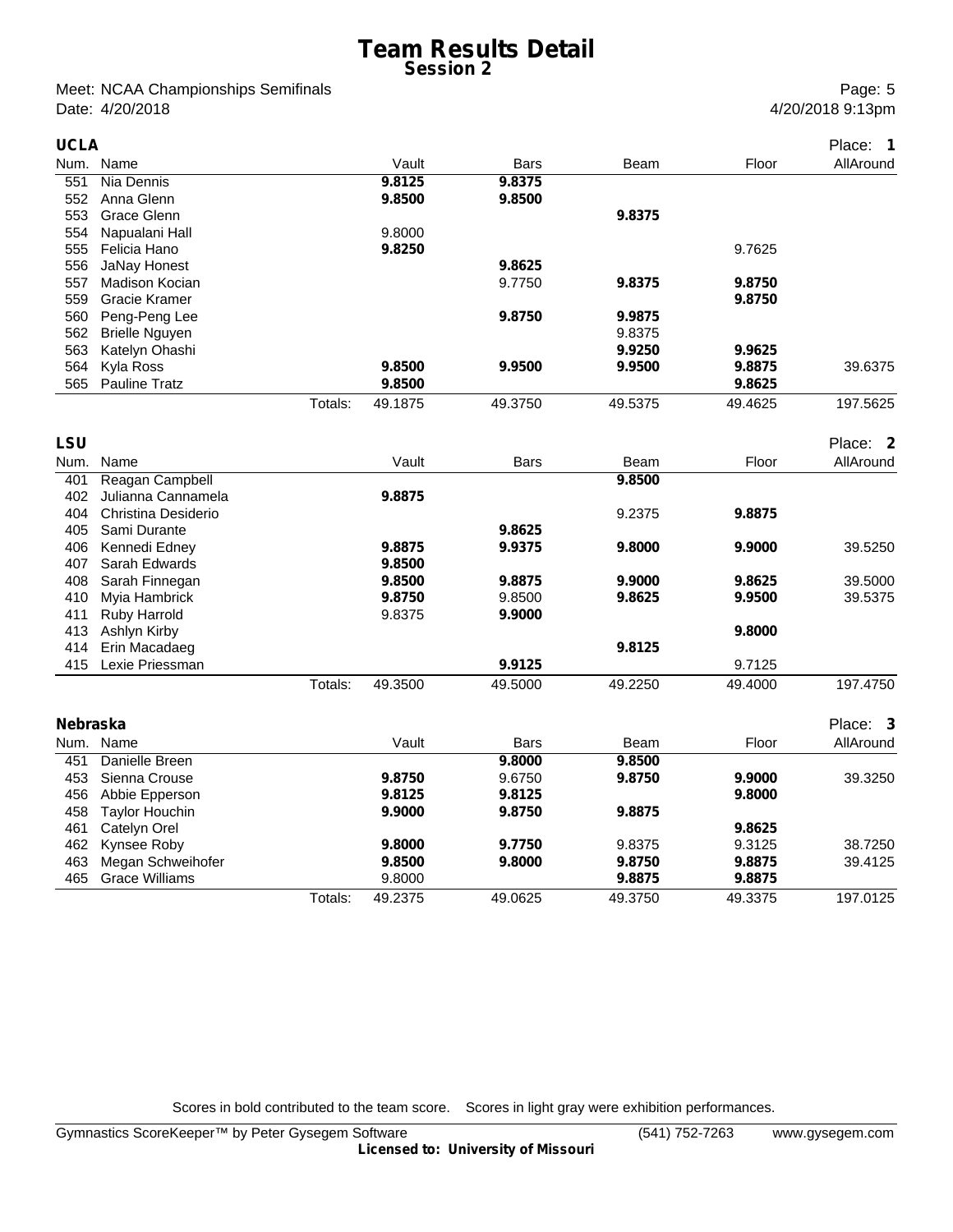Meet: NCAA Championships Semifinals **Page: 6** Page: 6 Date: 4/20/2018 9:13pm

| Georgia         |                        |         |         |             |         |         | Place: 4  |
|-----------------|------------------------|---------|---------|-------------|---------|---------|-----------|
|                 | Num. Name              |         | Vault   | <b>Bars</b> | Beam    | Floor   | AllAround |
| 301             | Jasmine Arnold         |         | 9.7250  |             |         | 9.7250  |           |
| 302             | Vivi Babalis           |         |         |             | 9.2750  | 9.7125  |           |
| 304             | <b>Rachel Dickson</b>  |         | 9.8625  | 9.9125      | 9.8750  | 9.8250  | 39.4750   |
| 309             | Marissa Oakley         |         | 9.8125  | 9.9125      | 9.8000  |         |           |
| 310             | Jordyn Pedersen        |         |         |             |         | 9.6375  |           |
| 312             | <b>Emily Schild</b>    |         | 9.5625  | 9.8500      | 9.8000  |         |           |
| 313             | <b>Sydney Snead</b>    |         | 9.9000  | 9.8500      | 9.8875  | 9.8500  | 39.4875   |
| 314             | Natalie Vaculik        |         |         | 9.7875      |         |         |           |
| 315             | Sabrina Vega           |         | 9.8250  |             | 9.8750  | 9.9000  |           |
|                 |                        | Totals: | 49.1250 | 49.3125     | 49.2375 | 49.0125 | 196.6875  |
| Alabama         |                        |         |         |             |         |         | Place: 5  |
|                 | Num. Name              |         | Vault   | <b>Bars</b> | Beam    | Floor   | AllAround |
| 101             | <b>Abby Armbrecht</b>  |         | 9.8250  |             | 9.7750  | 9.8625  |           |
| 103             | <b>Wynter Childers</b> |         |         | 9.6875      | 9.8000  |         |           |
| 104             | Maddie Desch           |         | 9.8125  |             |         | 9.8500  |           |
| 105             | Kylie Dickson          |         |         | 9.8250      |         |         |           |
| 106             | Peyton Ernst           |         |         |             | 9.8250  |         |           |
| 108             | Lexi Graber            |         | 9.8125  | 9.8500      | 9.8000  | 9.7125  | 39.1750   |
| 109             | Ariana Guerra          |         | 9.8250  | 9.8125      |         | 9.8375  |           |
| 110             | Nickie Guerrero        |         | 9.8375  |             | 9.8000  | 9.8500  |           |
| 114             | Shea Mahoney           |         | 9.8375  | 9.8500      |         |         |           |
| 115             | Kiana Winston          |         |         | 9.8250      | 9.8500  | 9.8500  |           |
|                 |                        | Totals: | 49.1375 | 49.1625     | 49.0750 | 49.2500 | 196.6250  |
| <b>Arkansas</b> |                        |         |         |             |         |         | Place: 6  |
| Num.            | Name                   |         | Vault   | <b>Bars</b> | Beam    | Floor   | AllAround |
| 151             | Mia Bargiacchi         |         |         |             |         | 9.7750  |           |
| 152             | Michaela Burton        |         | 9.5125  |             | 9.8500  | 9.8625  |           |
| 153             | Sophia Carter          |         |         |             | 9.8000  | 9.8625  |           |
| 154             | <b>Hailey Garner</b>   |         | 8.8875  | 9.8500      | 9.8875  |         |           |
| 155             | Sydney Laird           |         |         | 9.8375      | 9.6750  |         |           |
| 156             | Sarah Shaffer          |         | 9.8250  | 9.8625      |         | 9.7875  |           |
| 157             | <b>Braie Speed</b>     |         | 9.8750  | 9.8500      |         |         |           |
| 158             | Amanda Wellick         |         | 9.8125  | 9.8875      | 9.8750  | 9.8250  | 39.4000   |
| 159             | Jessica Yamzon         |         | 9.7250  | 9.8000      | 9.8500  | 9.7875  | 39.1625   |
|                 |                        | Totals: | 48.7500 | 49.2875     | 49.2625 | 49.1250 | 196.4250  |
|                 |                        |         |         |             |         |         |           |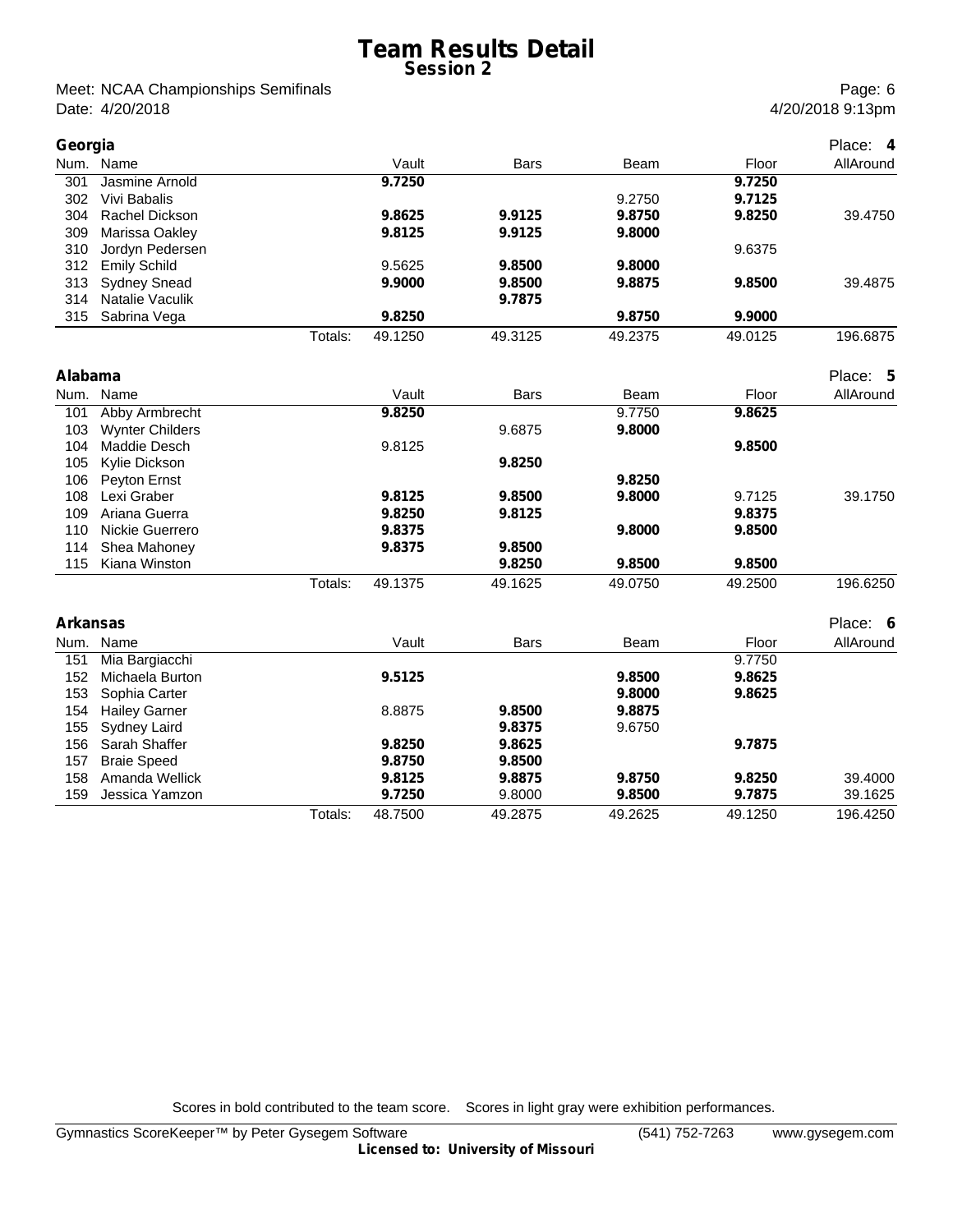Meet: NCAA Championships Semifinals **Page: 7** Neet: NCAA Championships Semifinals Date: 4/20/2018 9:13pm

|                | <b>Oklahoma</b>              |         |         |             |         |         | Place: 1  |
|----------------|------------------------------|---------|---------|-------------|---------|---------|-----------|
|                | Num. Name                    |         | Vault   | <b>Bars</b> | Beam    | Floor   | AllAround |
| 501            | Natalie Brown                |         |         |             | 9.8125  |         |           |
| 502            | Stefani Catour               |         |         | 9.9250      | 9.8875  |         |           |
| 504            | Jade Degouveia               |         | 9.8875  |             |         |         |           |
| 505            | <b>Brenna Dowell</b>         |         | 9.9375  | 9.8750      |         | 9.9000  |           |
| 508            | AJ Jackson                   |         | 9.8500  |             |         | 9.9250  |           |
| 509            | Nicole Lehrmann              |         | 9.8625  | 9.9500      | 9.9000  |         |           |
| 511            | Maggie Nichols               |         | 9.9000  | 10.0000     | 9.9500  | 9.9625  | 39.8125   |
| 512            | Evy Schoepfer                |         |         |             |         | 9.8125  |           |
| 513            | <b>Brehanna Showers</b>      |         | 9.8875  | 9.8500      | 9.8000  | 9.8625  | 39.4000   |
| 514            | Anastasia Webb               |         |         | 9.8625      | 9.8250  | 9.9375  |           |
|                |                              | Totals: | 49.4750 | 49.6125     | 49.3750 | 49.5875 | 198.0500  |
| <b>Florida</b> |                              |         |         |             |         |         | Place: 2  |
|                | Num. Name                    |         | Vault   | <b>Bars</b> | Beam    | Floor   | AllAround |
| 253            | Alyssa Baumann               |         |         |             | 9.8625  | 9.9500  |           |
| 254            | Alicia Boren                 |         | 9.9250  | 9.8125      | 9.8000  | 9.9000  | 39.4375   |
| 257            | Jazmyn Foberg                |         | 9.8750  | 9.8750      |         |         |           |
| 258            | <b>Rachel Gowey</b>          |         |         | 9.9000      | 9.9125  | 9.1875  |           |
| 259            | Amelia Hundley               |         | 9.8500  | 9.9000      | 9.7875  | 9.7625  | 39.3000   |
| 261            | Alex McMurtry                |         | 9.9375  | 9.9500      | 9.8750  | 9.8250  | 39.5875   |
| 262            | Megan Skaggs                 |         | 9.8250  | 9.8500      | 9.8625  |         |           |
| 263            | Rachel Slocum                |         | 9.9000  |             |         | 9.8750  |           |
|                |                              | Totals: | 49.4875 | 49.4750     | 49.3125 | 49.3125 | 197.5875  |
| <b>Utah</b>    |                              |         |         |             |         |         | Place: 3  |
| Num.           | Name                         |         | Vault   | <b>Bars</b> | Beam    | Floor   | AllAround |
| 602            | Kari Lee                     |         | 9.8500  | 9.8375      | 9.7250  | 9.8375  | 39.2500   |
| 603            | <b>Tiffani Lewis</b>         |         | 9.7875  | 9.8500      |         | 9.8750  |           |
| 605            | <b>MaKenna Merrell-Giles</b> |         | 9.8500  | 9.8750      | 9.2750  | 9.8500  | 38.8500   |
| 607            | <b>Missy Reinstadtler</b>    |         | 9.8000  | 9.8500      | 9.8625  | 9.8875  | 39.4000   |
| 609            | MyKayla Skinner              |         | 9.9375  | 9.9250      | 9.9250  | 9.9375  | 39.7250   |
| 610            | Sydney Soloski               |         |         |             | 9.7500  | 9.9125  |           |
| 611            | <b>Maddy Stover</b>          |         |         |             | 9.8500  |         |           |
| 612            | Kim Tessen                   |         | 9.6250  | 9.8250      |         |         |           |
|                |                              | Totals: | 49.2250 | 49.3375     | 49.1125 | 49.4625 | 197.1375  |
|                |                              |         |         |             |         |         |           |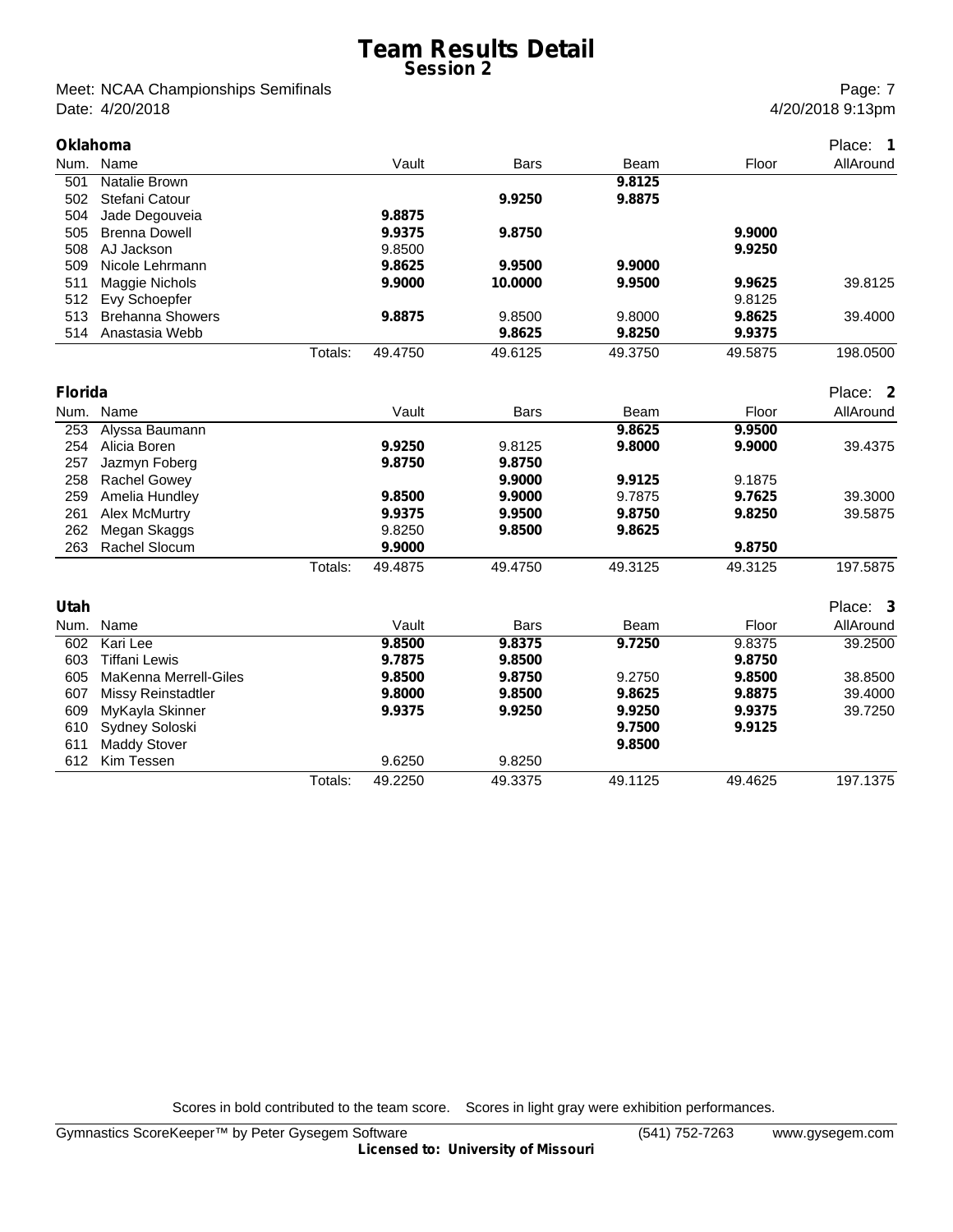Meet: NCAA Championships Semifinals **Page: 8** Page: 8 Date: 4/20/2018 9:13pm

| California |                          |         |         |             |         |         | Place: 4  |
|------------|--------------------------|---------|---------|-------------|---------|---------|-----------|
|            | Num. Name                |         | Vault   | Bars        | Beam    | Floor   | AllAround |
| 201        | Alicia Gallarzo          |         | 9.8625  |             | 9.7250  | 9.7375  |           |
| 202        | Kyana George             |         | 9.8250  | 9.8875      | 9.8125  | 9.8125  | 39.3375   |
| 203        | Cassidy Keelen           |         | 9.7875  |             | 9.7500  |         |           |
| 207        | Arianna Robinson         |         | 9.8750  |             |         | 9.7875  |           |
| 209        | Nina Schank              |         |         | 9.8250      |         |         |           |
| 210        | Sofie Seilnacht          |         |         | 9.8500      | 9.7250  | 9.6000  |           |
| 211        | Sylvie Seilnacht         |         | 9.8500  |             |         | 9.7875  |           |
| 212        | Chelsea Shu              |         |         |             | 9.8500  |         |           |
| 213        | Yuleen Sternberg         |         |         | 9.8125      |         |         |           |
| 214        | Emi Watterson            |         |         | 9.8375      |         |         |           |
| 215        | <b>Toni-Ann Williams</b> |         | 9.8125  | 9.8875      | 9.8625  | 9.8625  | 39.4250   |
|            |                          | Totals: | 49.2250 | 49.2875     | 49.0000 | 48.9875 | 196.5000  |
|            | Washington               |         |         |             |         |         | Place: 5  |
| Num.       | Name                     |         | Vault   | <b>Bars</b> | Beam    | Floor   | AllAround |
| 651        | <b>Hailey Burleson</b>   |         | 9.7875  | 9.7125      | 9.8125  | 9.8750  | 39.1875   |
| 652        | <b>Madison Copiak</b>    |         | 9.7875  | 9.8000      | 9.8375  |         |           |
| 653        | Joslyn Goings            |         | 8.4625  | 9.2250      | 9.8750  |         |           |
| 654        | Kristyn Hoffa            |         | 9.7625  |             |         | 9.4750  |           |
| 655        | Michaela Nelson          |         |         | 9.8125      |         | 9.8625  |           |
| 656        | Monica Riley             |         | 9.7625  | 9.8500      |         |         |           |
| 657        | Evanni Roberson          |         | 9.7000  | 9.8250      | 9.7750  | 9.8375  | 39.1375   |
| 658        | <b>Malory Rose</b>       |         |         |             | 9.8375  |         |           |
| 660        | Zoey Schaefer            |         |         |             | 9.8250  | 9.8500  |           |
| 662        | Maya Washington          |         |         |             |         | 9.8375  |           |
|            |                          | Totals: | 48.8000 | 49.0000     | 49.1875 | 49.2625 | 196.2500  |
| Kentucky   |                          |         |         |             |         |         | Place: 6  |
| Num.       | Name                     |         | Vault   | <b>Bars</b> | Beam    | Floor   | AllAround |
| 351        | <b>Katie Carlisle</b>    |         |         | 9.8000      |         |         |           |
| 352        | Katrina Coca             |         |         | 9.3250      |         |         |           |
| 353        | Danaea Davis             |         | 9.8625  |             |         |         |           |
| 354        | <b>Sidney Dukes</b>      |         | 9.8125  |             | 9.7750  | 9.8250  |           |
| 355        | Alex Hyland              |         | 9.3375  | 9.2625      | 9.2500  | 9.8500  | 37.7000   |
| 356        | <b>Mollie Korth</b>      |         | 9.9250  | 9.8750      | 9.8375  | 9.8625  | 39.5000   |
| 357        | Alaina Kwan              |         | 9.8500  |             |         |         |           |
| 359        | <b>Hailey Poland</b>     |         |         |             | 9.8125  | 9.8125  |           |
| 360        | Cori Rechenmacher        |         |         |             | 9.7625  | 9.8250  |           |
| 361        | Aubree Rosa              |         | 9.8000  |             |         |         |           |
| 362        | <b>Katie Stuart</b>      |         |         | 9.8000      | 9.8000  |         |           |
| 363        | Ella Warren              |         |         | 9.8000      |         | 9.8625  |           |
|            |                          | Totals: | 49.2500 | 48.6000     | 48.9875 | 49.2250 | 196.0625  |
|            |                          |         |         |             |         |         |           |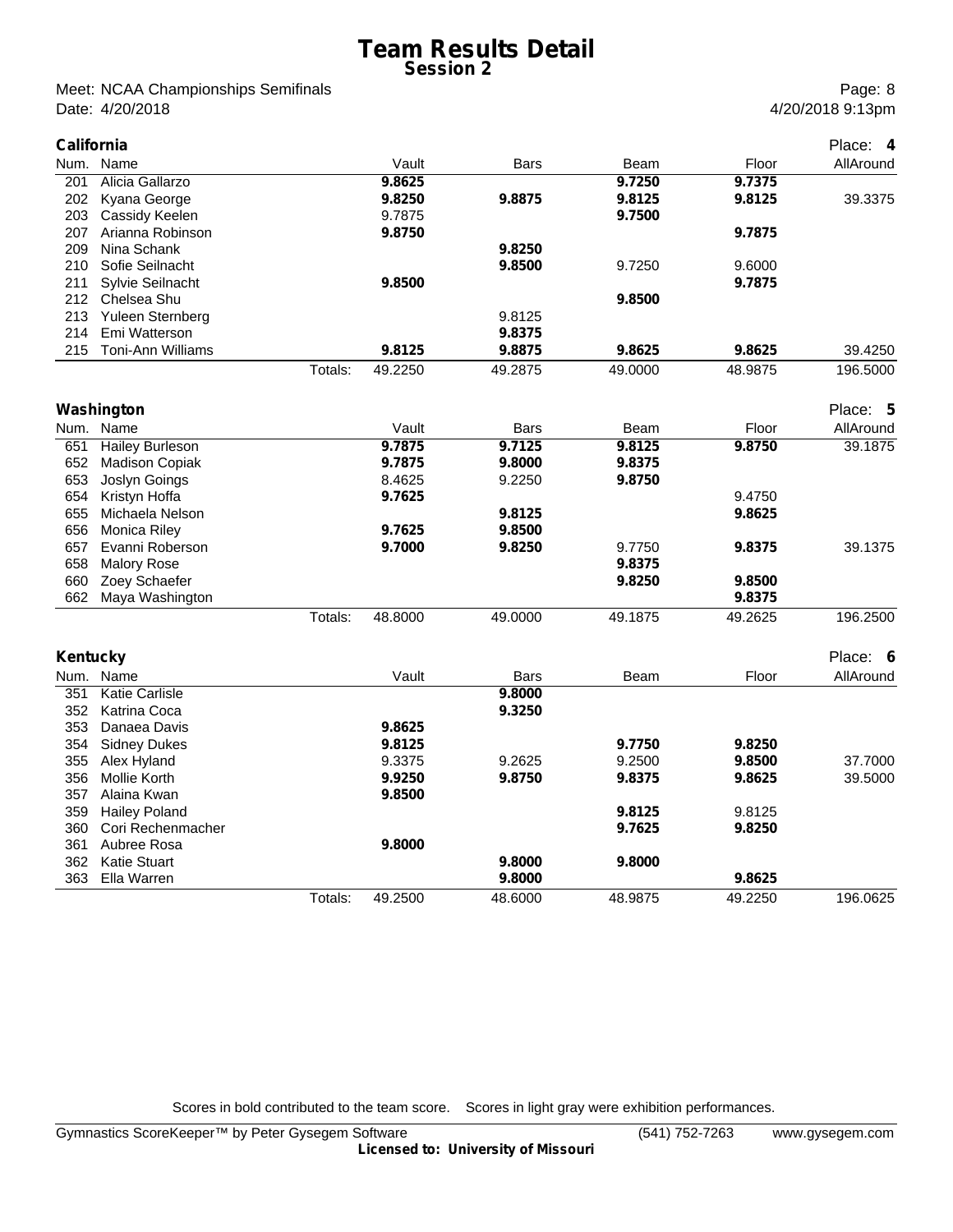#### **Team Results Detail**

Meet: NCAA Championships Semifinals **Page: 9** Page: 9 Date: 4/20/2018 9:13pm

|                 | Arizona St.                           |        |             |        |        |           |
|-----------------|---------------------------------------|--------|-------------|--------|--------|-----------|
|                 | Num. Name                             | Vault  | <b>Bars</b> | Beam   | Floor  | AllAround |
| 801             | Cairo Leonard-Baker                   | 9.7750 | 9.8125      | 9.7625 | 9.5375 | 38.8875   |
|                 |                                       |        |             |        |        |           |
| <b>Auburn</b>   |                                       |        |             |        |        |           |
|                 | Num. Name                             | Vault  | <b>Bars</b> | Beam   | Floor  | AllAround |
| 802<br>803      | Samantha Cerio<br><b>Abby Milliet</b> |        | 9.8250      | 9.8500 |        |           |
| 804             | Drew Watson                           | 9.8500 | 9.8500      | 9.7500 | 9.8375 | 39.2875   |
|                 |                                       |        |             |        |        |           |
|                 | <b>Boise State</b>                    |        |             |        |        |           |
|                 | Num. Name                             | Vault  | <b>Bars</b> | Beam   | Floor  | AllAround |
| 805             | Shani Remme                           | 9.8250 | 9.8375      | 9.9000 | 9.8125 | 39.3750   |
|                 | <b>Bowling Green</b>                  |        |             |        |        |           |
|                 | Num. Name                             | Vault  | <b>Bars</b> | Beam   | Floor  | AllAround |
| 806             | Jovannah East                         | 9.7625 | 9.6875      | 9.7250 | 9.8375 | 39.0125   |
| <b>BYU</b>      |                                       |        |             |        |        |           |
|                 | Num. Name                             | Vault  | Bars        | Beam   | Floor  | AllAround |
| 807             | Shannon Hortman-Evans                 |        | 9.9000      |        |        |           |
|                 |                                       |        |             |        |        |           |
|                 | <b>Central Michigan</b>               |        |             |        |        |           |
|                 | Num. Name                             | Vault  | <b>Bars</b> | Beam   | Floor  | AllAround |
| 808             | <b>Denelle Pedrick</b>                |        |             |        | 9.6125 |           |
| <b>Denver</b>   |                                       |        |             |        |        |           |
|                 | Num. Name                             | Vault  | <b>Bars</b> | Beam   | Floor  | AllAround |
|                 | 809 Lynnzee Brown                     | 9.7625 | 9.8750      | 9.8000 | 9.6625 | 39.1000   |
|                 | <b>George Washington</b>              |        |             |        |        |           |
|                 | Num. Name                             | Vault  | <b>Bars</b> | Beam   | Floor  | AllAround |
| 810             | <b>Camille Drouin-Allaire</b>         | 9.2500 | 9.7125      | 9.5000 | 9.8500 | 38.3125   |
|                 |                                       |        |             |        |        |           |
| <b>Illinois</b> |                                       |        |             |        |        |           |
|                 | Num. Name                             | Vault  | <b>Bars</b> | Beam   | Floor  | AllAround |
| 811             | Rae Balthazor                         | 9.7750 | 9.8250      | 9.8250 | 9.9000 | 39.3250   |
|                 | <b>Iowa State</b>                     |        |             |        |        |           |
|                 | Num. Name                             | Vault  | Bars        | Beam   | Floor  | AllAround |
|                 | 812 Meaghan Sievers                   | 9.7750 |             |        |        |           |
| <b>Michigan</b> |                                       |        |             |        |        |           |
|                 | Num. Name                             | Vault  | Bars        | Beam   | Floor  | AllAround |
|                 | 813 Brianna Brown                     | 9.7500 | 9.8750      | 9.8000 | 9.8125 | 39.2375   |
|                 |                                       |        |             |        |        |           |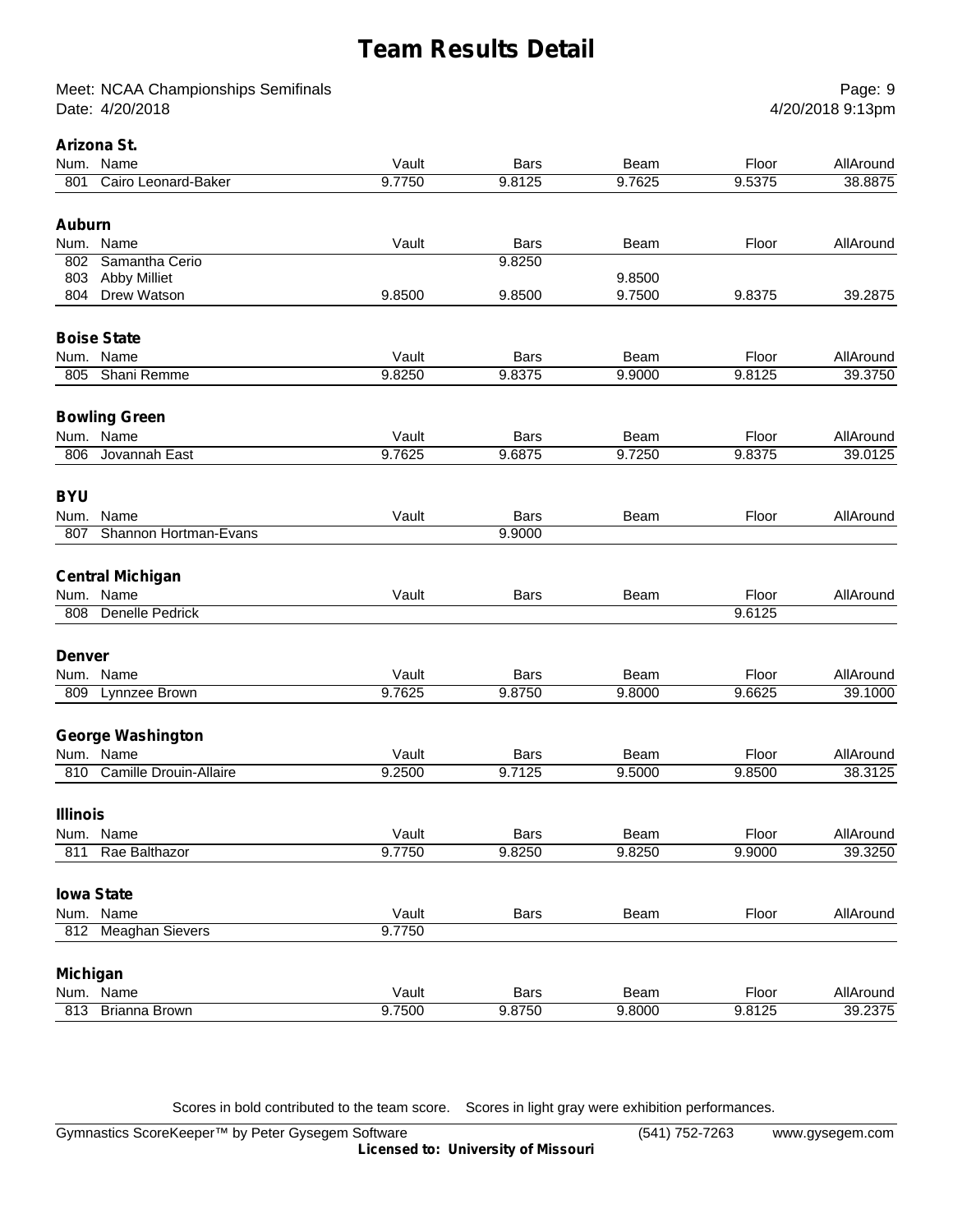#### **Team Results Detail**

Meet: NCAA Championships Semifinals **Page: #** Page: # Date: 4/20/2018 9:13pm

**Minnesota**

|                 | <b>IVIIIIIIIESULA</b>  |        |             |        |        |           |
|-----------------|------------------------|--------|-------------|--------|--------|-----------|
| Num.            | Name                   | Vault  | <b>Bars</b> | Beam   | Floor  | AllAround |
| 814             | Lexy Ramler            | 9.8500 | 9.8750      | 9.8875 | 9.7375 | 39.3500   |
|                 | <b>North Carolina</b>  |        |             |        |        |           |
|                 | Num. Name              | Vault  | <b>Bars</b> | Beam   | Floor  | AllAround |
| 815             | Morgan Lane            | 9.8000 | 9.8125      | 9.7875 | 9.8750 | 39.2750   |
| Ohio St.        |                        |        |             |        |        |           |
| Num.            | Name                   | Vault  | <b>Bars</b> | Beam   | Floor  | AllAround |
| 816             | Jamie Stone            | 9.6125 |             |        |        |           |
| Penn St.        |                        |        |             |        |        |           |
| Num.            | Name                   | Vault  | <b>Bars</b> | Beam   | Floor  | AllAround |
| 817             | Lauren Bridgens        | 9.8375 | 9.8750      | 9.7375 | 9.7625 | 39.2125   |
| <b>Stanford</b> |                        |        |             |        |        |           |
|                 | Num. Name              | Vault  | <b>Bars</b> | Beam   | Floor  | AllAround |
| 818             | <b>Elizabeth Price</b> | 9.8875 | 10.0000     | 9.8625 | 9.9250 | 39.6750   |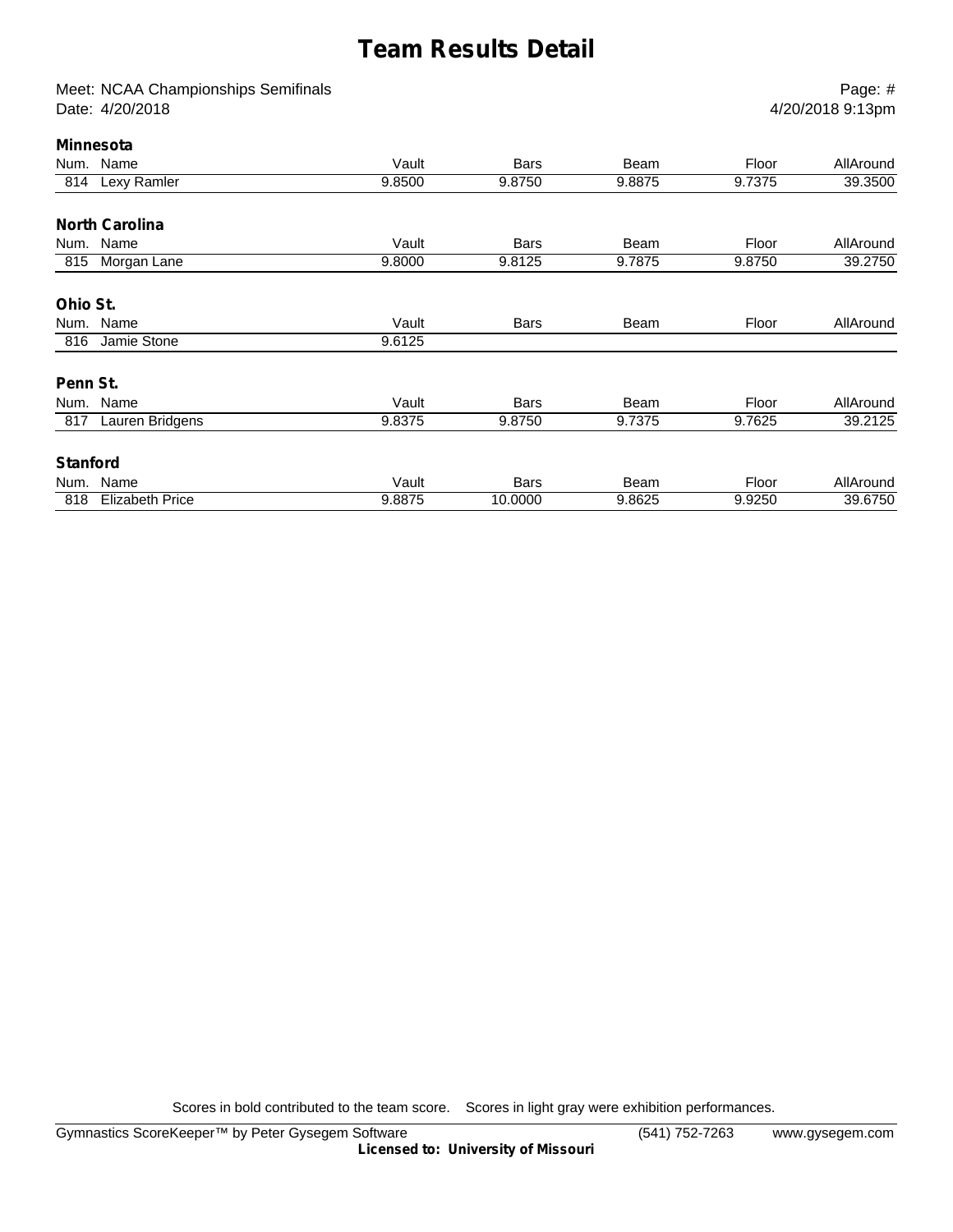|            |                         | Team: Visitor           |       | Alabama |      |      |                      |               | Coach:                |           |                         | Dana Duckworth        |                    |
|------------|-------------------------|-------------------------|-------|---------|------|------|----------------------|---------------|-----------------------|-----------|-------------------------|-----------------------|--------------------|
| Date       |                         | 4/20/2018<br>9:14:42PM  | Place |         |      |      |                      | St. Louis, MO |                       |           |                         | Attendance            | 10,782             |
|            |                         | <b>Gymnast Name</b>     |       | 1       | 2    | 3    | 4                    | 5             | 6                     | <b>ND</b> | AVG                     | Judge Name            | Rating             |
|            | 1                       | Abby Armbrecht          | 101   | 9.80    | 9.80 | 9.80 | 9.85                 | 9.85          | 9.85                  |           | 9.8250                  | 1. Jennifer Spering   | <b>Brevet</b>      |
| ٧          | $\overline{\mathbf{c}}$ | Shea Mahoney            | 114   | 9.80    | 9.85 | 9.80 | 9.85                 | 9.85          | 9.85                  |           | 9.8375                  | 2. Linda Thorberg     | <b>Brevet</b>      |
| Α<br>U     | 3                       | Ariana Guerra           | 109   | 9.85    | 9.80 | 9.85 | 9.85                 | 9.80          | 9.75                  |           | 9.8250                  | 3. Evelyn Chandler    | <b>Brevet</b>      |
|            | 4                       | Lexi Graber             | 108   | 9.70    | 9.85 | 9.85 | 9.85                 | 9.75          | 9.80                  |           | 9.8125                  | 4. Kim Riley          | National           |
| т          | 5                       | Nickie Guerrero         | 110   | 9.85    | 9.85 | 9.85 | 9.80                 | 9.85          | 9.80                  |           | 9.8375                  | 5. Marian DeWane      | National           |
|            | 6                       | <b>Maddie Desch</b>     | 104   | 9.80    | 9.75 | 9.75 | 9.85                 | 9.85          | 9.85                  |           | 9.8125                  | 6. Mary Joe Roehrig   | National           |
|            |                         | Vault Score:<br>49.1375 |       |         |      |      |                      |               |                       |           | Running Score: 196.6250 |                       |                    |
|            | 1                       | Ariana Guerra           | 109   | 9.85    | 9.75 | 9.80 | 9.85                 | 9.85          | 9.75                  |           | 9.8125                  | 1. Denise Green       | <b>Brevet</b>      |
| B          | 2                       | Lexi Graber             | 108   | 9.75    | 9.90 | 9.85 | 9.85                 | 9.85          | 9.85                  |           | 9.8500                  | 2. Paul Padron        | <b>Brevet</b>      |
| Α          | 3                       | Kylie Dickson           | 105   | 9.80    | 9.85 | 9.85 | 9.75                 | 9.80          | 9.85                  |           | 9.8250                  | 3. Lois Colburn       | <b>Brevet</b>      |
| R          | 4                       | Kiana Winston           | 115   | 9.80    | 9.85 | 9.80 | 9.85                 | 9.90          | 9.80                  |           | 9.8250                  | 4. Gay-Anne Valkoun   | National           |
| S          | 5                       | <b>Wynter Childers</b>  | 103   | 9.55    | 9.70 | 9.75 | 9.70                 | 9.65          | 9.70                  |           | 9.6875                  | 5. Gina Fuller        | National           |
|            | 6                       | Shea Mahoney            | 114   | 9.85    | 9.85 | 9.90 | 9.85                 | 9.80          | 9.85                  |           | 9.8500                  | 6. Sylvia Lane        | National           |
|            |                         | Bars Score:<br>49.1625  |       |         |      |      |                      |               | <b>Running Score:</b> |           | 49.1625                 |                       |                    |
|            | 1                       | Abby Armbrecht          | 101   | 9.75    | 9.70 | 9.80 | 9.80                 | 9.80          | 9.75                  |           | 9.7750                  | 1. Marilyn Blilie     | National           |
| B          | $\overline{\mathbf{c}}$ | <b>Wynter Childers</b>  | 103   | 9.80    | 9.80 | 9.80 | 9.80                 | 9.75          | 9.80                  |           | 9.8000                  | 2. Donna Trevethan    | <b>Brevet</b>      |
| Е          | 3                       | Peyton Ernst            | 106   | 9.85    | 9.75 | 9.80 | 9.85                 | 9.80          | 9.90                  |           | 9.8250                  | 3. Linda Fenton       | National           |
| Α          | 4                       | Lexi Graber             | 108   | 9.80    | 9.80 | 9.80 | 9.75                 | 9.80          | 9.80                  |           | 9.8000                  | 4. Laurie DeFrancesco | National           |
| M          | 5                       | Kiana Winston           | 115   | 9.85    | 9.85 | 9.85 | 9.85                 | 9.80          | 9.85                  |           | 9.8500                  | 5. Maureen Blair      | National           |
|            | 6                       | Nickie Guerrero         | 110   | 9.80    | 9.80 | 9.85 | 9.75                 | 9.80          | 9.80                  |           | 9.8000                  | 6. Linda McDonald     | National           |
|            |                         | Beam Score: 49.0750     |       |         |      |      |                      |               | Running Score:        |           | 98.2375                 |                       |                    |
|            | 1                       | Abby Armbrecht          | 101   | 9.85    | 9.85 | 9.90 | 9.85                 | 9.85          | 9.90                  |           | 9.8625                  | 1. Mary Ann West      | <b>Brevet</b>      |
| F          | $\overline{c}$          | Ariana Guerra           | 109   | 9.90    | 9.85 | 9.80 | 9.85                 | 9.80          | 9.85                  |           | 9.8375                  | 2. Carole Bunge       | <b>Brevet</b>      |
| O          | 3                       | Maddie Desch            | 104   | 9.85    | 9.85 | 9.90 | 9.85                 | 9.85          | 9.85                  |           | 9.8500                  | 3. Diane Thompson     | <b>Brevet</b>      |
| O          | 4                       | Lexi Graber             | 108   | 9.75    | 9.80 | 9.85 | 9.80                 | 9.80          | 9.85                  | 0.10      | 9.7125                  | 4. Amanda Kay Turko   | National           |
| $R \mid 5$ |                         | Kiana Winston           | 115   | 9.85    | 9.80 | 9.85 | 9.85                 | 9.85          | 9.90                  |           | 9.8500                  | 5. Janine Dent        | National           |
|            | 6                       | Nickie Guerrero         | 110   | 9.75    | 9.90 | 9.85 | 9.85                 | 9.85          | 9.85                  |           | 9.8500                  | 6. Robin Smith        | <b>Brevet</b>      |
|            |                         | Floor Score:<br>49.2500 |       |         |      |      |                      |               |                       |           | Running Score: 147.4875 |                       |                    |
|            |                         |                         |       |         |      |      |                      |               | Final Score:          |           | 196.6250                |                       |                    |
|            |                         |                         |       |         |      |      | <b>All Arounders</b> |               |                       |           |                         |                       |                    |
|            |                         | Graber                  |       |         |      |      |                      |               |                       |           |                         |                       |                    |
| VT         |                         | 9.8125                  |       |         |      |      |                      |               |                       |           |                         |                       |                    |
| UB         |                         | 9.8500                  |       |         |      |      |                      |               |                       |           |                         |                       |                    |
| BB         |                         | 9.8000                  |       |         |      |      |                      |               |                       |           |                         |                       |                    |
| <b>FX</b>  |                         | 9.7125                  |       |         |      |      |                      |               |                       |           |                         |                       |                    |
| AA         |                         | 39.1750                 |       |         |      |      |                      |               |                       |           |                         |                       |                    |
| Signature: |                         |                         |       |         |      |      |                      |               |                       |           |                         |                       | <b>Yellow Card</b> |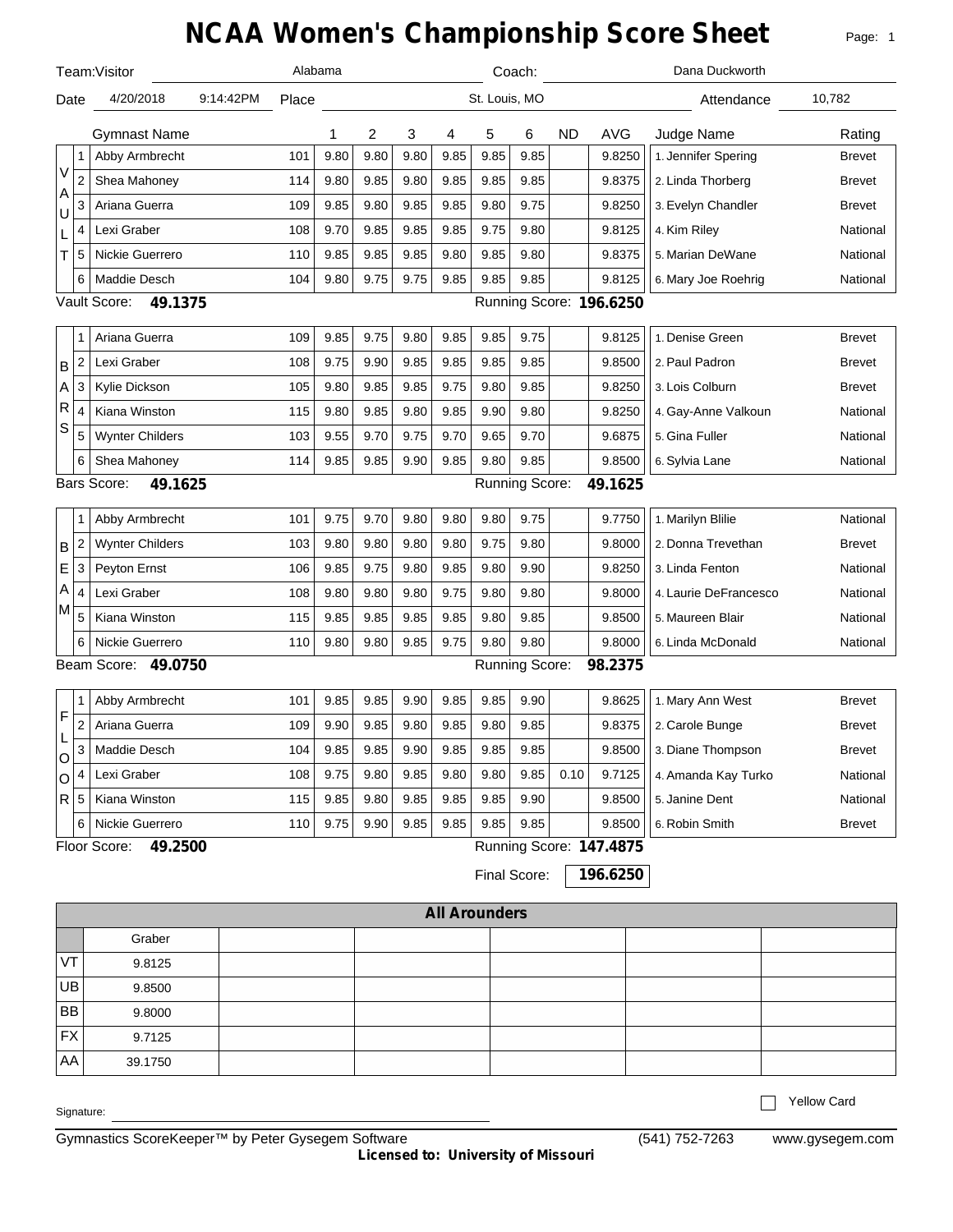|            |                         | Team:Visitor                  |         | Arkansas |      |      |      |                      | Coach:         |           |                         | Mark Cook             |                    |
|------------|-------------------------|-------------------------------|---------|----------|------|------|------|----------------------|----------------|-----------|-------------------------|-----------------------|--------------------|
| Date       |                         | 9:14:42PM<br>4/20/2018        | Place   |          |      |      |      | St. Louis, MO        |                |           |                         | Attendance            | 10,782             |
|            |                         | <b>Gymnast Name</b>           |         | 1        | 2    | 3    | 4    | 5                    | 6              | <b>ND</b> | AVG                     | Judge Name            | Rating             |
|            | 1                       | Jessica Yamzon                | 159     | 9.75     | 9.60 | 9.75 | 9.75 | 9.70                 | 9.70           |           | 9.7250                  | 1. Jennifer Spering   | <b>Brevet</b>      |
| ٧          | $\overline{\mathbf{c}}$ | <b>Hailey Garner</b>          | 154     | 8.80     | 9.05 | 9.15 | 8.65 | 8.80                 | 8.90           |           | 8.8875                  | 2. Linda Thorberg     | <b>Brevet</b>      |
| Α          | 3                       | Amanda Wellick                | 158     | 9.80     | 9.80 | 9.80 | 9.85 | 9.85                 | 9.80           |           | 9.8125                  | 3. Evelyn Chandler    | <b>Brevet</b>      |
|            | 4                       | Sarah Shaffer                 | 156     | 9.80     | 9.80 | 9.85 | 9.85 | 9.80                 | 9.85           |           | 9.8250                  | 4. Kim Riley          | National           |
| Т          | 5                       | <b>Braie Speed</b>            | 157     | 9.85     | 9.90 | 9.90 | 9.90 | 9.80                 | 9.85           |           | 9.8750                  | 5. Marian DeWane      | National           |
|            | 6                       | Michaela Burton               | 152     | 9.35     | 9.55 | 9.50 | 9.60 | 9.45                 | 9.55           |           | 9.5125                  | 6. Mary Joe Roehrig   | National           |
|            |                         | Vault Score:<br>48.7500       |         |          |      |      |      |                      | Running Score: |           | 97.8750                 |                       |                    |
|            | 1                       | Jessica Yamzon                | 159     | 9.85     | 9.80 | 9.80 | 9.85 | 9.70                 | 9.75           |           | 9.8000                  | 1. Denise Green       | <b>Brevet</b>      |
| B          | $\overline{\mathbf{c}}$ | Sarah Shaffer                 | 156     | 9.80     | 9.85 | 9.85 | 9.90 | 9.90                 | 9.85           |           | 9.8625                  | 2. Paul Padron        | <b>Brevet</b>      |
| Α          | 3                       | <b>Sydney Laird</b>           | 155     | 9.85     | 9.85 | 9.80 | 9.85 | 9.80                 | 9.85           |           | 9.8375                  | 3. Lois Colburn       | <b>Brevet</b>      |
| R          | 4                       | Amanda Wellick                | 158     | 9.90     | 9.90 | 9.85 | 9.85 | 9.90                 | 9.90           |           | 9.8875                  | 4. Gay-Anne Valkoun   | National           |
| S          | 5                       | <b>Braie Speed</b>            | 157     | 9.85     | 9.85 | 9.80 | 9.85 | 9.85                 | 9.85           |           | 9.8500                  | 5. Gina Fuller        | National           |
|            | 6                       | <b>Hailey Garner</b>          | 154     | 9.85     | 9.85 | 9.85 | 9.90 | 9.80                 | 9.85           |           | 9.8500                  | 6. Sylvia Lane        | National           |
|            |                         | <b>Bars Score:</b><br>49.2875 |         |          |      |      |      |                      |                |           | Running Score: 147.1625 |                       |                    |
|            | 1                       | Jessica Yamzon                | 159     | 9.85     | 9.80 | 9.85 | 9.90 | 9.85                 | 9.85           |           | 9.8500                  | 1. Marilyn Blilie     | National           |
| B          | $\overline{\mathbf{c}}$ | Sydney Laird                  | 155     | 9.80     | 9.60 | 9.80 | 9.55 | 9.60                 | 9.70           |           | 9.6750                  | 2. Donna Trevethan    | <b>Brevet</b>      |
| E          | 3                       | Amanda Wellick                | 158     | 9.90     | 9.80 | 9.85 | 9.90 | 9.85                 | 9.90           |           | 9.8750                  | 3. Linda Fenton       | National           |
| Α          | $\overline{4}$          | Sophia Carter                 | 153     | 9.85     | 9.65 | 9.85 | 9.55 | 9.85                 | 9.85           |           | 9.8000                  | 4. Laurie DeFrancesco | National           |
| M          | 5                       | <b>Hailey Garner</b>          | 154     | 9.90     | 9.90 | 9.90 | 9.65 | 9.85                 | 9.90           |           | 9.8875                  | 5. Maureen Blair      | National           |
|            | 6                       | Michaela Burton               | 152     | 9.90     | 9.85 | 9.85 | 9.85 | 9.85                 | 9.85           |           | 9.8500                  | 6. Linda McDonald     | National           |
|            |                         | Beam Score: 49.2625           |         |          |      |      |      |                      |                |           | Running Score: 196.4250 |                       |                    |
|            | 1                       | Mia Bargiacchi                | 151     | 9.80     | 9.80 | 9.80 | 9.75 | 9.75                 | 9.75           |           | 9.7750                  | 1. Mary Ann West      | <b>Brevet</b>      |
| F          | 2                       | Amanda Wellick                | 158     | 9.85     | 9.75 | 9.85 | 9.85 | 9.80                 | 9.80           |           | 9.8250                  | 2. Carole Bunge       | <b>Brevet</b>      |
| O          | 3                       | Jessica Yamzon                | 159     | 9.80     | 9.85 | 9.75 | 9.75 | 9.75                 | 9.85           |           | 9.7875                  | 3. Diane Thompson     | <b>Brevet</b>      |
| O          | 4                       | Michaela Burton               | 152     | 9.85     | 9.85 | 9.85 | 9.80 | 9.90                 | 9.90           |           | 9.8625                  | 4. Amanda Kay Turko   | National           |
| $R\vert 5$ |                         | Sarah Shaffer                 | 156     | 9.80     | 9.80 | 9.75 | 9.75 | 9.80                 | 9.85           |           | 9.7875                  | 5. Janine Dent        | National           |
|            | 6                       | Sophia Carter                 | 153     | 9.85     | 9.85 | 9.90 | 9.85 | 9.90                 | 9.85           |           | 9.8625                  | 6. Robin Smith        | <b>Brevet</b>      |
|            |                         | Floor Score:<br>49.1250       |         |          |      |      |      |                      | Running Score: |           | 49.1250                 |                       |                    |
|            |                         |                               |         |          |      |      |      |                      | Final Score:   |           | 196.4250                |                       |                    |
|            |                         |                               |         |          |      |      |      | <b>All Arounders</b> |                |           |                         |                       |                    |
|            |                         | Wellick                       | Yamzon  |          |      |      |      |                      |                |           |                         |                       |                    |
| VT         |                         | 9.8125                        | 9.7250  |          |      |      |      |                      |                |           |                         |                       |                    |
| UB         |                         | 9.8875                        | 9.8000  |          |      |      |      |                      |                |           |                         |                       |                    |
| BB         |                         | 9.8750                        | 9.8500  |          |      |      |      |                      |                |           |                         |                       |                    |
| <b>FX</b>  |                         | 9.8250                        | 9.7875  |          |      |      |      |                      |                |           |                         |                       |                    |
| AA         |                         | 39.4000                       | 39.1625 |          |      |      |      |                      |                |           |                         |                       |                    |
|            |                         |                               |         |          |      |      |      |                      |                |           |                         |                       |                    |
| Signature: |                         |                               |         |          |      |      |      |                      |                |           |                         |                       | <b>Yellow Card</b> |

Gymnastics ScoreKeeper™ by Peter Gysegem Software (541) 752-7263 www.gysegem.com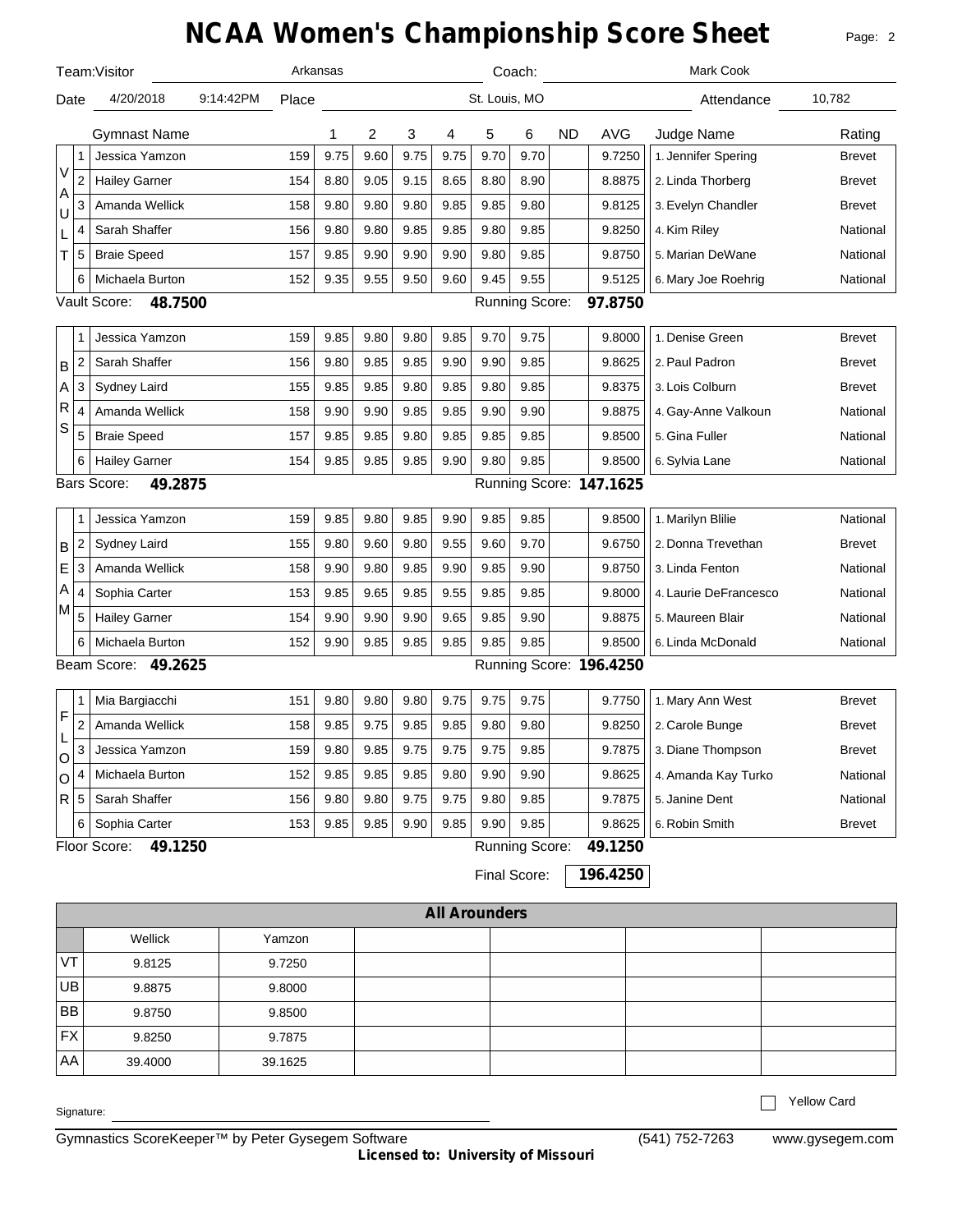| Team: Visitor                |                        |          | California |      |      |      |                      | Coach:                |           |                         | Justin Howell         |                    |
|------------------------------|------------------------|----------|------------|------|------|------|----------------------|-----------------------|-----------|-------------------------|-----------------------|--------------------|
| Date                         | 4/20/2018<br>9:14:42PM | Place    |            |      |      |      | St. Louis, MO        |                       |           |                         | Attendance            | 10,782             |
|                              | <b>Gymnast Name</b>    |          | 1          | 2    | 3    | 4    | 5                    | 6                     | <b>ND</b> | AVG                     | Judge Name            | Rating             |
| 1                            | Cassidy Keelen         | 203      | 9.80       | 9.70 | 9.80 | 9.85 | 9.80                 | 9.75                  |           | 9.7875                  | 1. Jennifer Spering   | <b>Brevet</b>      |
| V<br>$\overline{c}$          | Alicia Gallarzo        | 201      | 9.80       | 9.80 | 9.90 | 9.90 | 9.85                 | 9.90                  |           | 9.8625                  | 2. Linda Thorberg     | <b>Brevet</b>      |
| Α<br>3<br>U                  | Sylvie Seilnacht       | 211      | 9.85       | 9.85 | 9.80 | 9.85 | 9.85                 | 9.85                  |           | 9.8500                  | 3. Evelyn Chandler    | <b>Brevet</b>      |
| 4<br>L                       | Kvana George           | 202      | 9.80       | 9.90 | 9.85 | 9.85 | 9.80                 | 9.80                  |           | 9.8250                  | 4. Kim Riley          | National           |
| 5<br>т                       | Arianna Robinson       | 207      | 9.85       | 9.90 | 9.95 | 9.90 | 9.85                 | 9.85                  |           | 9.8750                  | 5. Marian DeWane      | National           |
| 6                            | Toni-Ann Williams      | 215      | 9.75       | 9.80 | 9.85 | 9.80 | 9.85                 | 9.80                  |           | 9.8125                  | 6. Mary Joe Roehrig   | National           |
| Vault Score:                 | 49.2250                |          |            |      |      |      |                      | <b>Running Score:</b> |           | 98.2125                 |                       |                    |
| 1                            | Yuleen Sternberg       | 213      | 9.85       | 9.80 | 9.80 | 9.85 | 9.80                 | 9.80                  |           | 9.8125                  | 1. Denise Green       | <b>Brevet</b>      |
| 2<br>B                       | Toni-Ann Williams      | 215      | 9.90       | 9.85 | 9.85 | 9.90 | 9.90                 | 9.90                  |           | 9.8875                  | 2. Paul Padron        | <b>Brevet</b>      |
| 3<br>Α                       | Emi Watterson          | 214      | 9.90       | 9.85 | 9.90 | 9.80 | 9.80                 | 9.75                  |           | 9.8375                  | 3. Lois Colburn       | <b>Brevet</b>      |
| R<br>4<br>Nina Schank        |                        | 209      | 9.85       | 9.85 | 9.80 | 9.75 | 9.80                 | 9.85                  |           | 9.8250                  | 4. Gay-Anne Valkoun   | National           |
| S<br>5                       | Kyana George           | 202      | 9.85       | 9.90 | 9.90 | 9.85 | 9.90                 | 9.90                  |           | 9.8875                  | 5. Gina Fuller        | National           |
| 6                            | Sofie Seilnacht        | 210      | 9.85       | 9.85 | 9.85 | 9.90 | 9.85                 | 9.85                  |           | 9.8500                  | 6. Sylvia Lane        | National           |
| Bars Score:                  | 49.2875                |          |            |      |      |      |                      |                       |           | Running Score: 147.5000 |                       |                    |
| Chelsea Shu<br>1             |                        | 212      | 9.90       | 9.85 | 9.85 | 9.80 | 9.85                 | 9.85                  |           | 9.8500                  | 1. Marilyn Blilie     | National           |
| 2<br>В                       | Kyana George           | 202      | 9.90       | 9.80 | 9.80 | 9.80 | 9.80                 | 9.85                  |           | 9.8125                  | 2. Donna Trevethan    | <b>Brevet</b>      |
| E<br>3                       | Cassidy Keelen         | 203      | 9.80       | 9.70 | 9.80 | 9.70 | 9.75                 | 9.75                  |           | 9.7500                  | 3. Linda Fenton       | National           |
| Α<br>4                       | Alicia Gallarzo        | 201      | 9.70       | 9.75 | 9.80 | 9.55 | 9.70                 | 9.75                  |           | 9.7250                  | 4. Laurie DeFrancesco | National           |
| M<br>5                       | Toni-Ann Williams      | 215      | 9.85       | 9.85 | 9.85 | 9.85 | 9.90                 | 9.90                  |           | 9.8625                  | 5. Maureen Blair      | National           |
| 6                            | Sofie Seilnacht        | 210      | 9.75       | 9.75 | 9.75 | 9.70 | 9.65                 | 9.70                  |           | 9.7250                  | 6. Linda McDonald     | National           |
| Beam Score: 49.0000          |                        |          |            |      |      |      |                      |                       |           | Running Score: 196.5000 |                       |                    |
| 1                            | Sofie Seilnacht        | 210      | 9.70       | 9.75 | 9.70 | 9.70 | 9.65                 | 9.70                  | 0.10      | 9.6000                  | 1. Mary Ann West      | <b>Brevet</b>      |
| F<br>$\overline{\mathbf{c}}$ | Arianna Robinson       | 207      | 9.75       | 9.80 | 9.80 | 9.80 | 9.80                 | 9.75                  |           | 9.7875                  | 2. Carole Bunge       | <b>Brevet</b>      |
| L<br>3<br>O                  | Kyana George           | 202      | 9.75       | 9.80 | 9.85 | 9.80 | 9.80                 | 9.85                  |           | 9.8125                  | 3. Diane Thompson     | <b>Brevet</b>      |
| 4<br>O                       | Sylvie Seilnacht       | 211      | 9.80       | 9.80 | 9.65 | 9.75 | 9.80                 | 9.85                  |           | 9.7875                  | 4. Amanda Kay Turko   | National           |
| R <br>5                      | Alicia Gallarzo        | 201      | 9.75       | 9.70 | 9.75 | 9.80 | 9.70                 | 9.75                  |           | 9.7375                  | 5. Janine Dent        | National           |
| 6                            | Toni-Ann Williams      | 215      | 9.85       | 9.90 | 9.85 | 9.95 | 9.85                 | 9.80                  |           | 9.8625                  | 6. Robin Smith        | <b>Brevet</b>      |
| Floor Score:                 | 48.9875                |          |            |      |      |      |                      | Running Score:        |           | 48.9875                 |                       |                    |
|                              |                        |          |            |      |      |      |                      | Final Score:          |           | 196.5000                |                       |                    |
|                              |                        |          |            |      |      |      | <b>All Arounders</b> |                       |           |                         |                       |                    |
|                              | George                 | Williams |            |      |      |      |                      |                       |           |                         |                       |                    |
| VT                           | 9.8250                 | 9.8125   |            |      |      |      |                      |                       |           |                         |                       |                    |
| UB                           | 9.8875                 | 9.8875   |            |      |      |      |                      |                       |           |                         |                       |                    |
| BB                           | 9.8125                 | 9.8625   |            |      |      |      |                      |                       |           |                         |                       |                    |
| <b>FX</b>                    | 9.8125                 | 9.8625   |            |      |      |      |                      |                       |           |                         |                       |                    |
| AA                           | 39.3375                | 39.4250  |            |      |      |      |                      |                       |           |                         |                       |                    |
| Signature:                   |                        |          |            |      |      |      |                      |                       |           |                         |                       | <b>Yellow Card</b> |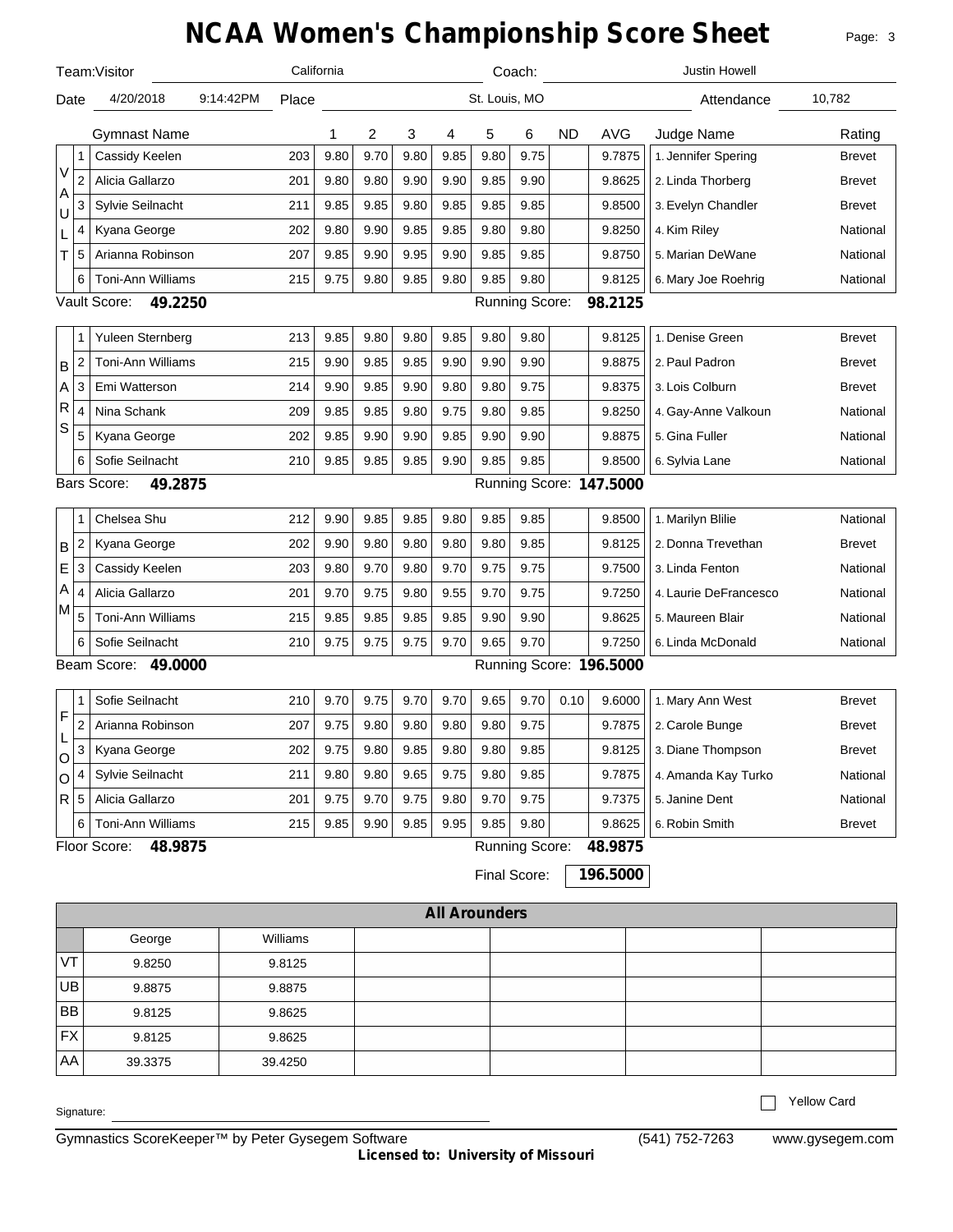|                       | Team:Visitor                  |                    | Florida |      |          |      |                      | Coach:                |           |                         | Jenny Rowland         |                    |
|-----------------------|-------------------------------|--------------------|---------|------|----------|------|----------------------|-----------------------|-----------|-------------------------|-----------------------|--------------------|
| Date                  | 4/20/2018                     | 9:14:42PM<br>Place |         |      |          |      | St. Louis, MO        |                       |           |                         | Attendance            | 10,782             |
|                       | <b>Gymnast Name</b>           |                    | 1       | 2    | 3        | 4    | 5                    | 6                     | <b>ND</b> | <b>AVG</b>              | Judge Name            | Rating             |
| 1                     | Amelia Hundley                | 259                | 9.85    | 9.85 | 9.85     | 9.85 | 9.85                 | 9.90                  |           | 9.8500                  | 1. Jennifer Spering   | <b>Brevet</b>      |
| V<br>$\boldsymbol{2}$ | Megan Skaggs                  | 262                | 9.85    | 9.85 | 9.85     | 9.80 | 9.80                 | 9.80                  |           | 9.8250                  | 2. Linda Thorberg     | <b>Brevet</b>      |
| A<br>3                | Jazmyn Foberg                 | 257                | 9.90    | 9.90 | 9.90     | 9.85 | 9.85                 | 9.85                  |           | 9.8750                  | 3. Evelyn Chandler    | <b>Brevet</b>      |
| 4<br>L                | Alicia Boren                  | 254                | 9.95    | 9.90 | 9.95     | 9.95 | 9.90                 | 9.90                  |           | 9.9250                  | 4. Kim Riley          | National           |
| 5<br>т                | Rachel Slocum                 | 263                | 9.90    | 9.90 | 9.85     | 9.90 | 9.90                 | 9.90                  |           | 9.9000                  | 5. Marian DeWane      | National           |
| 6                     | <b>Alex McMurtry</b>          | 261                | 9.95    | 9.95 | 9.90     | 9.95 | 9.95                 | 9.90                  |           | 9.9375                  | 6. Mary Joe Roehrig   | National           |
|                       | Vault Score:<br>49.4875       |                    |         |      |          |      |                      |                       |           | Running Score: 197.5875 |                       |                    |
| 1                     | Alicia Boren                  | 254                | 9.80    | 9.85 | 9.80     | 9.85 | 9.80                 | 9.75                  |           | 9.8125                  | 1. Denise Green       | <b>Brevet</b>      |
| 2<br>В                | Megan Skaggs                  | 262                | 9.85    | 9.85 | 9.85     | 9.85 | 9.85                 | 9.90                  |           | 9.8500                  | 2. Paul Padron        | <b>Brevet</b>      |
| 3<br>Α                | Amelia Hundley                | 259                | 9.90    | 9.90 | 9.90     | 9.90 | 9.90                 | 9.90                  |           | 9.9000                  | 3. Lois Colburn       | <b>Brevet</b>      |
| R<br>4                | <b>Rachel Gowey</b>           | 258                | 9.85    | 9.85 | 9.90     | 9.90 | 9.95                 | 9.95                  |           | 9.9000                  | 4. Gay-Anne Valkoun   | National           |
| S<br>5                | Jazmyn Foberg                 | 257                | 9.95    | 9.90 | 9.80     | 9.85 | 9.85                 | 9.90                  |           | 9.8750                  | 5. Gina Fuller        | National           |
| 6                     | Alex McMurtry                 | 261                | 9.95    | 9.95 | 9.95     | 9.90 | 9.95                 | 9.95                  |           | 9.9500                  | 6. Sylvia Lane        | National           |
|                       | <b>Bars Score:</b><br>49.4750 |                    |         |      |          |      |                      | <b>Running Score:</b> |           | 49.4750                 |                       |                    |
| 1                     | Amelia Hundley                | 259                | 9.85    | 9.80 | 9.80     | 9.70 | 9.70                 | 9.85                  |           | 9.7875                  | 1. Marilyn Blilie     | National           |
| 2<br>В                | Megan Skaggs                  | 262                | 9.85    | 9.75 | 9.85     | 9.90 | 9.90                 | 9.85                  |           | 9.8625                  | 2. Donna Trevethan    | <b>Brevet</b>      |
| Е<br>3                | Alicia Boren                  | 254                | 9.85    | 9.85 | 9.75     | 9.80 | 9.70                 | 9.80                  |           | 9.8000                  | 3. Linda Fenton       | National           |
| A<br>$\overline{4}$   | <b>Rachel Gowey</b>           | 258                | 9.90    | 9.90 | 9.90     | 9.90 | 9.95                 | 9.95                  |           | 9.9125                  | 4. Laurie DeFrancesco | National           |
| M<br>5                | Alyssa Baumann                | 253                | 9.90    | 9.85 | 9.85     | 9.85 | 9.70                 | 9.90                  |           | 9.8625                  | 5. Maureen Blair      | National           |
| 6                     | Alex McMurtry                 | 261                | 9.95    | 9.90 | 9.85     | 9.85 | 9.90                 | 9.85                  |           | 9.8750                  | 6. Linda McDonald     | National           |
|                       | Beam Score: 49.3125           |                    |         |      |          |      |                      | Running Score:        |           | 98.7875                 |                       |                    |
| 1                     | Amelia Hundley                | 259                | 9.75    | 9.80 | 9.80     | 9.75 | 9.75                 | 9.75                  |           | 9.7625                  | 1. Mary Ann West      | <b>Brevet</b>      |
| F<br>$\boldsymbol{2}$ | <b>Rachel Gowey</b>           | 258                | 9.45    | 9.20 | 9.10     | 9.15 | 9.10                 | 9.30                  |           | 9.1875                  | 2. Carole Bunge       | Brevet             |
|                       | 3<br>Rachel Slocum            | 263                | 9.85    | 9.90 | 9.90     | 9.85 | 9.85                 | 9.90                  |           | 9.8750                  | 3. Diane Thompson     | <b>Brevet</b>      |
| O                     | Alex McMurtry<br>4            | 261                | 9.90    | 9.85 | 9.90     | 9.75 | 9.80                 | 9.75                  |           | 9.8250                  | 4. Amanda Kay Turko   | National           |
| $\sqrt{5}$<br>R       | Alicia Boren                  | 254                | 9.90    | 9.90 | 9.90     | 9.90 | 9.95                 | 9.90                  |           | 9.9000                  | 5. Janine Dent        | National           |
| 6                     | Alyssa Baumann                | 253                | 10.00   | 9.95 | 9.95     | 9.95 | 9.95                 | 9.95                  |           | 9.9500                  | 6. Robin Smith        | <b>Brevet</b>      |
|                       | Floor Score:<br>49.3125       |                    |         |      |          |      |                      |                       |           | Running Score: 148.1000 |                       |                    |
|                       |                               |                    |         |      |          |      |                      | Final Score:          |           | 197.5875                |                       |                    |
|                       |                               |                    |         |      |          |      | <b>All Arounders</b> |                       |           |                         |                       |                    |
|                       | Boren                         | Hundley            |         |      | McMurtry |      |                      |                       |           |                         |                       |                    |
| VT                    | 9.9250                        | 9.8500             |         |      | 9.9375   |      |                      |                       |           |                         |                       |                    |
| UB                    | 9.8125                        | 9.9000             |         |      | 9.9500   |      |                      |                       |           |                         |                       |                    |
| BB                    | 9.8000                        | 9.7875             |         |      | 9.8750   |      |                      |                       |           |                         |                       |                    |
| <b>FX</b>             | 9.9000                        | 9.7625             |         |      | 9.8250   |      |                      |                       |           |                         |                       |                    |
| AA                    | 39.4375                       | 39.3000            |         |      | 39.5875  |      |                      |                       |           |                         |                       |                    |
| Signature:            |                               |                    |         |      |          |      |                      |                       |           |                         |                       | <b>Yellow Card</b> |

Gymnastics ScoreKeeper™ by Peter Gysegem Software (541) 752-7263 www.gysegem.com

**Licensed to: University of Missouri**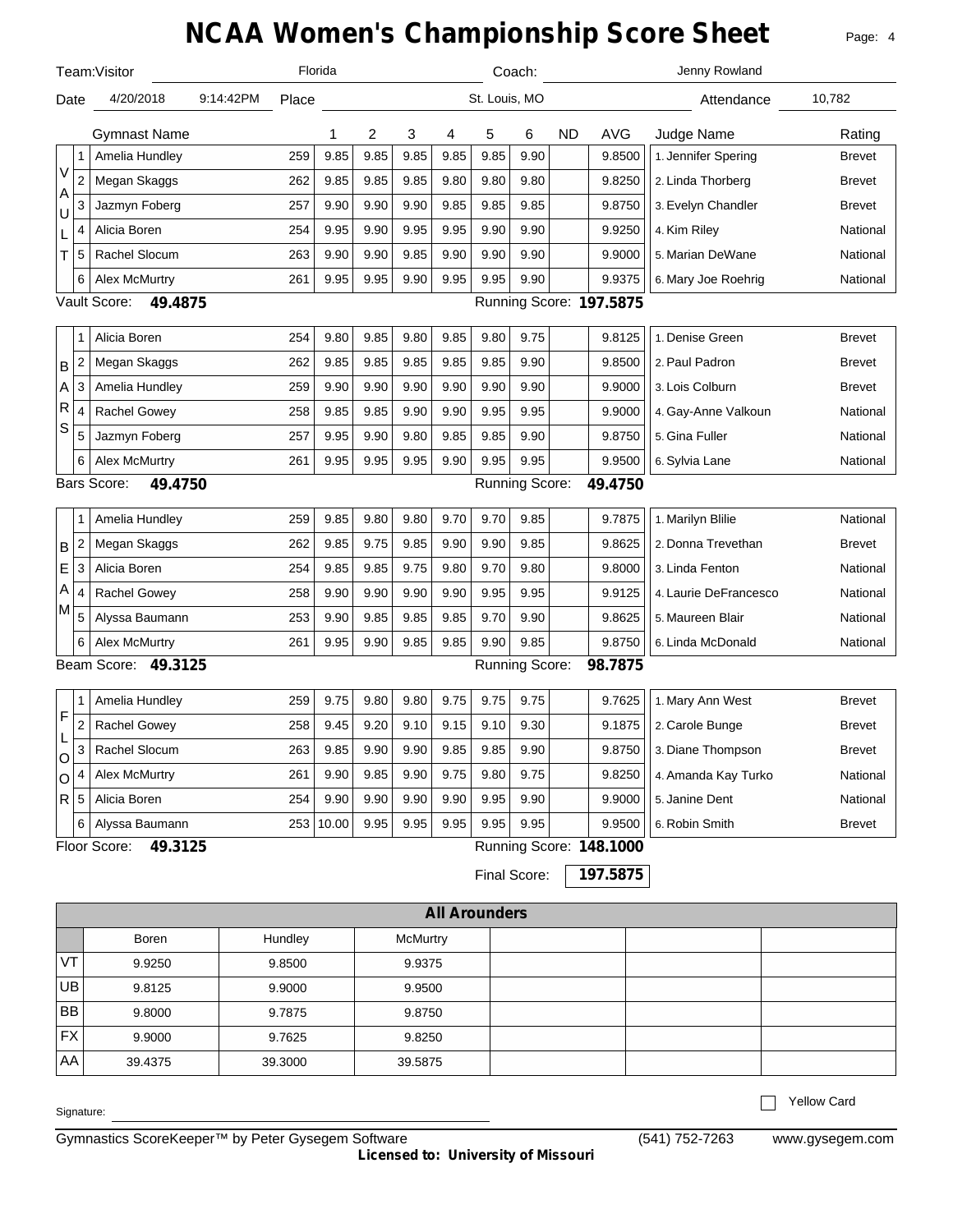Team: Visitor Coach: Georgia Coach: Coach: Date 4/20/2018 9:14:42PM Place St. Louis, MO St. Louis, MO Attendance 10,782 Gymnast Name  $\begin{array}{cccccccc}\n 1 & 2 & 3 & 4 & 5 & 6 & \text{ND} & \text{AVG} & \text{Judge Name}\n \end{array}$  Rating V A U L T 1. Jennifer Spering Brevet 2. Linda Thorberg Brevet 3. Evelyn Chandler Brevet 4. Kim Riley National 5. Marian DeWane National 6. Mary Joe Roehrig National Vault Score: **49.1250** 98.1375 B A R S 1. Denise Green Brevet 2. Paul Padron Brevet 3. Lois Colburn Brevet 4. Gay-Anne Valkoun National 5. Gina Fuller National 6. Sylvia Lane National **Bars Score: 49.3125 <b>147.4500 147.4500 147.4500** B E A M 1. Marilyn Blilie National 2. Donna Trevethan Brevet 3. Linda Fenton National 4. Laurie DeFrancesco National 5. Maureen Blair National 6. Linda McDonald National Beam Score: 49.2375 F L O O R 1. Mary Ann West **Brevet** 2. Carole Bunge Brevet 3. Diane Thompson Brevet 4. Amanda Kay Turko National 5. Janine Dent National 6. Robin Smith Brevet Floor Score: 49.0125 Final Score: **All Arounders** VT UB BB FX AA Signature: Courtney Kupets Carter 1 Marissa Oakley 309 9.85 9.80 9.75 9.80 9.80 9.85 9.8125 2 Jasmine Arnold 301 9.65 9.55 9.80 9.75 9.75 9.75 9.7250 3 Sabrina Vega 315 9.80 9.80 9.85 9.85 9.90 9.80 9.8250 4 Rachel Dickson 304 9.90 9.85 9.85 9.85 9.85 9.90 9.8625 5 Sydney Snead 313 9.90 9.90 9.85 9.90 9.90 9.95 9.9000 6 Emily Schild 312 9.35 9.55 9.55 9.60 9.65 9.55 9.5625 1 Emily Schild 312 9.85 9.85 9.80 9.85 9.85 9.85 9.8500 2 Natalie Vaculik 314 9.80 9.80 9.75 9.75 9.80 9.80 9.7875 3 Sydney Snead 313 9.85 9.80 9.85 9.85 9.85 9.85 9.8500 4 Marissa Oakley 309 9.95 9.95 9.90 9.90 9.90 9.90 9.9125 5 Rachel Dickson 304 9.90 9.85 9.90 9.95 9.90 10.00 9.9125 1 Sydney Snead 313 9.85 9.90 9.90 9.90 9.85 9.90 9.8875 2 Rachel Dickson 304 9.85 9.80 9.90 9.90 9.90 9.85 9.8750 3 Emily Schild 312 9.80 9.80 9.80 9.75 9.80 9.85 9.8000 4 Marissa Oakley 309 9.85 9.75 9.80 9.80 9.75 9.90 9.8000 5 Vivi Babalis 302 9.30 9.15 9.30 9.30 9.35 9.20 9.2750 6 Sabrina Vega 315 9.85 9.85 9.85 9.95 9.95 9.85 9.8750 **49.2375 196.6875** 1 Jasmine Arnold 301 | 9.75 | 9.80 | 9.76 | 9.75 | 9.80 | 9.80 | 9.7250 2 Jordyn Pedersen 310 9.65 9.70 9.70 9.70 9.15 9.50 9.6375 3 Vivi Babalis 302 9.80 9.70 9.70 9.65 9.75 9.70 9.7125 4 Rachel Dickson 304 9.80 9.85 9.85 9.80 9.80 9.85 9.8250 5 Sydney Snead 313 9.85 9.85 9.90 9.85 9.85 9.85 9.8500 6 Sabrina Vega 315 9.90 9.90 9.90 9.85 9.90 9.90 9.9000 **49.0125 49.0125 196.6875** Dickson | Snead 9.8625 9.9000 9.9125 9.8500 9.8750 9.8875 9.8250 9.8500 39.4750 39.4875 **Nellow Card**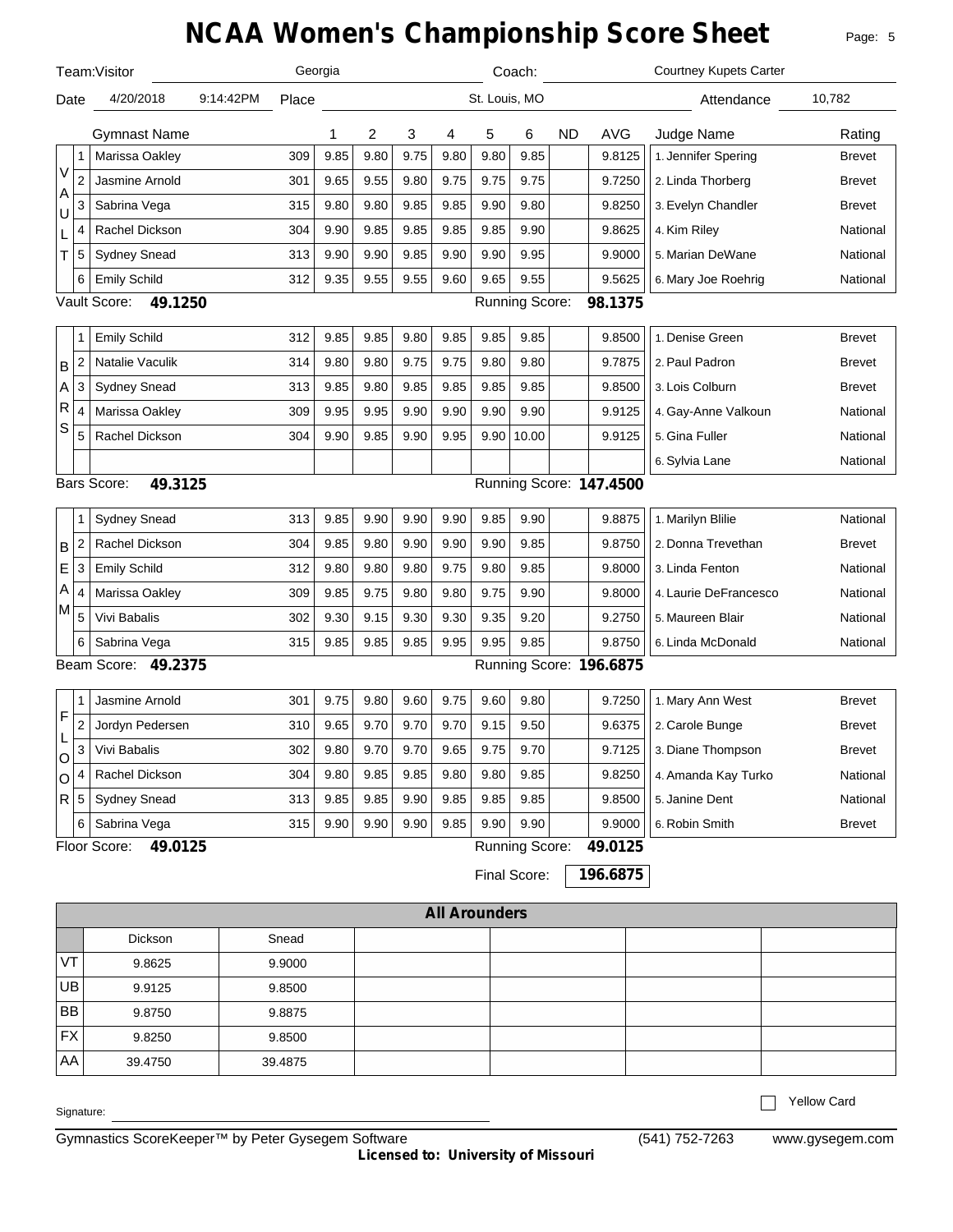|             |                         | Team:Visitor                  |         | Kentucky |      |      |      |                      | Coach:                |           |                         | <b>Tim Garrison</b>   |                    |
|-------------|-------------------------|-------------------------------|---------|----------|------|------|------|----------------------|-----------------------|-----------|-------------------------|-----------------------|--------------------|
| Date        |                         | 4/20/2018<br>9:14:42PM        | Place   |          |      |      |      | St. Louis, MO        |                       |           |                         | Attendance            | 10,782             |
|             |                         | <b>Gymnast Name</b>           |         | 1        | 2    | 3    | 4    | 5                    | 6                     | <b>ND</b> | <b>AVG</b>              | Judge Name            | Rating             |
|             | 1                       | <b>Sidney Dukes</b>           | 354     | 9.90     | 9.80 | 9.80 | 9.80 | 9.85                 | 9.80                  |           | 9.8125                  | 1. Jennifer Spering   | <b>Brevet</b>      |
| ٧           | $\overline{\mathbf{c}}$ | Alaina Kwan                   | 357     | 9.85     | 9.85 | 9.80 | 9.85 | 9.85                 | 9.85                  |           | 9.8500                  | 2. Linda Thorberg     | <b>Brevet</b>      |
| Α           | 3                       | Danaea Davis                  | 353     | 9.90     | 9.90 | 9.85 | 9.85 | 9.85                 | 9.85                  |           | 9.8625                  | 3. Evelyn Chandler    | <b>Brevet</b>      |
|             | 4                       | Aubree Rosa                   | 361     | 9.80     | 9.75 | 9.85 | 9.80 | 9.80                 | 9.80                  |           | 9.8000                  | 4. Kim Riley          | National           |
| Т           | 5                       | Alex Hyland                   | 355     | 9.15     | 9.35 | 9.35 | 9.15 | 9.50                 | 9.55                  |           | 9.3375                  | 5. Marian DeWane      | National           |
|             | 6                       | Mollie Korth                  | 356     | 9.90     | 9.95 | 9.90 | 9.90 | 9.95                 | 9.95                  |           | 9.9250                  | 6. Mary Joe Roehrig   | National           |
|             |                         | Vault Score:<br>49.2500       |         |          |      |      |      |                      |                       |           | Running Score: 196.0625 |                       |                    |
|             | 1                       | <b>Katie Carlisle</b>         | 351     | 9.85     | 9.80 | 9.75 | 9.80 | 9.80                 | 9.80                  |           | 9.8000                  | 1. Denise Green       | <b>Brevet</b>      |
| B           | 2                       | Ella Warren                   | 363     | 9.80     | 9.80 | 9.80 | 9.80 | 9.85                 | 9.80                  |           | 9.8000                  | 2. Paul Padron        | <b>Brevet</b>      |
| Α           | 3                       | Katie Stuart                  | 362     | 9.80     | 9.80 | 9.80 | 9.75 | 9.80                 | 9.80                  |           | 9.8000                  | 3. Lois Colburn       | <b>Brevet</b>      |
| R           | 4                       | Katrina Coca                  | 352     | 9.35     | 9.25 | 9.35 | 9.35 | 9.30                 | 9.30                  |           | 9.3250                  | 4. Gay-Anne Valkoun   | National           |
| S           | 5                       | Alex Hyland                   | 355     | 9.05     | 9.35 | 9.50 | 9.35 | 9.20                 | 9.15                  |           | 9.2625                  | 5. Gina Fuller        | National           |
|             | 6                       | Mollie Korth                  | 356     | 9.90     | 9.90 | 9.85 | 9.85 | 9.85                 | 9.90                  |           | 9.8750                  | 6. Sylvia Lane        | National           |
|             |                         | <b>Bars Score:</b><br>48.6000 |         |          |      |      |      |                      | Running Score:        |           | 48.6000                 |                       |                    |
|             | 1                       | <b>Katie Stuart</b>           | 362     | 9.80     | 9.80 | 9.80 | 9.85 | 9.75                 | 9.80                  |           | 9.8000                  | 1. Marilyn Blilie     | National           |
| В           | $\overline{2}$          | Cori Rechenmacher             | 360     | 9.75     | 9.80 | 9.75 | 9.70 | 9.80                 | 9.75                  |           | 9.7625                  | 2. Donna Trevethan    | <b>Brevet</b>      |
| Е           | 3                       | <b>Hailey Poland</b>          | 359     | 9.80     | 9.80 | 9.85 | 9.80 | 9.80                 | 9.85                  |           | 9.8125                  | 3. Linda Fenton       | National           |
| Α           | $\overline{4}$          | Mollie Korth                  | 356     | 9.80     | 9.85 | 9.80 | 9.85 | 9.85                 | 9.85                  |           | 9.8375                  | 4. Laurie DeFrancesco | National           |
| M           | 5                       | <b>Sidney Dukes</b>           | 354     | 9.80     | 9.70 | 9.75 | 9.75 | 9.80                 | 9.80                  |           | 9.7750                  | 5. Maureen Blair      | National           |
|             | 6                       | Alex Hyland                   | 355     | 9.20     | 9.20 | 9.15 | 9.35 | 9.40                 | 9.25                  |           | 9.2500                  | 6. Linda McDonald     | National           |
|             |                         | Beam Score: 48.9875           |         |          |      |      |      |                      | <b>Running Score:</b> |           | 97.5875                 |                       |                    |
|             | 1                       | <b>Hailey Poland</b>          | 359     | 9.75     | 9.85 | 9.80 | 9.80 | 9.80                 | 9.85                  |           | 9.8125                  | 1. Mary Ann West      | <b>Brevet</b>      |
| F           | 2                       | Ella Warren                   | 363     | 9.85     | 9.85 | 9.95 | 9.85 | 9.85                 | 9.90                  |           | 9.8625                  | 2. Carole Bunge       | <b>Brevet</b>      |
| O           | 3                       | Cori Rechenmacher             | 360     | 9.80     | 9.80 | 9.85 | 9.80 | 9.85                 | 9.90                  |           | 9.8250                  | 3. Diane Thompson     | <b>Brevet</b>      |
| O           | 4                       | Alex Hyland                   | 355     | 9.85     | 9.85 | 9.85 | 9.85 | 9.85                 | 9.90                  |           | 9.8500                  | 4. Amanda Kay Turko   | National           |
| $R \vert 5$ |                         | <b>Sidney Dukes</b>           | 354     | 9.90     | 9.80 | 9.90 | 9.80 | 9.80                 | 9.80                  |           | 9.8250                  | 5. Janine Dent        | National           |
|             | 6                       | Mollie Korth                  | 356     | 9.80     | 9.90 | 9.85 | 9.85 | 9.85                 | 9.95                  |           | 9.8625                  | 6. Robin Smith        | <b>Brevet</b>      |
|             |                         | Floor Score:<br>49.2250       |         |          |      |      |      |                      |                       |           | Running Score: 146.8125 |                       |                    |
|             |                         |                               |         |          |      |      |      |                      | Final Score:          |           | 196.0625                |                       |                    |
|             |                         |                               |         |          |      |      |      | <b>All Arounders</b> |                       |           |                         |                       |                    |
|             |                         | Hyland                        | Korth   |          |      |      |      |                      |                       |           |                         |                       |                    |
| VT          |                         | 9.3375                        | 9.9250  |          |      |      |      |                      |                       |           |                         |                       |                    |
| UB          |                         | 9.2625                        | 9.8750  |          |      |      |      |                      |                       |           |                         |                       |                    |
| BB          |                         | 9.2500                        | 9.8375  |          |      |      |      |                      |                       |           |                         |                       |                    |
| <b>FX</b>   |                         | 9.8500                        | 9.8625  |          |      |      |      |                      |                       |           |                         |                       |                    |
| AA          |                         | 37.7000                       | 39.5000 |          |      |      |      |                      |                       |           |                         |                       |                    |
|             |                         |                               |         |          |      |      |      |                      |                       |           |                         |                       |                    |
| Signature:  |                         |                               |         |          |      |      |      |                      |                       |           |                         |                       | <b>Yellow Card</b> |

Gymnastics ScoreKeeper™ by Peter Gysegem Software (541) 752-7263 www.gysegem.com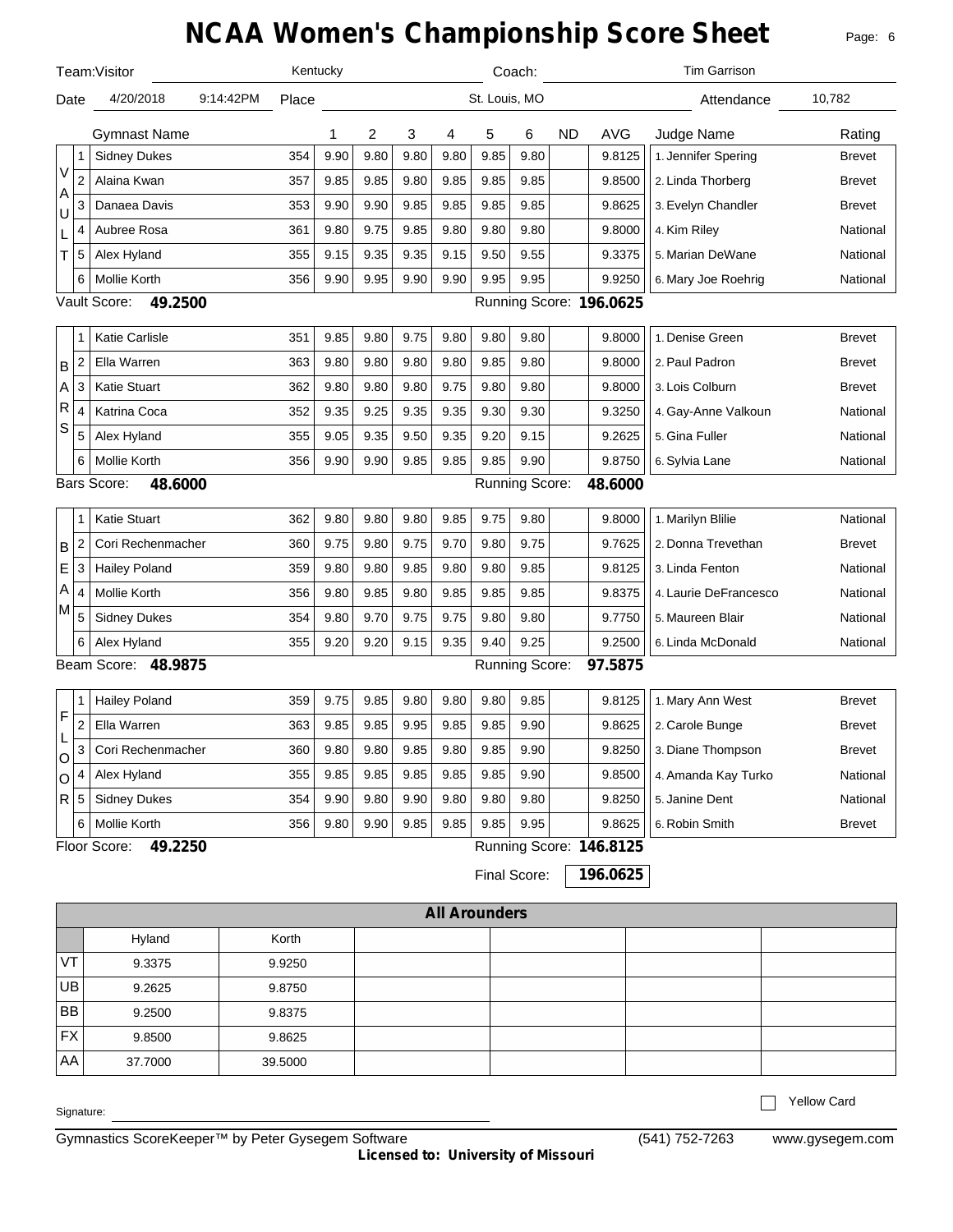|            |                           | Team: Visitor           |          | LSU  |      |          |      |                      | Coach:                |           |                         | D-D Breaux            |                    |
|------------|---------------------------|-------------------------|----------|------|------|----------|------|----------------------|-----------------------|-----------|-------------------------|-----------------------|--------------------|
| Date       |                           | 4/20/2018<br>9:14:42PM  | Place    |      |      |          |      | St. Louis, MO        |                       |           |                         | Attendance            | 10,782             |
|            |                           | <b>Gymnast Name</b>     |          | 1    | 2    | 3        | 4    | 5                    | 6                     | <b>ND</b> | AVG                     | Judge Name            | Rating             |
|            | 1                         | Sarah Finnegan          | 408      | 9.80 | 9.90 | 9.85     | 9.85 | 9.85                 | 9.85                  |           | 9.8500                  | 1. Jennifer Spering   | <b>Brevet</b>      |
| ٧          | $\overline{c}$            | Sarah Edwards           | 407      | 9.85 | 9.85 | 9.85     | 9.85 | 9.85                 | 9.85                  |           | 9.8500                  | 2. Linda Thorberg     | <b>Brevet</b>      |
| Α<br>U     | 3                         | Ruby Harrold            | 411      | 9.80 | 9.80 | 9.85     | 9.85 | 9.85                 | 9.85                  |           | 9.8375                  | 3. Evelyn Chandler    | <b>Brevet</b>      |
| L          | 4                         | Julianna Cannamela      | 402      | 9.90 | 9.90 | 9.90     | 9.85 | 9.85                 | 9.90                  |           | 9.8875                  | 4. Kim Riley          | National           |
| т          | 5                         | Myia Hambrick           | 410      | 9.80 | 9.90 | 9.85     | 9.85 | 9.95                 | 9.90                  |           | 9.8750                  | 5. Marian DeWane      | National           |
|            | 6                         | Kennedi Edney           | 406      | 9.90 | 9.90 | 9.90     | 9.85 | 9.90                 | 9.85                  |           | 9.8875                  | 6. Mary Joe Roehrig   | National           |
|            |                           | Vault Score:<br>49.3500 |          |      |      |          |      |                      |                       |           | Running Score: 147.9750 |                       |                    |
|            | 1                         | Sami Durante            | 405      | 9.80 | 9.85 | 9.90     | 9.85 | 9.90                 | 9.85                  |           | 9.8625                  | 1. Denise Green       | <b>Brevet</b>      |
| B          | $\overline{c}$            | Myia Hambrick           | 410      | 9.85 | 9.85 | 9.85     | 9.85 | 9.85                 | 9.85                  |           | 9.8500                  | 2. Paul Padron        | <b>Brevet</b>      |
| Α          | $\ensuremath{\mathsf{3}}$ | Ruby Harrold            | 411      | 9.95 | 9.85 | 9.95     | 9.85 | 9.90                 | 9.90                  |           | 9.9000                  | 3. Lois Colburn       | <b>Brevet</b>      |
| R          | $\overline{\mathcal{L}}$  | Kennedi Edney           | 406      | 9.90 | 9.90 | 9.95     | 9.95 | 9.95                 | 9.95                  |           | 9.9375                  | 4. Gay-Anne Valkoun   | National           |
| S          | 5                         | Lexie Priessman         | 415      | 9.90 | 9.90 | 9.90     | 9.95 | 9.90                 | 9.95                  |           | 9.9125                  | 5. Gina Fuller        | National           |
|            | 6                         | Sarah Finnegan          | 408      | 9.85 | 9.90 | 9.85     | 9.90 | 9.90                 | 9.90                  |           | 9.8875                  | 6. Sylvia Lane        | National           |
|            |                           | Bars Score:<br>49.5000  |          |      |      |          |      |                      |                       |           | Running Score: 197.4750 |                       |                    |
|            | 1                         | Erin Macadaeg           | 414      | 9.90 | 9.80 | 9.80     | 9.80 | 9.80                 | 9.85                  |           | 9.8125                  | 1. Marilyn Blilie     | National           |
| в          | $\overline{2}$            | Myia Hambrick           | 410      | 9.85 | 9.80 | 9.85     | 9.90 | 9.85                 | 9.90                  |           | 9.8625                  | 2. Donna Trevethan    | <b>Brevet</b>      |
| Е          | 3                         | Kennedi Edney           | 406      | 9.80 | 9.85 | 9.80     | 9.75 | 9.80                 | 9.80                  |           | 9.8000                  | 3. Linda Fenton       | National           |
| Α          | $\overline{4}$            | Christina Desiderio     | 404      | 9.30 | 9.15 | 9.20     | 9.20 | 9.30                 | 9.25                  |           | 9.2375                  | 4. Laurie DeFrancesco | National           |
| М          | 5                         | Reagan Campbell         | 401      | 9.95 | 9.80 | 9.85     | 9.85 | 9.90                 | 9.80                  |           | 9.8500                  | 5. Maureen Blair      | National           |
|            | 6                         | Sarah Finnegan          | 408      | 9.90 | 9.90 | 9.85     | 9.90 | 9.90                 | 9.90                  |           | 9.9000                  | 6. Linda McDonald     | National           |
|            |                           | Beam Score: 49.2250     |          |      |      |          |      |                      | <b>Running Score:</b> |           | 49.2250                 |                       |                    |
|            | 1                         | Ashlyn Kirby            | 413      | 9.85 | 9.80 | 9.80     | 9.80 | 9.80                 | 9.70                  |           | 9.8000                  | 1. Mary Ann West      | <b>Brevet</b>      |
| F          | $\boldsymbol{2}$          | Christina Desiderio     | 404      | 9.85 | 9.90 | 9.90     | 9.90 | 9.85                 | 9.90                  |           | 9.8875                  | 2. Carole Bunge       | <b>Brevet</b>      |
| L<br>O     | 3                         | Lexie Priessman         | 415      | 9.70 | 9.75 | 9.65     | 9.70 | 9.80                 | 9.70                  |           | 9.7125                  | 3. Diane Thompson     | <b>Brevet</b>      |
| $\circ$    | 4                         | Kennedi Edney           | 406      | 9.90 | 9.90 | 9.90     | 9.90 | 9.90                 | 9.90                  |           | 9.9000                  | 4. Amanda Kay Turko   | National           |
| $R\vert 5$ |                           | Sarah Finnegan          | 408      | 9.90 | 9.85 | 9.90     | 9.85 | 9.85                 | 9.85                  |           | 9.8625                  | 5. Janine Dent        | National           |
|            | 6                         | Myia Hambrick           | 410      | 9.95 | 9.95 | 9.95     | 9.95 | 9.90                 | 9.95                  |           | 9.9500                  | 6. Robin Smith        | <b>Brevet</b>      |
|            |                           | Floor Score:<br>49.4000 |          |      |      |          |      |                      | Running Score:        |           | 98.6250                 |                       |                    |
|            |                           |                         |          |      |      |          |      |                      | Final Score:          |           | 197.4750                |                       |                    |
|            |                           |                         |          |      |      |          |      | <b>All Arounders</b> |                       |           |                         |                       |                    |
|            |                           | Edney                   | Finnegan |      |      | Hambrick |      |                      |                       |           |                         |                       |                    |
| VT         |                           | 9.8875                  | 9.8500   |      |      | 9.8750   |      |                      |                       |           |                         |                       |                    |
| UB         |                           | 9.9375                  | 9.8875   |      |      | 9.8500   |      |                      |                       |           |                         |                       |                    |
| BB         |                           | 9.8000                  | 9.9000   |      |      | 9.8625   |      |                      |                       |           |                         |                       |                    |
| <b>FX</b>  |                           | 9.9000                  | 9.8625   |      |      | 9.9500   |      |                      |                       |           |                         |                       |                    |
| AA         |                           | 39.5250                 | 39.5000  |      |      | 39.5375  |      |                      |                       |           |                         |                       |                    |
|            |                           |                         |          |      |      |          |      |                      |                       |           |                         |                       |                    |
| Signature: |                           |                         |          |      |      |          |      |                      |                       |           |                         |                       | <b>Yellow Card</b> |

Gymnastics ScoreKeeper™ by Peter Gysegem Software (541) 752-7263 www.gysegem.com

**Licensed to: University of Missouri**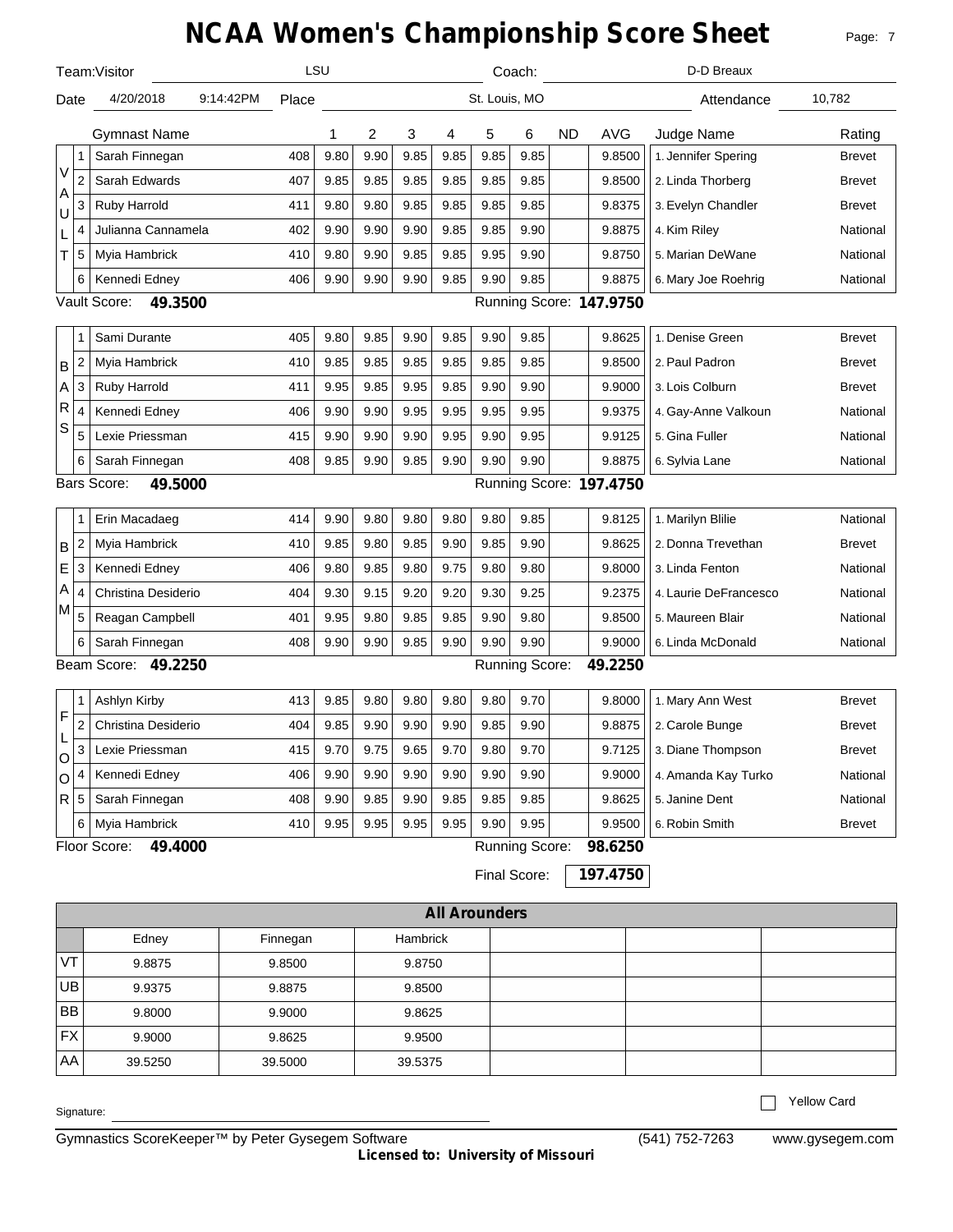|           |                         | Team: Visitor                 |         | Nebraska |      |             |      |                      | Coach:                |           |                         | Dan Kendig            |                    |
|-----------|-------------------------|-------------------------------|---------|----------|------|-------------|------|----------------------|-----------------------|-----------|-------------------------|-----------------------|--------------------|
|           | Date                    | 4/20/2018<br>9:14:42PM        | Place   |          |      |             |      | St. Louis, MO        |                       |           |                         | Attendance            | 10,782             |
|           |                         | <b>Gymnast Name</b>           |         | 1        | 2    | 3           | 4    | 5                    | 6                     | <b>ND</b> | AVG                     | Judge Name            | Rating             |
|           | 1                       | Kynsee Roby                   | 462     | 9.80     | 9.80 | 9.80        | 9.80 | 9.80                 | 9.85                  |           | 9.8000                  | 1. Jennifer Spering   | <b>Brevet</b>      |
| V         | $\boldsymbol{2}$        | <b>Grace Williams</b>         | 465     | 9.80     | 9.80 | 9.80        | 9.80 | 9.80                 | 9.80                  |           | 9.8000                  | 2. Linda Thorberg     | <b>Brevet</b>      |
| Α<br>U    | 3                       | Abbie Epperson                | 456     | 9.85     | 9.80 | 9.85        | 9.80 | 9.80                 | 9.80                  |           | 9.8125                  | 3. Evelyn Chandler    | <b>Brevet</b>      |
| L         | 4                       | Megan Schweihofer             | 463     | 9.85     | 9.85 | 9.85        | 9.85 | 9.85                 | 9.85                  |           | 9.8500                  | 4. Kim Riley          | National           |
| T         | 5                       | Sienna Crouse                 | 453     | 9.85     | 9.85 | 9.85        | 9.90 | 9.90                 | 9.90                  |           | 9.8750                  | 5. Marian DeWane      | National           |
|           | 6                       | <b>Taylor Houchin</b>         | 458     | 9.85     | 9.90 | 9.90        | 9.90 | 9.90                 | 9.90                  |           | 9.9000                  | 6. Mary Joe Roehrig   | National           |
|           |                         | Vault Score:<br>49.2375       |         |          |      |             |      |                      |                       |           | Running Score: 197.0125 |                       |                    |
|           | 1                       | Danielle Breen                | 451     | 9.80     | 9.80 | 9.80        | 9.80 | 9.85                 | 9.75                  |           | 9.8000                  | 1. Denise Green       | <b>Brevet</b>      |
| $\sf B$   | $\overline{\mathbf{c}}$ | Kynsee Roby                   | 462     | 9.65     | 9.80 | 9.85        | 9.70 | 9.75                 | 9.85                  |           | 9.7750                  | 2. Paul Padron        | <b>Brevet</b>      |
| Α         | 3                       | Megan Schweihofer             | 463     | 9.80     | 9.80 | 9.80        | 9.80 | 9.80                 | 9.75                  |           | 9.8000                  | 3. Lois Colburn       | <b>Brevet</b>      |
| ${\sf R}$ | $\overline{4}$          | Abbie Epperson                | 456     | 9.85     | 9.80 | 9.85        | 9.80 | 9.75                 | 9.80                  |           | 9.8125                  | 4. Gay-Anne Valkoun   | National           |
| S         | 5                       | <b>Taylor Houchin</b>         | 458     | 9.75     | 9.85 | 9.90        | 9.85 | 9.90                 | 9.90                  |           | 9.8750                  | 5. Gina Fuller        | National           |
|           | 6                       | Sienna Crouse                 | 453     | 9.65     | 9.80 | 9.65        | 9.65 | 9.75                 | 9.50                  |           | 9.6750                  | 6. Sylvia Lane        | National           |
|           |                         | <b>Bars Score:</b><br>49.0625 |         |          |      |             |      |                      | <b>Running Score:</b> |           | 49.0625                 |                       |                    |
|           | 1                       | Kynsee Roby                   | 462     | 9.85     | 9.85 | 9.80        | 9.70 | 9.85                 | 9.85                  |           | 9.8375                  | 1. Marilyn Blilie     | National           |
|           | $\overline{\mathbf{c}}$ | Sienna Crouse                 | 453     | 9.80     | 9.90 | 9.85        | 9.90 | 9.90                 | 9.85                  |           | 9.8750                  | 2. Donna Trevethan    | <b>Brevet</b>      |
| B<br>E    | 3                       | Megan Schweihofer             | 463     | 9.90     | 9.85 | 9.90        | 9.85 | 9.90                 | 9.85                  |           | 9.8750                  | 3. Linda Fenton       | National           |
| A         | $\overline{4}$          | <b>Taylor Houchin</b>         | 458     | 9.85     | 9.85 | 9.90        | 9.90 | 9.90                 | 9.90                  |           | 9.8875                  | 4. Laurie DeFrancesco | National           |
| M         | 5                       | Danielle Breen                | 451     | 9.85     | 9.85 | 9.80        | 9.85 | 9.85                 | 9.85                  |           | 9.8500                  | 5. Maureen Blair      | National           |
|           | 6                       | <b>Grace Williams</b>         | 465     | 9.90     | 9.95 | 9.90        | 9.90 | 9.85                 | 9.85                  |           | 9.8875                  | 6. Linda McDonald     | National           |
|           |                         | Beam Score: 49.3750           |         |          |      |             |      |                      | <b>Running Score:</b> |           | 98.4375                 |                       |                    |
|           | 1                       | Abbie Epperson                | 456     | 9.80     | 9.80 | 9.80        | 9.75 | 9.85                 | 9.80                  |           | 9.8000                  | 1. Mary Ann West      | <b>Brevet</b>      |
| F         | $\mathbf 2$             | Kynsee Roby                   | 462     | 9.25     | 9.30 | 9.30        | 9.40 | 9.25                 | 9.40                  |           | 9.3125                  | 2. Carole Bunge       | <b>Brevet</b>      |
| L         | 3                       | Catelyn Orel                  | 461     | 9.85     | 9.85 | 9.85        | 9.80 | 9.90                 | 9.90                  |           | 9.8625                  | 3. Diane Thompson     | <b>Brevet</b>      |
| O<br>O    | 4                       | Grace Williams                | 465     | 9.90     | 9.90 | 9.85        | 9.90 | 9.85                 | 9.90                  |           | 9.8875                  | 4. Amanda Kay Turko   | National           |
|           | 5<br>R                  | Sienna Crouse                 | 453     | 9.90     | 9.90 | 9.95        | 9.90 | 9.85                 | 9.90                  |           | 9.9000                  | 5. Janine Dent        | National           |
|           | 6                       | Megan Schweihofer             | 463     | 9.80     | 9.90 | 9.90        | 9.90 | 9.90                 | 9.85                  |           | 9.8875                  | 6. Robin Smith        | <b>Brevet</b>      |
|           |                         | Floor Score:<br>49.3375       |         |          |      |             |      |                      |                       |           | Running Score: 147.7750 |                       |                    |
|           |                         |                               |         |          |      |             |      |                      | Final Score:          |           | 197.0125                |                       |                    |
|           |                         |                               |         |          |      |             |      | <b>All Arounders</b> |                       |           |                         |                       |                    |
|           |                         | Crouse                        | Roby    |          |      | Schweihofer |      |                      |                       |           |                         |                       |                    |
|           | VT                      | 9.8750                        | 9.8000  |          |      | 9.8500      |      |                      |                       |           |                         |                       |                    |
|           | UB                      | 9.6750                        | 9.7750  |          |      | 9.8000      |      |                      |                       |           |                         |                       |                    |
|           | BB                      | 9.8750                        | 9.8375  |          |      | 9.8750      |      |                      |                       |           |                         |                       |                    |
|           | <b>FX</b>               | 9.9000                        | 9.3125  |          |      | 9.8875      |      |                      |                       |           |                         |                       |                    |
|           | AA                      | 39.3250                       | 38.7250 |          |      | 39.4125     |      |                      |                       |           |                         |                       |                    |
|           | Signature:              |                               |         |          |      |             |      |                      |                       |           |                         |                       | <b>Yellow Card</b> |

Gymnastics ScoreKeeper™ by Peter Gysegem Software (541) 752-7263 www.gysegem.com

**Licensed to: University of Missouri**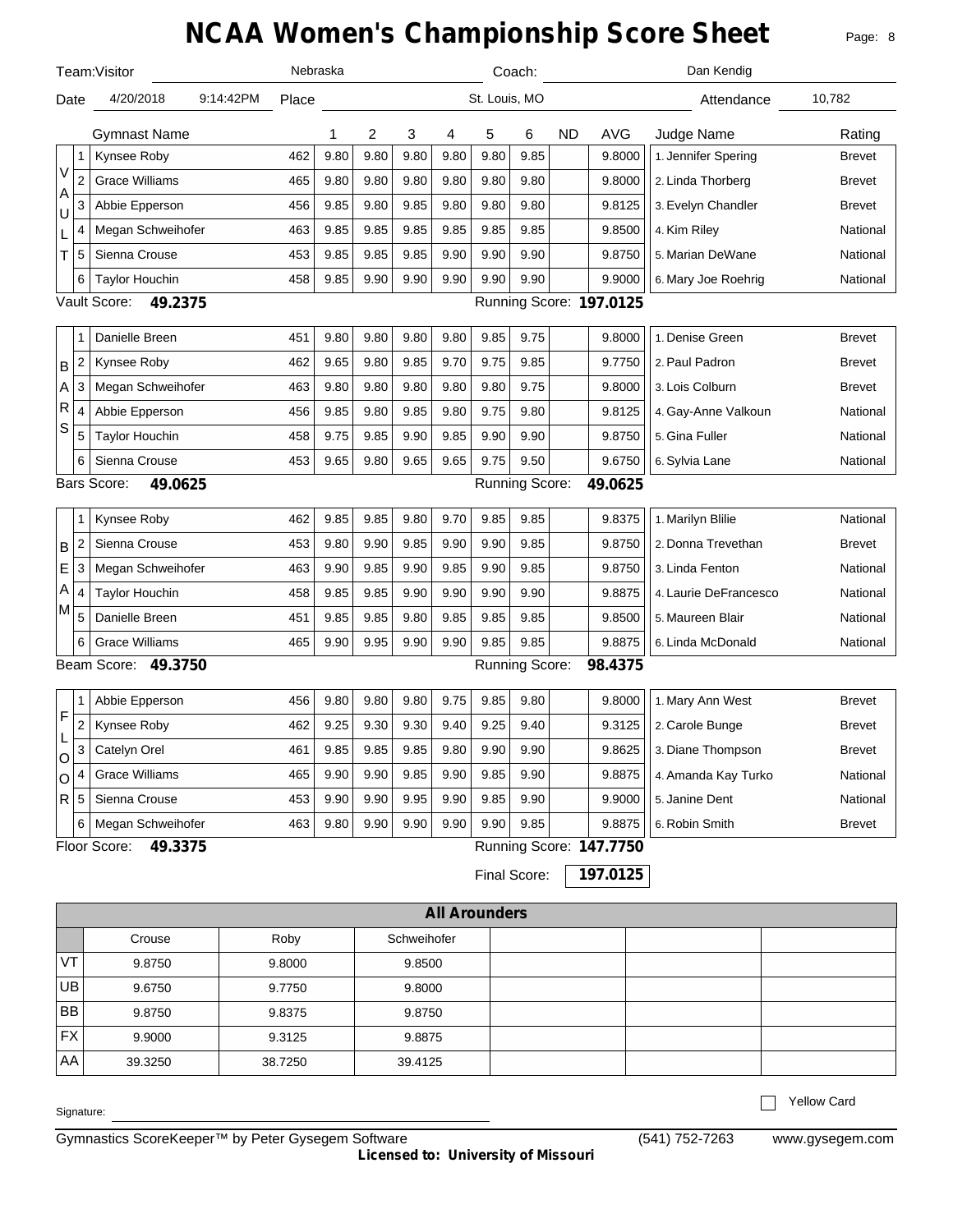|            |                         | Team: Visitor           |         | Oklahoma |                |       |                      |               | Coach:                |           |                         | K.J. Kindler          |                    |
|------------|-------------------------|-------------------------|---------|----------|----------------|-------|----------------------|---------------|-----------------------|-----------|-------------------------|-----------------------|--------------------|
| Date       |                         | 4/20/2018<br>9:14:42PM  | Place   |          |                |       |                      | St. Louis, MO |                       |           |                         | Attendance            | 10,782             |
|            |                         | <b>Gymnast Name</b>     |         | 1        | 2              | 3     | 4                    | 5             | 6                     | <b>ND</b> | <b>AVG</b>              | Judge Name            | Rating             |
|            | 1                       | Nicole Lehrmann         | 509     | 9.85     | 9.90           | 9.85  | 9.85                 | 9.85          | 9.90                  |           | 9.8625                  | 1. Jennifer Spering   | <b>Brevet</b>      |
| V          | $\overline{\mathbf{c}}$ | <b>Brehanna Showers</b> | 513     | 9.90     | 9.85           | 9.90  | 9.85                 | 9.90          | 9.90                  |           | 9.8875                  | 2. Linda Thorberg     | <b>Brevet</b>      |
| Α<br>U     | 3                       | <b>Brenna Dowell</b>    | 505     | 9.95     | 9.95           | 9.85  | 9.90                 | 9.95          | 9.95                  |           | 9.9375                  | 3. Evelyn Chandler    | <b>Brevet</b>      |
|            | 4                       | AJ Jackson              | 508     | 9.80     | 9.85           | 9.90  | 9.90                 | 9.85          | 9.80                  |           | 9.8500                  | 4. Kim Riley          | National           |
| Т          | 5                       | Jade Degouveia          | 504     | 9.90     | 9.90           | 9.85  | 9.90                 | 9.90          | 9.85                  |           | 9.8875                  | 5. Marian DeWane      | National           |
|            | 6                       | Maggie Nichols          | 511     | 9.90     | 9.90           | 9.85  | 9.90                 | 9.90          | 9.95                  |           | 9.9000                  | 6. Mary Joe Roehrig   | National           |
|            |                         | Vault Score:<br>49.4750 |         |          |                |       |                      |               |                       |           | Running Score: 148.4375 |                       |                    |
|            | 1                       | Anastasia Webb          | 514     | 9.85     | 9.85           | 9.85  | 9.90                 | 9.90          | 9.80                  |           | 9.8625                  | 1. Denise Green       | <b>Brevet</b>      |
| В          | 2                       | <b>Brehanna Showers</b> | 513     | 9.85     | 9.85           | 9.85  | 9.85                 | 9.85          | 9.90                  |           | 9.8500                  | 2. Paul Padron        | <b>Brevet</b>      |
| А          | 3                       | Stefani Catour          | 502     | 9.95     | 9.90           | 9.90  | 9.95                 | 9.95          | 9.90                  |           | 9.9250                  | 3. Lois Colburn       | <b>Brevet</b>      |
| R          | 4                       | <b>Brenna Dowell</b>    | 505     | 9.85     | 9.90           | 9.90  | 9.90                 | 9.85          | 9.85                  |           | 9.8750                  | 4. Gay-Anne Valkoun   | National           |
| S          | 5                       | Nicole Lehrmann         | 509     | 9.95     | 9.95           | 9.95  | 9.95                 | 10.00         | 9.95                  |           | 9.9500                  | 5. Gina Fuller        | National           |
|            | 6                       | Maggie Nichols          | 511     | 9.95     | 10.00          | 10.00 | 10.00                | 10.00         | 10.00                 |           | 10.0000                 | 6. Sylvia Lane        | National           |
|            |                         | Bars Score:<br>49.6125  |         |          |                |       |                      |               |                       |           | Running Score: 198.0500 |                       |                    |
|            | 1                       | Stefani Catour          | 502     | 9.90     | 9.90           | 9.85  | 9.90                 | 9.85          | 9.90                  |           | 9.8875                  | 1. Marilyn Blilie     | National           |
| В          | 2                       | <b>Brehanna Showers</b> | 513     | 9.80     | 9.70           | 9.80  | 9.80                 | 9.80          | 9.80                  |           | 9.8000                  | 2. Donna Trevethan    | <b>Brevet</b>      |
| E          | 3                       | Nicole Lehrmann         | 509     | 9.90     | 9.90           | 9.90  | 9.95                 | 9.90          | 9.90                  |           | 9.9000                  | 3. Linda Fenton       | National           |
| Α          | 4                       | Natalie Brown           | 501     | 9.85     | 9.85           | 9.85  | 9.80                 | 9.75          | 9.75                  |           | 9.8125                  | 4. Laurie DeFrancesco | National           |
| M          | 5                       | Anastasia Webb          | 514     | 9.80     | 9.80           | 9.90  | 9.85                 | 9.80          | 9.85                  |           | 9.8250                  | 5. Maureen Blair      | National           |
|            | 6                       | Maggie Nichols          | 511     | 9.95     | 9.90           | 9.95  | 10.00                | 9.95          | 9.95                  |           | 9.9500                  | 6. Linda McDonald     | National           |
|            |                         | Beam Score: 49.3750     |         |          |                |       |                      |               | <b>Running Score:</b> |           | 49.3750                 |                       |                    |
|            | 1                       | <b>Brehanna Showers</b> | 513     | 9.90     | 9.85           | 9.85  | 9.85                 | 9.85          | 9.90                  |           | 9.8625                  | 1. Mary Ann West      | <b>Brevet</b>      |
| F          | $\overline{\mathbf{c}}$ | Evy Schoepfer           | 512     | 9.80     | 9.80           | 9.90  | 9.80                 | 9.75          | 9.85                  |           | 9.8125                  | 2. Carole Bunge       | <b>Brevet</b>      |
|            | 3                       | <b>Brenna Dowell</b>    | 505     | 9.90     | 9.90           | 9.80  | 9.90                 | 9.90          | 9.90                  |           | 9.9000                  | 3. Diane Thompson     | <b>Brevet</b>      |
| Ő          | 4                       | AJ Jackson              | 508     | 9.90     | 9.95           | 9.90  | 9.95                 | 9.90          | 9.95                  |           | 9.9250                  | 4. Amanda Kay Turko   | National           |
| Ο          | $R \vert 5$             | Anastasia Webb          | 514     | 9.85     | 9.95           | 9.95  | 9.90                 | 9.95          | 9.95                  |           | 9.9375                  | 5. Janine Dent        | National           |
|            | 6                       | Maggie Nichols          | 511     |          | $9.95$   10.00 |       | $9.95$ 10.00         | 9.95          | 9.95                  |           | 9.9625                  | 6. Robin Smith        | <b>Brevet</b>      |
|            |                         | Floor Score:<br>49.5875 |         |          |                |       |                      |               | Running Score:        |           | 98.9625                 |                       |                    |
|            |                         |                         |         |          |                |       |                      |               | Final Score:          |           | 198.0500                |                       |                    |
|            |                         |                         |         |          |                |       |                      |               |                       |           |                         |                       |                    |
|            |                         |                         |         |          |                |       | <b>All Arounders</b> |               |                       |           |                         |                       |                    |
|            |                         | Nichols                 | Showers |          |                |       |                      |               |                       |           |                         |                       |                    |
| VT         |                         | 9.9000                  | 9.8875  |          |                |       |                      |               |                       |           |                         |                       |                    |
| UB         |                         | 10.0000                 | 9.8500  |          |                |       |                      |               |                       |           |                         |                       |                    |
| BB         |                         | 9.9500                  | 9.8000  |          |                |       |                      |               |                       |           |                         |                       |                    |
| <b>FX</b>  |                         | 9.9625                  | 9.8625  |          |                |       |                      |               |                       |           |                         |                       |                    |
| AA         |                         | 39.8125                 | 39.4000 |          |                |       |                      |               |                       |           |                         |                       |                    |
| Signature: |                         |                         |         |          |                |       |                      |               |                       |           |                         |                       | <b>Yellow Card</b> |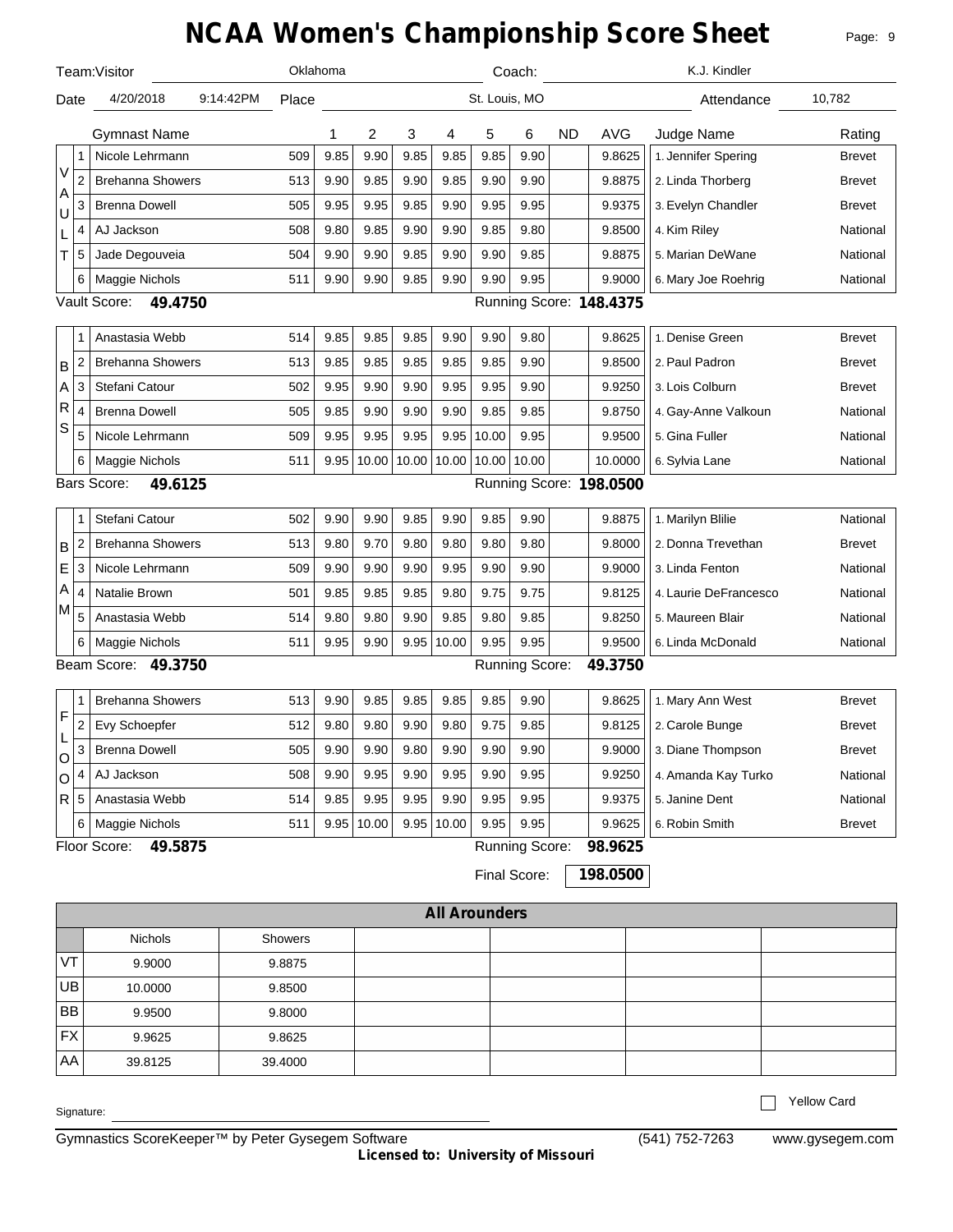Team: Visitor Coach: Coach: Coach: Coach: Coach: Coach: Coach: Coach: Coach: Coach: Coach: Coach: Co Date 4/20/2018 9:14:42PM Place St. Louis, MO St. Louis, MO Attendance 10,782 Gymnast Name  $\begin{array}{cccccccc}\n 1 & 2 & 3 & 4 & 5 & 6 & \text{ND} & \text{AVG} & \text{Judge Name}\n \end{array}$  Rating V A U L T 1. Jennifer Spering Brevet 2. Linda Thorberg Brevet 3. Evelyn Chandler Brevet 4. Kim Riley National 5. Marian DeWane National 6. Mary Joe Roehrig National Vault Score: 49.1875 **49.1875 19.1875 19.1875 19.1875** B A R S 1. Denise Green Brevet 2. Paul Padron Brevet 3. Lois Colburn Brevet 4. Gay-Anne Valkoun National 5. Gina Fuller National 6. Sylvia Lane National Bars Score: **49.3750 98.5625 98.5625** B E A M 1. Marilyn Blilie National 2. Donna Trevethan Brevet 3. Linda Fenton National 4. Laurie DeFrancesco National 5. Maureen Blair National 6. Linda McDonald National Beam Score: 49.5375 F L O O R 1. Mary Ann West **Brevet** 2. Carole Bunge Brevet 3. Diane Thompson Brevet 4. Amanda Kay Turko National 5. Janine Dent National 6. Robin Smith Brevet Floor Score: 49.4625 Final Score: **All Arounders** VT UB BB FX AA Signature: Valorie Kondos Field 1 Nia Dennis 551 9.80 9.75 9.80 9.85 9.85 9.80 9.8125 2 Anna Glenn 552 9.85 9.85 9.80 9.85 9.85 9.85 9.8500 3 Pauline Tratz 565 9.90 9.80 9.85 9.80 9.90 9.85 9.8500 4 Kyla Ross 564 9.80 9.85 9.85 9.85 9.85 9.85 9.8500 5 Felicia Hano 555 9.80 9.85 9.85 9.80 9.85 9.80 9.8250 6 Napualani Hall 554 9.80 9.80 9.80 9.85 9.75 9.80 9.8000 1 Nia Dennis 551 9.80 9.85 9.80 9.85 9.85 9.85 9.8375 2 JaNay Honest 556 9.85 9.80 9.85 9.90 9.90 9.85 9.8625 3 Anna Glenn 552 9.85 9.85 9.90 9.75 9.80 9.90 9.8500 4 Madison Kocian 557 9.75 9.75 9.80 9.80 9.75 9.80 9.7750 5 Peng-Peng Lee 560 9.90 9.85 9.90 9.95 9.85 9.85 9.8750 6 Kyla Ross 564 9.95 9.95 9.96 9.95 9.95 10.00 9.9500 1 Grace Glenn 553 | 9.85 | 9.85 | 9.85 | 9.80 | 9.80 | 9.8375 2 Madison Kocian 557 9.80 9.80 9.85 9.90 9.85 9.85 9.8375 3 Brielle Nguyen 562 9.90 9.85 9.85 9.80 9.80 9.85 9.8375 4 Katelyn Ohashi 563 9.90 9.95 9.85 9.95 9.90 9.95 9.9250 5 Kyla Ross 564 9.95 9.95 9.95 9.95 9.95 9.90 9.9500 6 Peng-Peng Lee 560 10.00 9.95 10.00 10.00 9.90 10.00 9.9875 **49.5375 148.1000** 1 Madison Kocian 557 9.90 9.85 9.90 9.85 9.85 9.90 9.8750 2 Gracie Kramer 559 9.85 9.85 9.85 9.90 9.90 9.90 9.8750 3 Kyla Ross 564 9.85 9.95 9.90 9.85 9.90 9.90 9.8875 4 Pauline Tratz 565 9.90 9.85 9.80 9.85 9.85 9.90 9.8625 5 Felicia Hano 555 9.80 9.90 9.90 9.85 9.90 9.70 0.10 9.7625 6 Katelyn Ohashi 563 9.95 10.00 9.95 10.00 9.95 9.95 9.9625 **49.4625 197.5625 197.5625** Ross 9.8500 9.9500 9.9500 9.8875 39.6375 **Nellow Card** 

Gymnastics ScoreKeeper™ by Peter Gysegem Software (541) 752-7263 www.gysegem.com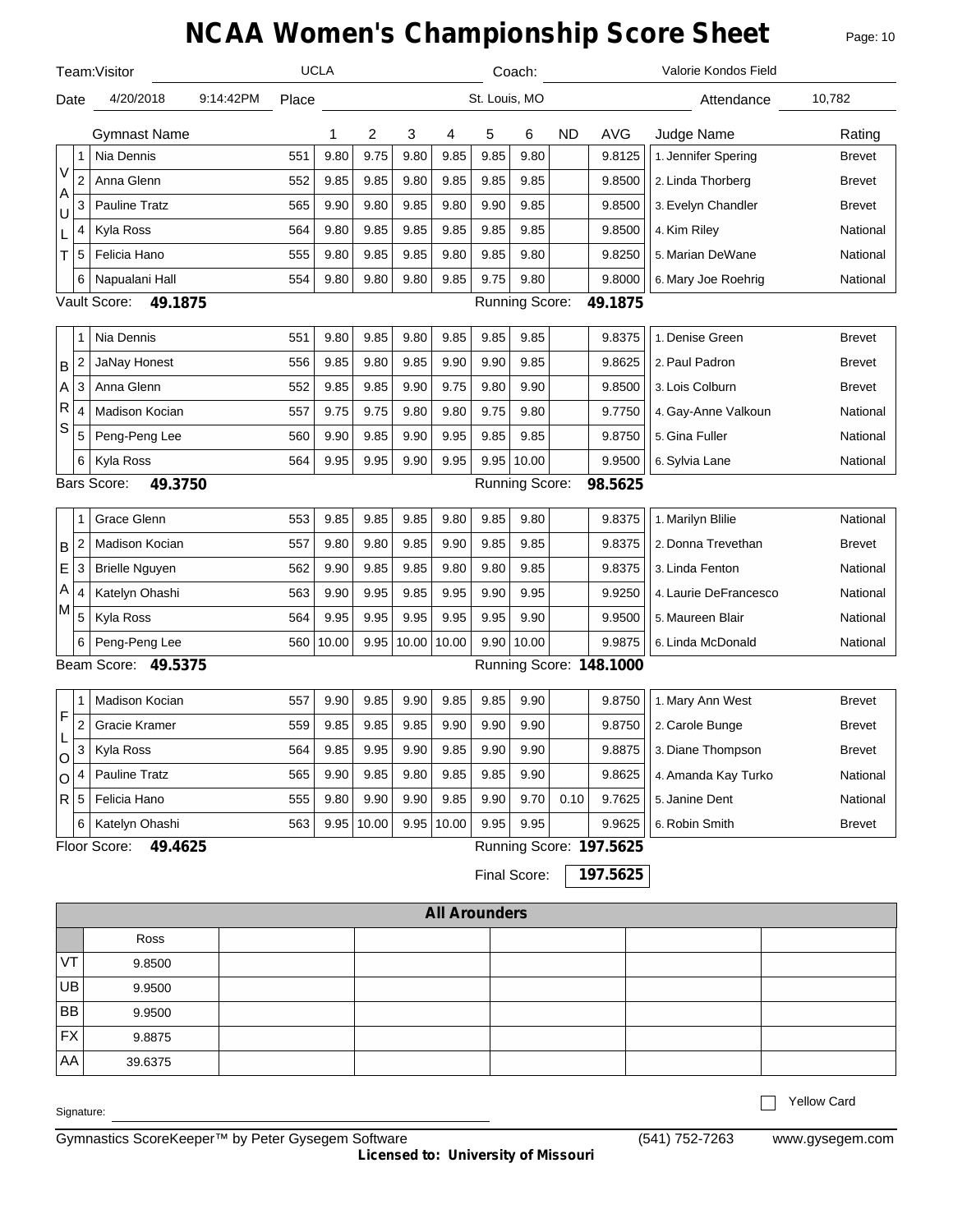Team: Visitor Coach: Utah Utah Coach: Date 4/20/2018 9:14:42PM Place St. Louis, MO St. Louis, MO Attendance 10,782 Gymnast Name  $\begin{array}{cccccccc}\n 1 & 2 & 3 & 4 & 5 & 6 & \text{ND} & \text{AVG} & \text{Judge Name}\n \end{array}$  Rating V A U L T 1. Jennifer Spering Brevet 2. Linda Thorberg Brevet 3. Evelyn Chandler Brevet 4. Kim Riley National 5. Marian DeWane National 6. Mary Joe Roehrig National Vault Score: **49.2250 19.2250 <b>19.2250 19.2250 19.2250 19.2250** B A R S 1. Denise Green Brevet 2. Paul Padron Brevet 3. Lois Colburn Brevet 4. Gay-Anne Valkoun National 5. Gina Fuller National 6. Sylvia Lane National Bars Score: **49.3375 98.5625 198.5625 198.5625 98.5625** B E A M 1. Marilyn Blilie National 2. Donna Trevethan Brevet 3. Linda Fenton National 4. Laurie DeFrancesco National 5. Maureen Blair National 6. Linda McDonald National Beam Score: 49.1125 F L O O R 1. Mary Ann West **Brevet** 2. Carole Bunge Brevet 3. Diane Thompson Brevet 4. Amanda Kay Turko National 5. Janine Dent National 6. Robin Smith Brevet Floor Score: 49.4625 Final Score: **All Arounders** VT UB BB FX AA Megan Marsden 1 Missy Reinstadtler 607 9.80 9.80 9.80 9.80 9.80 9.85 9.8000 2 Kari Lee 602 9.80 9.85 9.85 9.85 9.85 9.85 9.8500 3 Tiffani Lewis 603 9.75 9.75 9.80 9.80 9.80 9.80 9.7875 4 Kim Tessen 612 9.65 9.65 9.60 9.60 9.70 9.55 9.6250 5 MaKenna Merrell-Giles 605 9.80 9.85 9.85 9.85 9.85 9.85 9.8500 6 MyKayla Skinner 609 9.95 9.95 9.90 9.90 9.95 9.95 9.9375 1 Tiffani Lewis 603 9.85 9.90 9.85 9.85 9.85 9.85 9.8500 2 MaKenna Merrell-Giles 605 9.90 9.90 9.85 9.85 9.90 9.80 9.8750 3 Missy Reinstadtler 607 9.90 9.85 9.85 9.85 9.85 9.85 9.8500 4 Kari Lee 602 9.85 9.85 9.85 9.80 9.80 9.85 9.8375 5 Kim Tessen 612 9.85 9.80 9.80 9.85 9.80 9.85 9.8250 6 MyKayla Skinner 609 9.95 9.95 9.90 9.90 9.90 10.00 9.9250 1 Maddy Stover 611 9.85 9.80 9.85 9.85 9.85 9.85 9.8500 2 | MaKenna Merrell-Giles 605 | 9.30 | 9.30 | 9.30 | 9.25 | 9.20 | 9.2750 3 Sydney Soloski 610 9.85 9.75 9.85 9.70 9.70 9.70 9.7500 4 Kari Lee 602 9.45 9.75 9.80 9.70 9.75 9.70 9.7250 5 Missy Reinstadtler 607 9.85 9.80 9.85 9.90 9.90 9.85 9.8625 6 MyKayla Skinner 609 9.95 9.90 9.95 9.90 9.95 9.90 9.9250 **49.1125 147.6750** 1 Tiffani Lewis 603 9.90 9.90 9.80 9.90 9.85 9.85 9.8750 2 Kari Lee 602 9.90 9.85 9.90 9.75 9.85 9.75 9.8375 3 Missy Reinstadtler 607 9.85 9.85 9.90 9.90 9.90 9.90 9.90 9.8875 4 Sydney Soloski 610 9.90 9.90 9.95 9.90 9.90 9.95 9.9125 5 MaKenna Merrell-Giles 605 9.90 9.80 9.85 9.85 9.85 9.85 9.8500 6 MyKayla Skinner 609 9.95 10.00 9.90 9.90 9.95 9.95 9.9375 **49.4625 197.1375 197.1375** Lee | Merrell-Giles | Reinstadtler | Skinner 9.8500 9.8500 9.8000 9.9375 9.8375 9.8750 9.8500 9.9250 9.7250 9.2750 9.8625 9.9250 9.8375 9.8500 9.8875 9.9375 39.2500 38.8500 39.4000 39.7250

Signature:

Gymnastics ScoreKeeper™ by Peter Gysegem Software (541) 752-7263 www.gysegem.com

**Licensed to: University of Missouri**

**Nellow Card**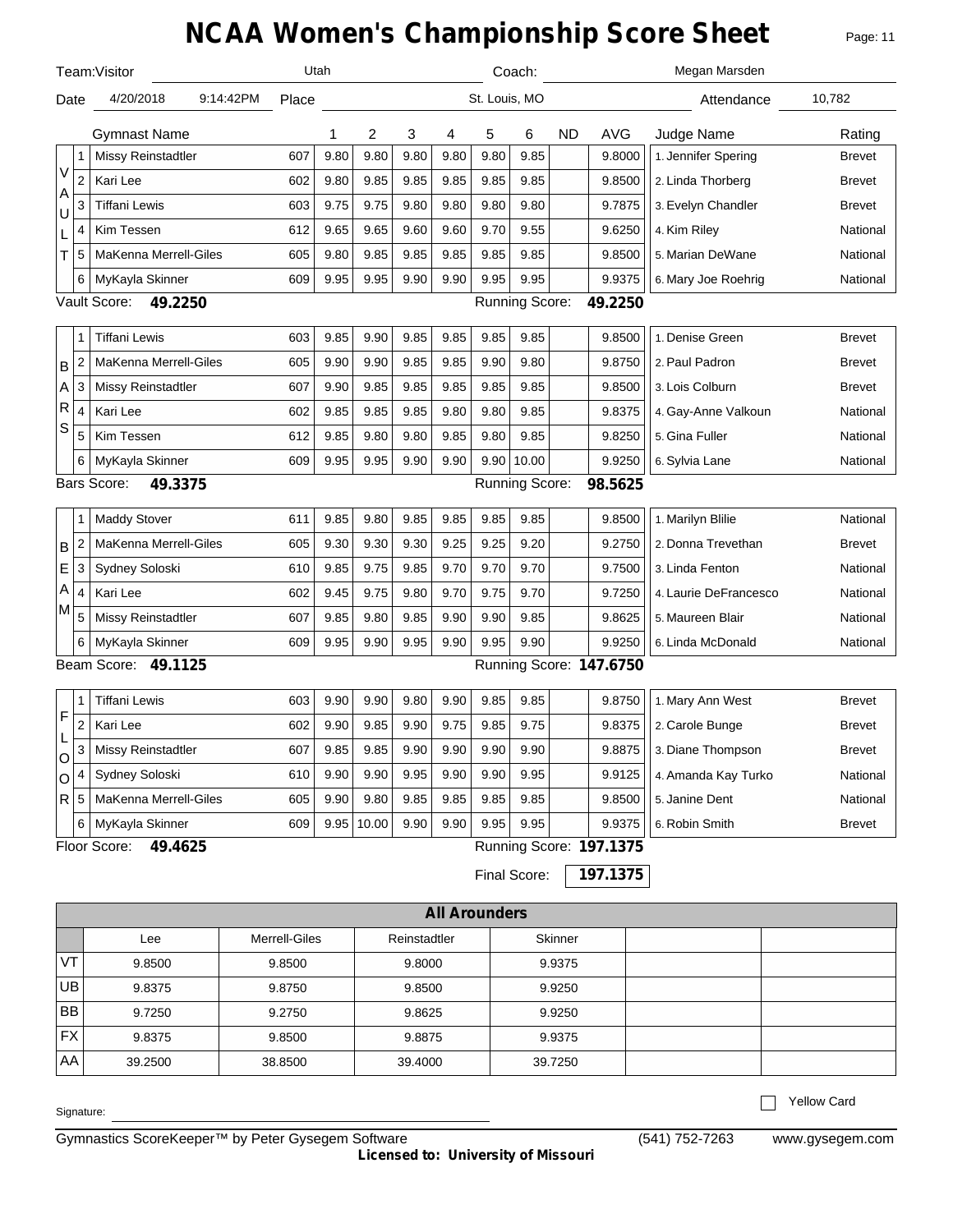|             |                         | Team:Visitor                  |          | Washington |      |      |      |                      | Coach:         |           |                         | Elise Ray             |                    |
|-------------|-------------------------|-------------------------------|----------|------------|------|------|------|----------------------|----------------|-----------|-------------------------|-----------------------|--------------------|
| Date        |                         | 9:14:42PM<br>4/20/2018        | Place    |            |      |      |      | St. Louis, MO        |                |           |                         | Attendance            | 10,782             |
|             |                         | <b>Gymnast Name</b>           |          | 1          | 2    | 3    | 4    | 5                    | 6              | <b>ND</b> | <b>AVG</b>              | Judge Name            | Rating             |
|             | 1                       | Monica Riley                  | 656      | 9.75       | 9.65 | 9.75 | 9.75 | 9.80                 | 9.80           |           | 9.7625                  | 1. Jennifer Spering   | <b>Brevet</b>      |
| ٧           | $\overline{c}$          | Kristyn Hoffa                 | 654      | 9.75       | 9.75 | 9.80 | 9.80 | 9.75                 | 9.75           |           | 9.7625                  | 2. Linda Thorberg     | <b>Brevet</b>      |
| Α<br>U      | 3                       | <b>Madison Copiak</b>         | 652      | 9.80       | 9.80 | 9.75 | 9.80 | 9.80                 | 9.75           |           | 9.7875                  | 3. Evelyn Chandler    | <b>Brevet</b>      |
|             | 4                       | Joslyn Goings                 | 653      | 8.50       | 8.60 | 8.30 | 8.45 | 8.30                 | 8.60           |           | 8.4625                  | 4. Kim Riley          | National           |
| Т           | 5                       | Evanni Roberson               | 657      | 9.70       | 9.60 | 9.75 | 9.70 | 9.75                 | 9.65           |           | 9.7000                  | 5. Marian DeWane      | National           |
|             | 6                       | <b>Hailey Burleson</b>        | 651      | 9.75       | 9.80 | 9.80 | 9.75 | 9.85                 | 9.80           |           | 9.7875                  | 6. Mary Joe Roehrig   | National           |
|             |                         | Vault Score:<br>48.8000       |          |            |      |      |      |                      | Running Score: |           | 98.0625                 |                       |                    |
|             | 1                       | Michaela Nelson               | 655      | 9.80       | 9.85 | 9.80 | 9.85 | 9.80                 | 9.80           |           | 9.8125                  | 1. Denise Green       | <b>Brevet</b>      |
| В           | $\overline{\mathbf{c}}$ | Joslyn Goings                 | 653      | 9.25       | 9.15 | 9.20 | 9.20 | 9.25                 | 9.25           |           | 9.2250                  | 2. Paul Padron        | <b>Brevet</b>      |
| Α           | 3                       | Evanni Roberson               | 657      | 9.75       | 9.85 | 9.80 | 9.85 | 9.80                 | 9.85           |           | 9.8250                  | 3. Lois Colburn       | <b>Brevet</b>      |
| R           | 4                       | <b>Hailey Burleson</b>        | 651      | 9.75       | 9.60 | 9.75 | 9.60 | 9.75                 | 9.75           |           | 9.7125                  | 4. Gay-Anne Valkoun   | National           |
| S           | 5                       | <b>Madison Copiak</b>         | 652      | 9.80       | 9.80 | 9.75 | 9.80 | 9.80                 | 9.80           |           | 9.8000                  | 5. Gina Fuller        | National           |
|             | 6                       | Monica Riley                  | 656      | 9.90       | 9.85 | 9.80 | 9.85 | 9.85                 | 9.85           |           | 9.8500                  | 6. Sylvia Lane        | National           |
|             |                         | <b>Bars Score:</b><br>49.0000 |          |            |      |      |      |                      |                |           | Running Score: 147.0625 |                       |                    |
|             | 1                       | <b>Malory Rose</b>            | 658      | 9.85       | 9.85 | 9.80 | 9.70 | 9.85                 | 9.85           |           | 9.8375                  | 1. Marilyn Blilie     | National           |
| В           | 2                       | Zoey Schaefer                 | 660      | 9.85       | 9.80 | 9.85 | 9.75 | 9.80                 | 9.85           |           | 9.8250                  | 2. Donna Trevethan    | Brevet             |
| Е           | 3                       | <b>Madison Copiak</b>         | 652      | 9.85       | 9.80 | 9.80 | 9.85 | 9.85                 | 9.85           |           | 9.8375                  | 3. Linda Fenton       | National           |
| Α           | 4                       | Joslyn Goings                 | 653      | 9.85       | 9.85 | 9.85 | 9.90 | 9.90                 | 9.90           |           | 9.8750                  | 4. Laurie DeFrancesco | National           |
| M           | 5                       | Evanni Roberson               | 657      | 9.80       | 9.80 | 9.75 | 9.75 | 9.75                 | 9.80           |           | 9.7750                  | 5. Maureen Blair      | National           |
|             | 6                       | <b>Hailey Burleson</b>        | 651      | 9.80       | 9.80 | 9.80 | 9.80 | 9.90                 | 9.85           |           | 9.8125                  | 6. Linda McDonald     | National           |
|             |                         | Beam Score: 49.1875           |          |            |      |      |      |                      |                |           | Running Score: 196.2500 |                       |                    |
|             | 1                       | Michaela Nelson               | 655      | 9.90       | 9.80 | 9.80 | 9.90 | 9.90                 | 9.85           |           | 9.8625                  | 1. Mary Ann West      | <b>Brevet</b>      |
| F           | 2                       | Evanni Roberson               | 657      | 9.80       | 9.85 | 9.85 | 9.85 | 9.85                 | 9.70           |           | 9.8375                  | 2. Carole Bunge       | <b>Brevet</b>      |
| ∩           | 3                       | Zoey Schaefer                 | 660      | 9.85       | 9.85 | 9.85 | 9.85 | 9.90                 | 9.85           |           | 9.8500                  | 3. Diane Thompson     | <b>Brevet</b>      |
| O           | 4                       | Kristyn Hoffa                 | 654      | 9.55       | 9.65 | 9.55 | 9.55 | 9.65                 | 9.50           | 0.10      | 9.4750                  | 4. Amanda Kay Turko   | National           |
| $R \vert 5$ |                         | Maya Washington               | 662      | 9.85       | 9.90 | 9.80 | 9.80 | 9.85                 | 9.85           |           | 9.8375                  | 5. Janine Dent        | National           |
|             | 6                       | <b>Hailey Burleson</b>        | 651      | 9.85       | 9.85 | 9.90 | 9.90 | 9.95                 | 9.85           |           | 9.8750                  | 6. Robin Smith        | <b>Brevet</b>      |
|             |                         | Floor Score:<br>49.2625       |          |            |      |      |      |                      | Running Score: |           | 49.2625                 |                       |                    |
|             |                         |                               |          |            |      |      |      |                      | Final Score:   |           | 196.2500                |                       |                    |
|             |                         |                               |          |            |      |      |      | <b>All Arounders</b> |                |           |                         |                       |                    |
|             |                         | Burleson                      | Roberson |            |      |      |      |                      |                |           |                         |                       |                    |
| VT          |                         | 9.7875                        | 9.7000   |            |      |      |      |                      |                |           |                         |                       |                    |
| UB          |                         | 9.7125                        | 9.8250   |            |      |      |      |                      |                |           |                         |                       |                    |
| BB          |                         | 9.8125                        | 9.7750   |            |      |      |      |                      |                |           |                         |                       |                    |
| <b>FX</b>   |                         | 9.8750                        | 9.8375   |            |      |      |      |                      |                |           |                         |                       |                    |
| AA          |                         | 39.1875                       | 39.1375  |            |      |      |      |                      |                |           |                         |                       |                    |
|             |                         |                               |          |            |      |      |      |                      |                |           |                         |                       |                    |
| Signature:  |                         |                               |          |            |      |      |      |                      |                |           |                         |                       | <b>Yellow Card</b> |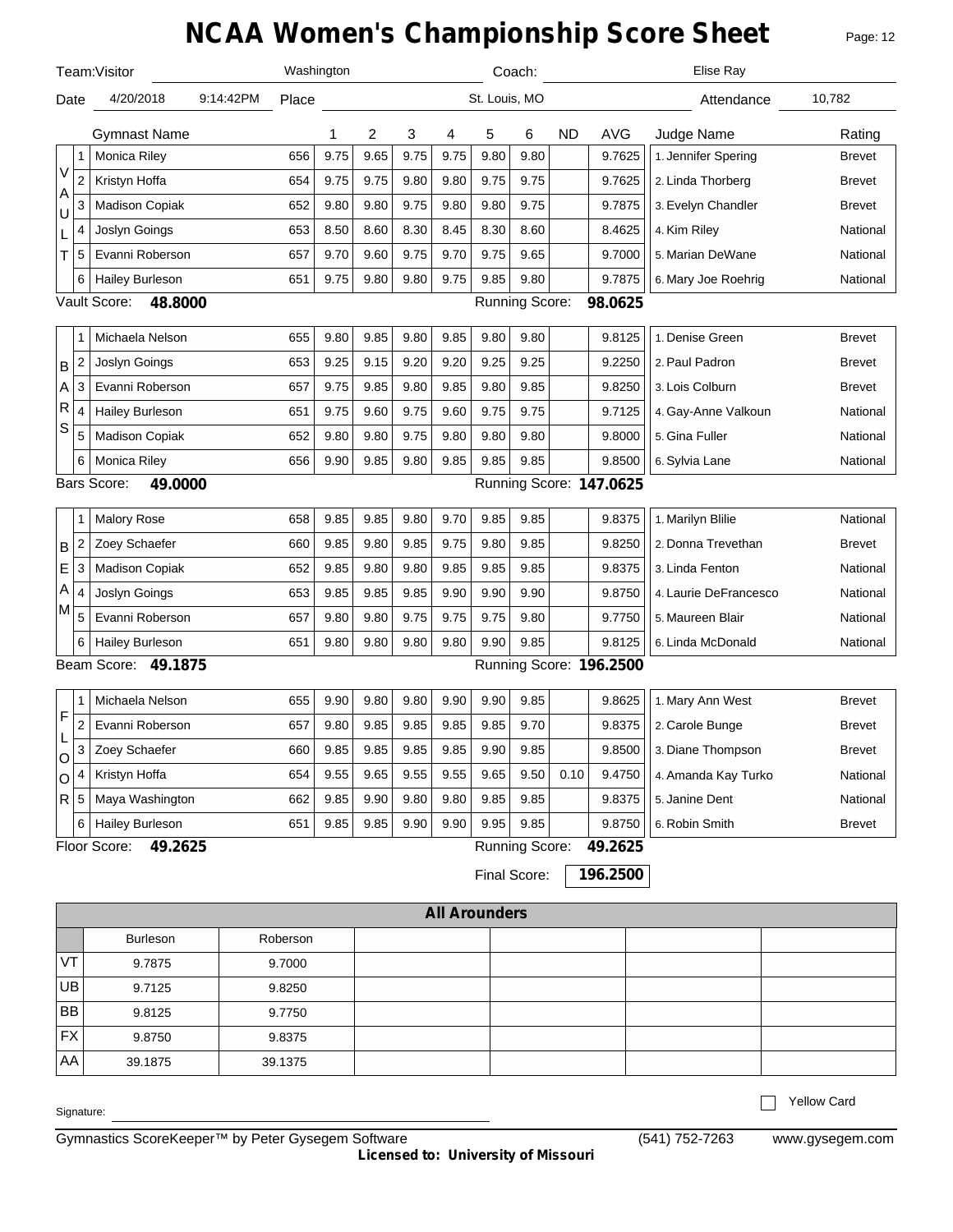|             | Team:                    |                         |           |        | <b>Individual Competitors</b> |      |         |                      |               | Coach:                |           |            |                       |               |
|-------------|--------------------------|-------------------------|-----------|--------|-------------------------------|------|---------|----------------------|---------------|-----------------------|-----------|------------|-----------------------|---------------|
|             | Date                     | 4/20/2018               | 9:14:42PM | Place  |                               |      |         |                      | St. Louis, MO |                       |           |            | Attendance            | 10,782        |
|             |                          | <b>Gymnast Name</b>     |           |        | 1                             | 2    | 3       | 4                    | 5             | 6                     | <b>ND</b> | <b>AVG</b> | Judge Name            | Rating        |
|             | 7                        | Cairo Leonard-Baker     |           | 801    | 9.75                          | 9.70 | 9.75    | 9.80                 | 9.80          | 9.80                  |           | 9.7750     | 1. Jennifer Spering   | <b>Brevet</b> |
| V           |                          | [Samantha Cerio]        |           | 802    |                               |      |         |                      |               |                       |           |            | 2. Linda Thorberg     | <b>Brevet</b> |
| Α<br>U      |                          | [Abby Milliet]          |           | 803    |                               |      |         |                      |               |                       |           |            | 3. Evelyn Chandler    | <b>Brevet</b> |
| L           | $\overline{7}$           | Drew Watson             |           | 804    | 9.85                          | 9.85 | 9.85    | 9.85                 | 9.75          | 9.85                  |           | 9.8500     | 4. Kim Riley          | National      |
| Т           |                          | [Shannon Hortman-Evans] |           | 807    |                               |      |         |                      |               |                       |           |            | 5. Marian DeWane      | National      |
|             | $\overline{7}$           | Shani Remme             |           | 805    | 9.80                          | 9.80 | 9.85    | 9.85                 | 9.85          | 9.80                  |           | 9.8250     | 6. Mary Joe Roehrig   | National      |
|             |                          | Vault Score:            |           |        |                               |      |         |                      |               | <b>Running Score:</b> |           |            |                       |               |
|             | 7                        | Cairo Leonard-Baker     |           | 801    | 9.80                          | 9.80 | 9.85    | 9.80                 | 9.85          | 9.75                  |           | 9.8125     | 1. Denise Green       | <b>Brevet</b> |
| B           | 8                        | Samantha Cerio          |           | 802    | 9.85                          | 9.80 | 9.85    | 9.80                 | 9.80          | 9.85                  |           | 9.8250     | 2. Paul Padron        | <b>Brevet</b> |
| Α           |                          | [Abby Milliet]          |           | 803    |                               |      |         |                      |               |                       |           |            | 3. Lois Colburn       | <b>Brevet</b> |
| R           | $\overline{7}$           | Drew Watson             |           | 804    | 9.80                          | 9.85 | 9.85    | 9.85                 | 9.85          | 9.85                  |           | 9.8500     | 4. Gay-Anne Valkoun   | National      |
| S           | 8                        | Shannon Hortman-Evans   |           | 807    | 9.85                          | 9.90 | 9.90    | 9.90                 | 9.95          | 9.90                  |           | 9.9000     | 5. Gina Fuller        | National      |
|             | $\overline{7}$           | Shani Remme             |           | 805    | 9.85                          | 9.80 | 9.85    | 9.85                 | 9.80          | 9.85                  |           | 9.8375     | 6. Sylvia Lane        | National      |
|             |                          | <b>Bars Score:</b>      |           |        |                               |      |         |                      |               | <b>Running Score:</b> |           |            |                       |               |
|             | 7                        | Cairo Leonard-Baker     |           | 801    | 9.70                          | 9.75 | 9.80    | 9.65                 | 9.80          | 9.80                  |           | 9.7625     | 1. Marilyn Blilie     | National      |
| B           |                          | [Samantha Cerio]        |           | 802    |                               |      |         |                      |               |                       |           |            | 2. Donna Trevethan    | <b>Brevet</b> |
| E           | 8                        | <b>Abby Milliet</b>     |           | 803    | 9.85                          | 9.80 | 9.90    | 9.85                 | 9.80          | 9.90                  |           | 9.8500     | 3. Linda Fenton       | National      |
| Α           | $\overline{7}$           | Drew Watson             |           | 804    | 9.75                          | 9.70 | 9.80    | 9.70                 | 9.80          | 9.75                  |           | 9.7500     | 4. Laurie DeFrancesco | National      |
| м           |                          | [Shannon Hortman-Evans] |           | 807    |                               |      |         |                      |               |                       |           |            | 5. Maureen Blair      | National      |
|             | 7                        | Shani Remme             |           | 805    | 9.90                          | 9.85 | 9.90    | 9.90                 | 9.90          | 9.90                  |           | 9.9000     | 6. Linda McDonald     | National      |
|             |                          | Beam Score:             |           |        |                               |      |         |                      |               | <b>Running Score:</b> |           |            |                       |               |
|             | 7                        | Cairo Leonard-Baker     |           | 801    | 9.80                          | 9.60 | 9.65    | 9.65                 | 9.65          | 9.55                  | 0.10      | 9.5375     | 1. Mary Ann West      | <b>Brevet</b> |
| F           |                          | [Samantha Cerio]        |           | 802    |                               |      |         |                      |               |                       |           |            | 2. Carole Bunge       | <b>Brevet</b> |
| O           |                          | [Abby Milliet]          |           | 803    |                               |      |         |                      |               |                       |           |            | 3. Diane Thompson     | <b>Brevet</b> |
| $\mathsf O$ | 7                        | Drew Watson             |           | 804    | 9.80                          | 9.90 | 9.85    | 9.75                 | 9.85          | 9.85                  |           | 9.8375     | 4. Amanda Kay Turko   | National      |
| ${\sf R}$   |                          | [Shannon Hortman-Evans] |           | 807    |                               |      |         |                      |               |                       |           |            | 5. Janine Dent        | National      |
|             | 7                        | Shani Remme             |           | 805    | 9.80                          | 9.80 | 9.85    | 9.80                 | 9.80          | 9.95                  |           | 9.8125     | 6. Robin Smith        | <b>Brevet</b> |
|             |                          | Floor Score:            |           |        |                               |      |         |                      |               | <b>Running Score:</b> |           |            |                       |               |
|             |                          |                         |           |        |                               |      |         |                      |               | Final Score:          |           |            |                       |               |
|             |                          |                         |           |        |                               |      |         | <b>All Arounders</b> |               |                       |           |            |                       |               |
|             |                          | Leonard-Baker           |           | Remme  |                               |      | Watson  |                      |               |                       |           |            |                       |               |
| VT          |                          | 9.7750                  |           | 9.8250 |                               |      | 9.8500  |                      |               |                       |           |            |                       |               |
| UB          |                          | 9.8125                  |           | 9.8375 |                               |      | 9.8500  |                      |               |                       |           |            |                       |               |
| BB          |                          | 9.7625                  |           | 9.9000 |                               |      | 9.7500  |                      |               |                       |           |            |                       |               |
| <b>FX</b>   |                          | 9.5375                  |           | 9.8125 |                               |      | 9.8375  |                      |               |                       |           |            |                       |               |
|             | AA<br>38.8875<br>39.3750 |                         |           |        |                               |      | 39.2875 |                      |               |                       |           |            |                       |               |
|             |                          |                         |           |        |                               |      |         |                      |               |                       |           |            |                       | Yellow Card   |
|             |                          | Signature:              |           |        |                               |      |         |                      |               |                       |           |            |                       |               |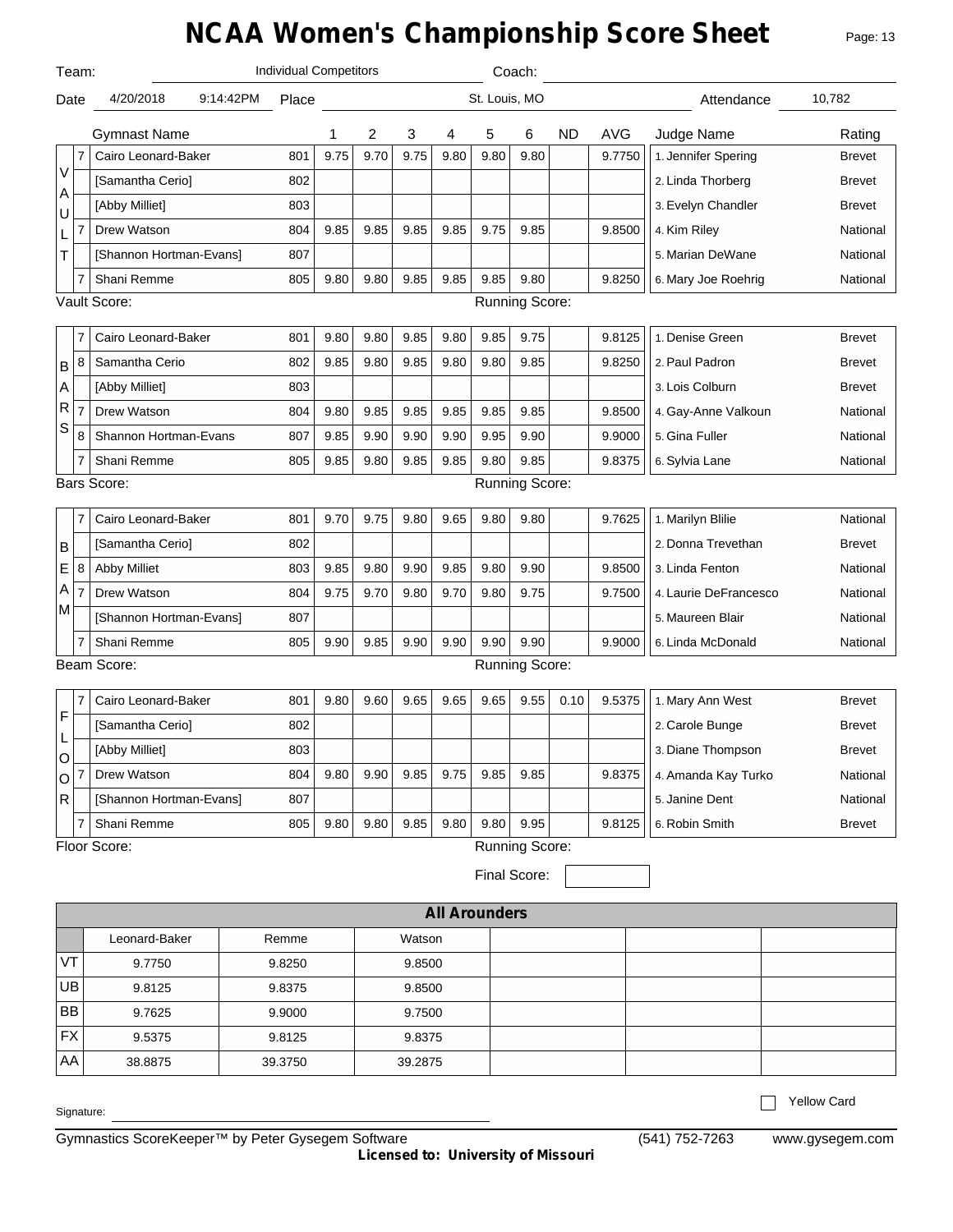| Team:                                               |                                       | <b>Individual Competitors</b><br>Coach: |                    |        |      |         |                      |                |                |            |            |                       |               |
|-----------------------------------------------------|---------------------------------------|-----------------------------------------|--------------------|--------|------|---------|----------------------|----------------|----------------|------------|------------|-----------------------|---------------|
| Date                                                |                                       | 4/20/2018                               | 9:14:42PM<br>Place |        |      |         |                      | St. Louis, MO  |                | Attendance | 10,782     |                       |               |
|                                                     |                                       | <b>Gymnast Name</b>                     |                    | 1      | 2    | 3       | 4                    | 5              | 6              | <b>ND</b>  | <b>AVG</b> | Judge Name            | Rating        |
|                                                     | 7                                     | Jovannah East                           | 806                | 9.75   | 9.80 | 9.75    | 9.80                 | 9.75           | 9.75           |            | 9.7625     | 1. Jennifer Spering   | <b>Brevet</b> |
| V                                                   | 7                                     | [Denelle Pedrick]                       | 808                |        |      |         |                      |                |                |            |            | 2. Linda Thorberg     | <b>Brevet</b> |
| Α<br>U                                              |                                       | Lynnzee Brown                           | 809                | 9.70   | 9.75 | 9.80    | 9.85                 | 9.75           | 9.75           |            | 9.7625     | 3. Evelyn Chandler    | <b>Brevet</b> |
| L                                                   | 7                                     | Camille Drouin-Allaire                  | 810                | 9.20   | 9.35 | 9.25    | 9.20                 | 9.30           | 9.25           |            | 9.2500     | 4. Kim Riley          | National      |
| T                                                   | 7                                     | Rae Balthazor                           | 811                | 9.75   | 9.75 | 9.80    | 9.80                 | 9.75           | 9.80           |            | 9.7750     | 5. Marian DeWane      | National      |
|                                                     | 8                                     | <b>Meaghan Sievers</b>                  | 812                | 9.75   | 9.70 | 9.75    | 9.85                 | 9.80           | 9.80           |            | 9.7750     | 6. Mary Joe Roehrig   | National      |
|                                                     |                                       | Running Score:<br>Vault Score:          |                    |        |      |         |                      |                |                |            |            |                       |               |
|                                                     | 7                                     | Jovannah East                           | 806                | 9.65   | 9.70 | 9.75    | 9.60                 | 9.70           | 9.70           |            | 9.6875     | 1. Denise Green       | <b>Brevet</b> |
| B<br>Α                                              | 6                                     | [Denelle Pedrick]                       | 808                |        |      |         |                      |                |                |            |            | 2. Paul Padron        | <b>Brevet</b> |
|                                                     |                                       | Lynnzee Brown                           | 809                | 9.85   | 9.90 | 9.90    | 9.85                 | 9.85           | 9.90           |            | 9.8750     | 3. Lois Colburn       | <b>Brevet</b> |
| R                                                   | $\overline{7}$                        | Camille Drouin-Allaire                  | 810                | 9.75   | 9.75 | 9.75    | 9.65                 | 9.50           | 9.70           |            | 9.7125     | 4. Gay-Anne Valkoun   | National      |
| S                                                   | $\overline{7}$                        | Rae Balthazor                           | 811                | 9.85   | 9.75 | 9.85    | 9.85                 | 9.80           | 9.80           |            | 9.8250     | 5. Gina Fuller        | National      |
|                                                     |                                       | [Meaghan Sievers]                       | 812                |        |      |         |                      |                |                |            |            | 6. Sylvia Lane        | National      |
|                                                     |                                       | <b>Bars Score:</b>                      |                    |        |      |         |                      | Running Score: |                |            |            |                       |               |
|                                                     | 7                                     | Jovannah East                           | 806                | 9.70   | 9.70 | 9.85    | 9.70                 | 9.75           | 9.75           |            | 9.7250     | 1. Marilyn Blilie     | National      |
| B                                                   | 7<br>$\overline{7}$<br>$\overline{7}$ | [Denelle Pedrick]                       | 808                |        |      |         |                      |                |                |            |            | 2. Donna Trevethan    | <b>Brevet</b> |
| E                                                   |                                       | Lynnzee Brown                           | 809                | 9.80   | 9.75 | 9.80    | 9.80                 | 9.80           | 9.85           |            | 9.8000     | 3. Linda Fenton       | National      |
| Α                                                   |                                       | Camille Drouin-Allaire                  | 810                | 9.45   | 9.55 | 9.20    | 9.50                 | 9.70           | 9.50           |            | 9.5000     | 4. Laurie DeFrancesco | National      |
| M                                                   |                                       | Rae Balthazor                           | 811                | 9.90   | 9.85 | 9.80    | 9.80                 | 9.80           | 9.85           |            | 9.8250     | 5. Maureen Blair      | National      |
|                                                     |                                       | [Meaghan Sievers]                       | 812                |        |      |         |                      |                |                |            |            | 6. Linda McDonald     | National      |
|                                                     |                                       | Beam Score:                             |                    |        |      |         |                      | Running Score: |                |            |            |                       |               |
|                                                     | 7                                     | Jovannah East                           | 806                | 9.85   | 9.85 | 9.80    | 9.85                 | 9.85           | 9.75           |            | 9.8375     | 1. Mary Ann West      | <b>Brevet</b> |
| F                                                   | 8<br>7<br>7                           | Denelle Pedrick                         | 808                | 9.60   | 9.60 | 9.70    | 9.55                 | 9.60           | 9.65           |            | 9.6125     | 2. Carole Bunge       | <b>Brevet</b> |
| ∩                                                   |                                       | Lynnzee Brown                           | 809                | 9.75   | 9.70 | 9.75    | 9.75                 | 9.80           | 9.80           | 0.10       | 9.6625     | 3. Diane Thompson     | <b>Brevet</b> |
| O                                                   |                                       | Camille Drouin-Allaire                  | 810                | 9.85   | 9.85 | 9.85    | 9.85                 | 9.85           | 9.90           |            | 9.8500     | 4. Amanda Kay Turko   | National      |
| R                                                   | 7                                     | Rae Balthazor                           | 811                | 9.80   | 9.90 | 9.95    | 9.90                 | 9.90           | 9.90           |            | 9.9000     | 5. Janine Dent        | National      |
|                                                     |                                       | [Meaghan Sievers]                       | 812                |        |      |         |                      |                |                |            |            | 6. Robin Smith        | <b>Brevet</b> |
|                                                     |                                       | Floor Score:                            |                    |        |      |         |                      |                | Running Score: |            |            |                       |               |
|                                                     |                                       |                                         |                    |        |      |         |                      |                | Final Score:   |            |            |                       |               |
|                                                     |                                       |                                         |                    |        |      |         | <b>All Arounders</b> |                |                |            |            |                       |               |
| Drouin-Allaire<br>Balthazor<br>East<br><b>Brown</b> |                                       |                                         |                    |        |      |         |                      |                |                |            |            |                       |               |
| VT                                                  |                                       | 9.7750                                  | 9.7625             |        |      | 9.2500  |                      |                | 9.7625         |            |            |                       |               |
| UB                                                  |                                       | 9.8250                                  |                    | 9.8750 |      | 9.7125  |                      |                | 9.6875         |            |            |                       |               |
| BB                                                  |                                       | 9.8250                                  | 9.8000             |        |      | 9.5000  |                      |                | 9.7250         |            |            |                       |               |
| <b>FX</b>                                           |                                       | 9.9000<br>9.6625                        |                    |        |      | 9.8500  |                      |                | 9.8375         |            |            |                       |               |
| AA                                                  |                                       | 39.3250                                 | 39.1000            |        |      | 38.3125 |                      |                | 39.0125        |            |            |                       |               |
|                                                     |                                       |                                         |                    |        |      |         |                      |                |                |            |            |                       |               |
| Yellow Card<br>Signature:                           |                                       |                                         |                    |        |      |         |                      |                |                |            |            |                       |               |

Gymnastics ScoreKeeper™ by Peter Gysegem Software (541) 752-7263 www.gysegem.com

**Licensed to: University of Missouri**